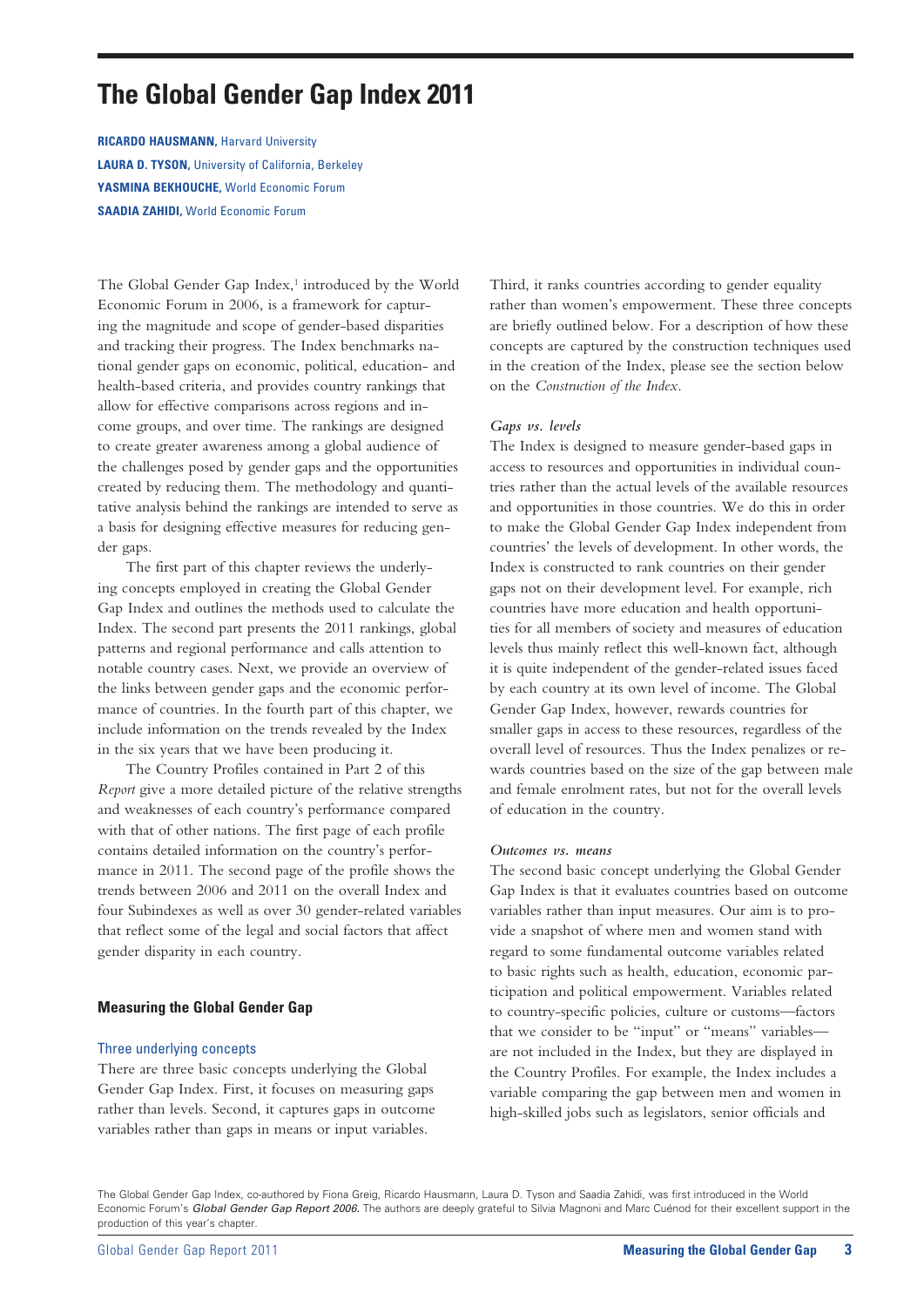managers (an outcome variable) but does not include data on length of maternity leave (a policy variable).

## *Gender equality vs. women's empowerment*

The third distinguishing feature of the Global Gender Gap Index is that it ranks countries according to their proximity to gender equality rather than to women's empowerment. Our aim is to focus on whether the gap between women and men in the chosen variables has declined, rather than whether women are "winning" the "battle of the sexes". Hence, the Index rewards countries that reach the point where outcomes for women equal those for men, but it neither rewards nor penalizes cases in which women are outperforming men in particular variables.

## The four pillars

The Global Gender Gap Index examines the gap between men and women in four fundamental categories: *economic participation and opportunity, educational attainment, health and survival and political empowerment.* Table 1 displays all four of these subindexes and the 14 different variables that compose them, along with the sources of data used for each.

## *Economic participation and opportunity*

This area is captured through three concepts: the participation gap, the remuneration gap and the advancement gap. The participation gap is captured through the difference in labour force participation rates. The remuneration gap is captured through a hard data indicator (ratio of estimated female-to-male earned income) and a qualitative variable calculated through the World Economic Forum's Executive Opinion Survey (wage equality for similar work). Finally, the gap between the advancement of women and men is captured through two hard data statistics (the ratio of women to men among legislators, senior officials and managers, and the ratio of women to men among technical and professional workers).

## *Educational attainment*

In this category, the gap between women's and men's current access to education is captured through ratios of women to men in primary-, secondary- and tertiary-level education. A longer-term view of the country's ability to educate women and men in equal numbers is captured through the ratio of the female literacy rate to the male literacy rate.

## *Health and survival*

This category attempts to provide an overview of the differences between women's and men's health. To do this, we use two variables. The first variable included in this subindex is the sex ratio at birth. This variable aims specifically to capture the phenomenon of "missing women" prevalent in many countries with a strong son preference. Second, we use the gap between women's and men's

healthy life expectancy, calculated by the World Health Organization. This measure provides an estimate of the number of years that women and men can expect to live in good health by taking into account the years lost to violence, disease, malnutrition or other relevant factors.

## *Political empowerment*

This category includes mainly measures of the gap between men and women in political decision-making at the highest levels. This concept is captured through the ratio of women to men in minister-level positions and the ratio of women to men in parliamentary positions. In addition, we include the ratio of women to men in terms of years in executive office (prime minister or president) in the last 50 years. A clear drawback in this category is the absence of any variables capturing differences between the participation of women and men at local levels of government. Should such data become available at a global level in future years, they will be considered for inclusion in the Global Gender Gap Index.

## Construction of the Index

The Global Gender Gap Index is constructed using a four-step process, outlined below.

## *Convert to ratios*

First, all data are converted to female/male ratios. For example, a country with 20% of women in ministerial positions is assigned a ratio of 20 women  $/80$  men = 0.25 on this variable. This is to ensure that the Index is capturing gaps between women and men's attainment levels, rather than the levels themselves.

## *Truncate data at equality benchmark*

As a second step, these ratios are truncated at the "equality benchmark". On all variables, except the two health variables, this equality benchmark is considered to be 1, meaning equal numbers of women and men. In the case of the sex ratio at birth, the equality benchmark is set to be 0.944,<sup>2</sup> and the healthy life expectancy benchmark is set to be 1.06.<sup>3</sup> Truncating the data at the equality benchmarks for each variable translates to assigning the same score to a country that has reached parity between women and men and one where women have surpassed men.

The type of scale chosen determines whether the Index is rewarding women's empowerment or gender equality.4 To capture gender equality, two possible scales were considered. One was a *negative-positive scale* capturing the size and direction of the gender gap. This scale essentially penalizes either men's advantage over women or women's advantage over men, and gives the highest points to absolute equality. The second was a *one-sided scale* that measures how close women are to reaching parity with men but does not reward or penalize countries for having a gender gap in the other direction. Thus it does not reward countries for having exceeded the parity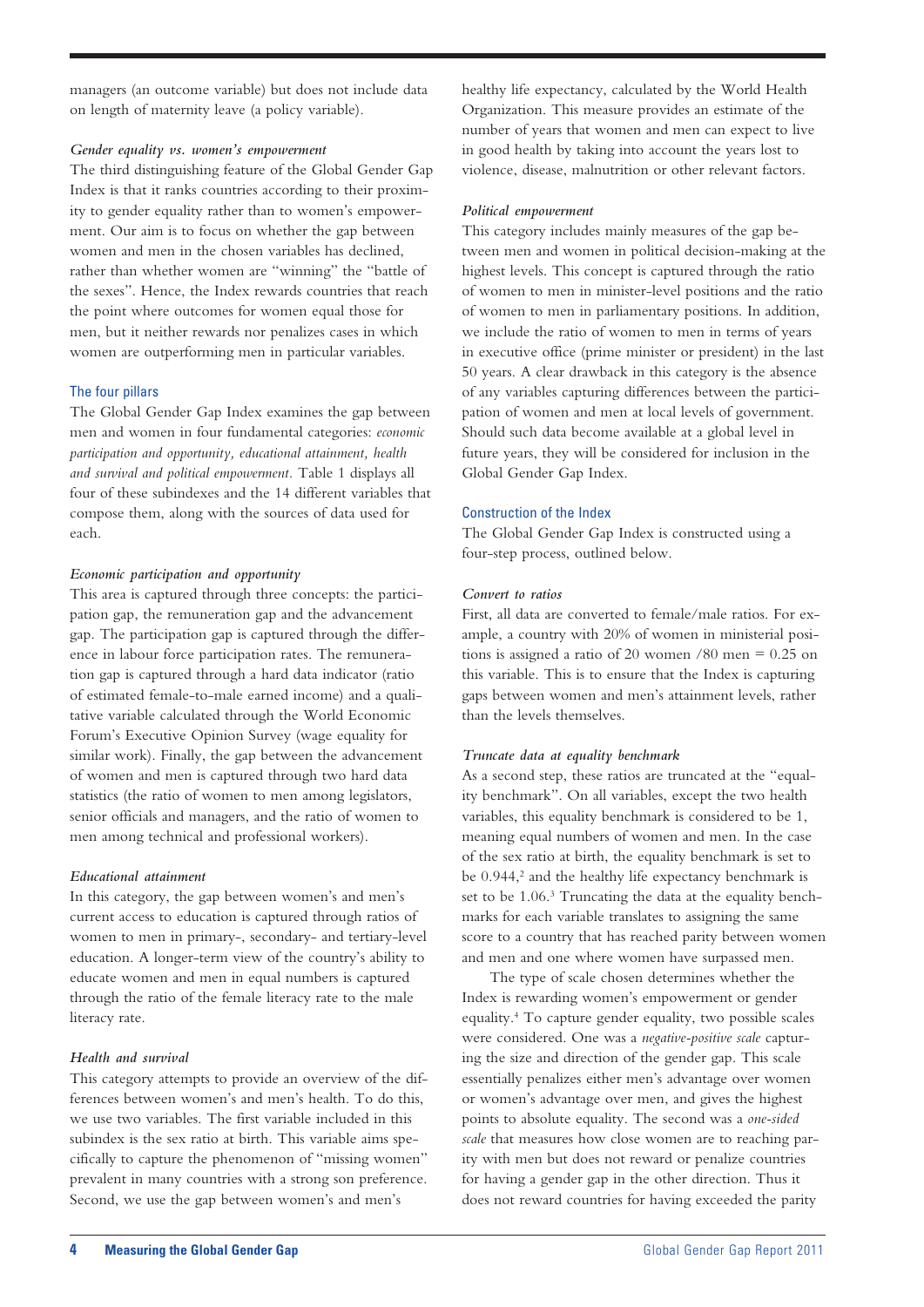## **Table 1: Structure of the Global Gender Gap Index**

| <b>Subindex</b>                                  | <b>Variable</b>                                                                                   | <b>Source</b>                                                                                                                                                                                                                                                                                                                                                  |
|--------------------------------------------------|---------------------------------------------------------------------------------------------------|----------------------------------------------------------------------------------------------------------------------------------------------------------------------------------------------------------------------------------------------------------------------------------------------------------------------------------------------------------------|
| <b>Economic Participation</b><br>and Opportunity | Ratio: Female labour force participation over male value                                          | International Labour Organization, Key Indicators of the Labour<br>Force Market (KILM), 2009.                                                                                                                                                                                                                                                                  |
|                                                  | Wage equality between women and men for similar work<br>(converted to female-over-male ratio)     | World Economic Forum, Executive Opinion Survey 2011                                                                                                                                                                                                                                                                                                            |
|                                                  | Ratio: Estimated female earned income over male value                                             | World Economic Forum, calculations based on the United<br>Nations Development Programme methodology (refer to the<br>Human Development Report 2009).                                                                                                                                                                                                           |
|                                                  | Ratio: Female legislators, senior officials and managers over<br>male value                       | International Labour Organization, LABORSTA Internet,<br>online database, 2008 or latest data available; United Nations<br>Development Programme, Human Development Report 2009, the<br>most recent year available between 1999 and 2007.                                                                                                                      |
|                                                  | Ratio: Female professional and technical workers over male<br>value                               | International Labour Organization, LABORSTA Internet,<br>online database, 2008 or latest data available; United Nations<br>Development Programme, Human Development Report 2009, the<br>most recent year available between 1999 and 2007.                                                                                                                      |
| <b>Educational Attainment</b>                    | Ratio: Female literacy rate over male value                                                       | <b>UNESCO Institute for Statistics, Education Indicators, 2009</b><br>or latest data available; World Bank's World Development<br>Indicators & Global Development Finance, online database,<br>2009 or latest available data; United Nations Development<br>Programme, Human Development Report 2009, the most recent<br>year available between 1997 and 2007. |
|                                                  | Ratio: Female net primary level enrolment over male value                                         | UNESCO Institute for Statistics, Education Indicators, 2010<br>or latest data available; World Bank's World Development<br>Indicators & Global Development Finance, online database,<br>2009 or latest available data.                                                                                                                                         |
|                                                  | Ratio: Female net secondary level enrolment over male value                                       | <b>UNESCO Institute for Statistics, Education Indicators, 2010</b><br>or latest data available; World Bank's World Development<br>Indicators & Global Development Finance, online database,<br>2009 or latest available data.                                                                                                                                  |
|                                                  | Ratio: Female gross tertiary level enrolment over male value                                      | <b>UNESCO Institute for Statistics, Education Indicators, 2010</b><br>or latest data available; World Bank's World Development<br>Indicators & Global Development Finance, online database,<br>2009 or latest available data.                                                                                                                                  |
| <b>Health and Survival</b>                       | Sex ratio at birth (converted to female-over-male ratio)                                          | Central Intelligence Agency, The CIA World Factbook, data<br>updated weekly, 2011.                                                                                                                                                                                                                                                                             |
|                                                  | Ratio: Female healthy life expectancy over male value                                             | World Health Organization, Global Health Observatory database,<br>data from 2007.                                                                                                                                                                                                                                                                              |
| <b>Political Empowerment</b>                     | Ratio: Women with seats in parliament over male value                                             | Inter-Parliamentary Union - National Women in Parliaments,<br>30 June 2011.                                                                                                                                                                                                                                                                                    |
|                                                  | Ratio: Women at ministerial level over male value                                                 | Inter-Parliamentary Union, Women in Politics: 2010, up to<br>January 2010 or latest available data.                                                                                                                                                                                                                                                            |
|                                                  | Ratio: Number of years of a female head of state or government<br>(last 50 years) over male value | World Economic Forum calculations, as of 30 June 2011.                                                                                                                                                                                                                                                                                                         |

Note: In instances of multiple sources, the first source listed is the primary source, followed by the secondary source if data were not available from the primary source; if data were not available from the primary or secondary sources, the third source listed was used.

benchmark. We find the one-sided scale more appropriate for our purposes.

### *Calculate subindex scores*

The third step in the process involves calculating the weighted average of the variables within each subindex to create the subindex scores. Averaging the different

variables would implicitly give more weight to the measure that exhibits the largest variability or standard deviation. We therefore first normalize the variables by equalizing their standard deviations. For example, within the educational attainment subindex, standard deviations for each of the four variables are calculated. Then we determine what a 1% point change would translate to in terms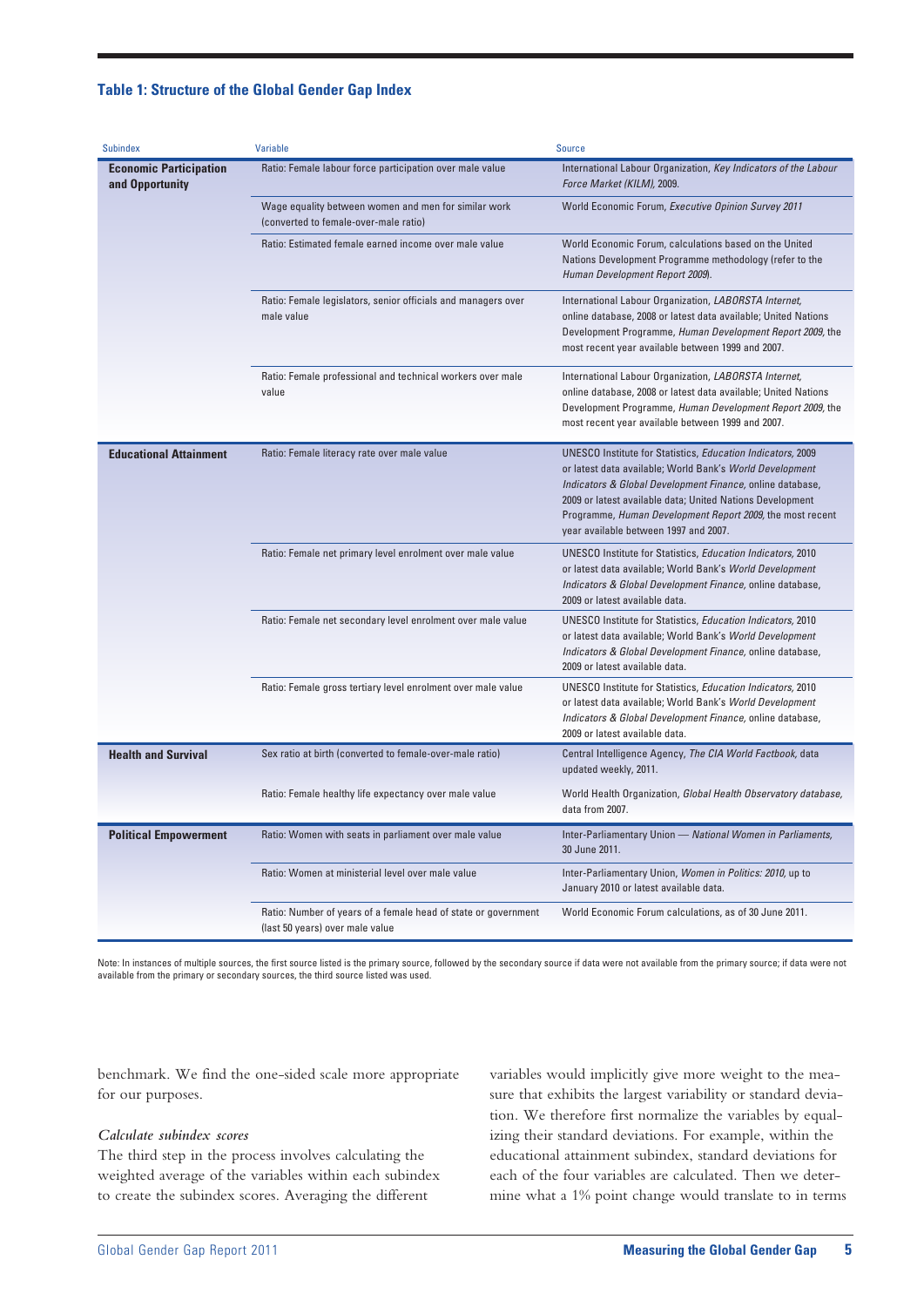## **Table 2: Calculation of weights within each subindex**

| <b>Economic Participation and Opportunity Subindex</b>                                     | <b>Standard</b><br>deviation | <b>Standard deviation</b><br>per 1% point change | Weight |
|--------------------------------------------------------------------------------------------|------------------------------|--------------------------------------------------|--------|
| Ratio: Female labour force participation over male value                                   | 0.160                        | 0.063                                            | 0.199  |
| Wage equality between women and men for similar work (converted to female-over-male ratio) | 0.103                        | 0.097                                            | 0.310  |
| Ratio: Estimated female earned income over male value                                      | 0.144                        | 0.069                                            | 0.221  |
| Ratio: Female legislators, senior officials, and managers over male value                  | 0.214                        | 0.047                                            | 0.149  |
| Ratio: Female professional and technical workers over male value                           | 0.262                        | 0.038                                            | 0.121  |
|                                                                                            |                              |                                                  |        |
| <b>Educational Attainment Subindex</b>                                                     | <b>Standard</b><br>deviation | <b>Standard deviation</b><br>per 1% point change | Weight |
| Ratio: Female literacy rate over male value                                                | 0.145                        | 0.069                                            | 0.191  |
| Ratio: Female net primary level enrolment over male value                                  | 0.060                        | 0.167                                            | 0.459  |
| Ratio: Female net secondary level enrolment over male value                                | 0.120                        | 0.083                                            | 0.230  |
| Ratio: Female gross tertiary enrolment over male value                                     | 0.228                        | 0.044                                            | 0.121  |
|                                                                                            |                              |                                                  |        |
| <b>Health and Survival Subindex</b>                                                        | <b>Standard</b><br>deviation | <b>Standard deviation</b><br>per 1% point change | Weight |
| Ratio: Female healthy life expectancy over male value                                      | 0.023                        | 0.441                                            | 0.307  |
| Sex ratio at birth (converted to female-over-male ratio)                                   | 0.010                        | 0.998                                            | 0.693  |
|                                                                                            |                              |                                                  |        |
| <b>Health and Survival Subindex</b>                                                        | <b>Standard</b><br>deviation | <b>Standard deviation</b><br>per 1% point change | Weight |
| Ratio: Women with seats in parliament over male value                                      | 0.166                        | 0.060                                            | 0.310  |
| Ratio: Women at ministerial level over male value                                          | 0.208                        | 0.048                                            | 0.247  |
| Ratio: Number of years of a female head of state (last 50 years) over male value           | 0.116                        | 0.086                                            | 0.443  |
|                                                                                            |                              |                                                  |        |

of standard deviations by dividing 0.01 by the standard deviation for each variable. These four values are then used as weights to calculate the weighted average of the four variables. This way of weighting variables essentially allows us to make sure that each variable has the same relative impact on the subindex. For example, a variable with a small variability or standard deviation, such as primary enrolment rate, gets a larger weight within the educational attainment subindex than a variable with a larger variability, such as tertiary enrolment rate. Therefore, a country with a large gender gap in primary education (a variable where most countries have achieved near-parity between women and men) will be more heavily penalized. Similarly, within the health and survival subindex, in the case of the sex ratio variable, where most countries have a very high sex ratio and the spread of the data is small, the larger weight will penalize more heavily those countries that deviate from this value. Table 2 displays the values of the weights used in the Global Gender Gap Index 2006.5

## *Calculate final scores*

In the case of all subindexes, the highest possible score is 1 (equality) and the lowest possible score is 0 (inequality), thus binding the scores between inequality and equality benchmarks.<sup>6</sup> An un-weighted average of each subindex score is taken to create the overall Global Gender Gap Index score. As in the case of the subindexes, this

final value is bound between 1 (equality) and 0 (inequality), thus allowing for comparisons relative to ideal standards of equality in addition to relative country rankings.<sup>7</sup> The equality and inequality benchmarks remain fixed across time, allowing the reader to track individual country progress in relation to an ideal standard of equality. Furthermore, we hope that the option of roughly interpreting the final Index scores as a percentage value that reveals how much of the gender gap a country has closed makes the Index more intuitively appealing to readers.<sup>8</sup>

## **The Global Gender Gap Index 2011 rankings**

We aim to include a maximum number of countries in the *Report* every year, within the constraints posed by data availability. To be included in the *Report,* a country must have data available for a minimum of 12 indicators out of the 14 that enter the Index.

## Country coverage 2011

In 2011, we have been able to include all 134 countries covered in the 2010 edition of the *Report* as well as one new country—Burundi—thus resulting in a total of 135 countries. Of these, 114 have been included in the *Report* since the first edition and another 13 since the second edition.

Nearly 200 countries were considered for inclusion this year. Out of the 135 ultimately covered in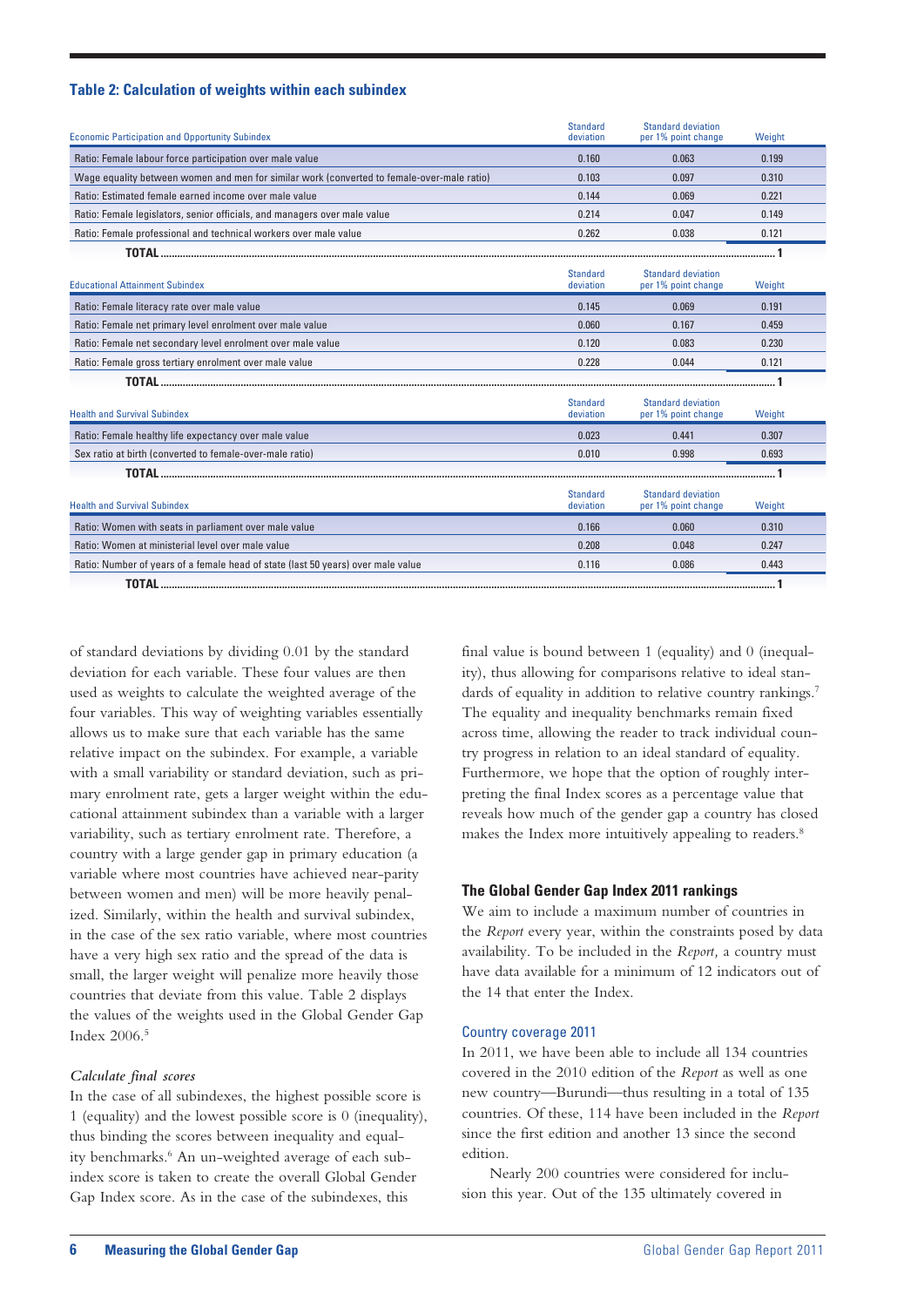## **Figure 1: Global patterns, 2011**



Source: Global Gender Gap Index 2011; scores are weighted by population.

this *Report,* 19 countries had one data point missing: Angola (Professional and technical workers); Benin (Professional and technical workers); Brunei Darussalam (Women in parliament); Chad (Professional and technical workers); Ghana (Professional and technical workers); Guyana (Enrolment in secondary education); Honduras (Enrolment in secondary education); India (Professional and technical workers); Jordan (Legislators and technical workers); Kenya (Professional and technical workers); Luxembourg (Professional and technical workers); Malawi (Professional and technical workers); Maldives (Wage equality for similar work [survey]); Mali (Professional and technical workers); Pakistan (Estimated earned income [PPP US\$]); Russian Federation (Enrolment in secondary education); Singapore (Enrolment in tertiary education); Tunisia (Professional and technical workers); and Zimbabwe (Estimated earned income [PPP US\$]).

Another 12 countries had two variables missing: Albania (Legislators, senior officials and managers; Professional and technical workers); Bahamas (Wage equality for similar work [survey]; (Estimated earned income [PPP US\$]); Burundi (Legislators, senior officials and managers; Professional and technical workers); Côte d'Ivoire (Legislators, senior officials, and managers; Professional and technical workers); Cuba (Wage equality for similar work [survey]; Estimated earned income [PPP US\$]); Fiji (Wage equality for similar work (survey); Women in parliament); Gambia (Legislators, senior officials, and managers; Professional and technical workers);

Guatemala (Legislators, senior officials, and managers; Professional and technical workers); Mozambique (Legislators, senior officials, and managers; Professional and technical workers); Nigeria (Legislators, senior officials, and managers; Professional and technical workers); Senegal (Legislators, senior officials, and managers; Professional and technical workers); and Tajikistan (Legislators, senior officials, and managers; Professional and technical workers).

### Global patterns

The detailed rankings from this year's Index are shown in Tables 3 through 5.

Table 3a displays the 2011 rankings and provides comparisons with rankings in 2010, 2009, 2008, 2007 and 2006. Table 3b displays the complete 2011 rankings, including the four subindex scores and ranks. Table 3c provides the year-to-year score changes over the last six years. Out of the 114 countries that have been covered in 2006, 2007, 2008, 2009, 2010 and 2011, 97 countries (85%) have improved their performance over the last four years, while 17 (15%) have shown widening gaps.

Figure 1 shows a global snapshot of the gender gap in the four subindexes. It shows that the 135 countries covered in the *Report,* representing over 90% of the world's population, have closed almost 96% of the gap in health outcomes between women and men and almost 93% of the gap in educational attainment. However, the gap between women and men on economic participation and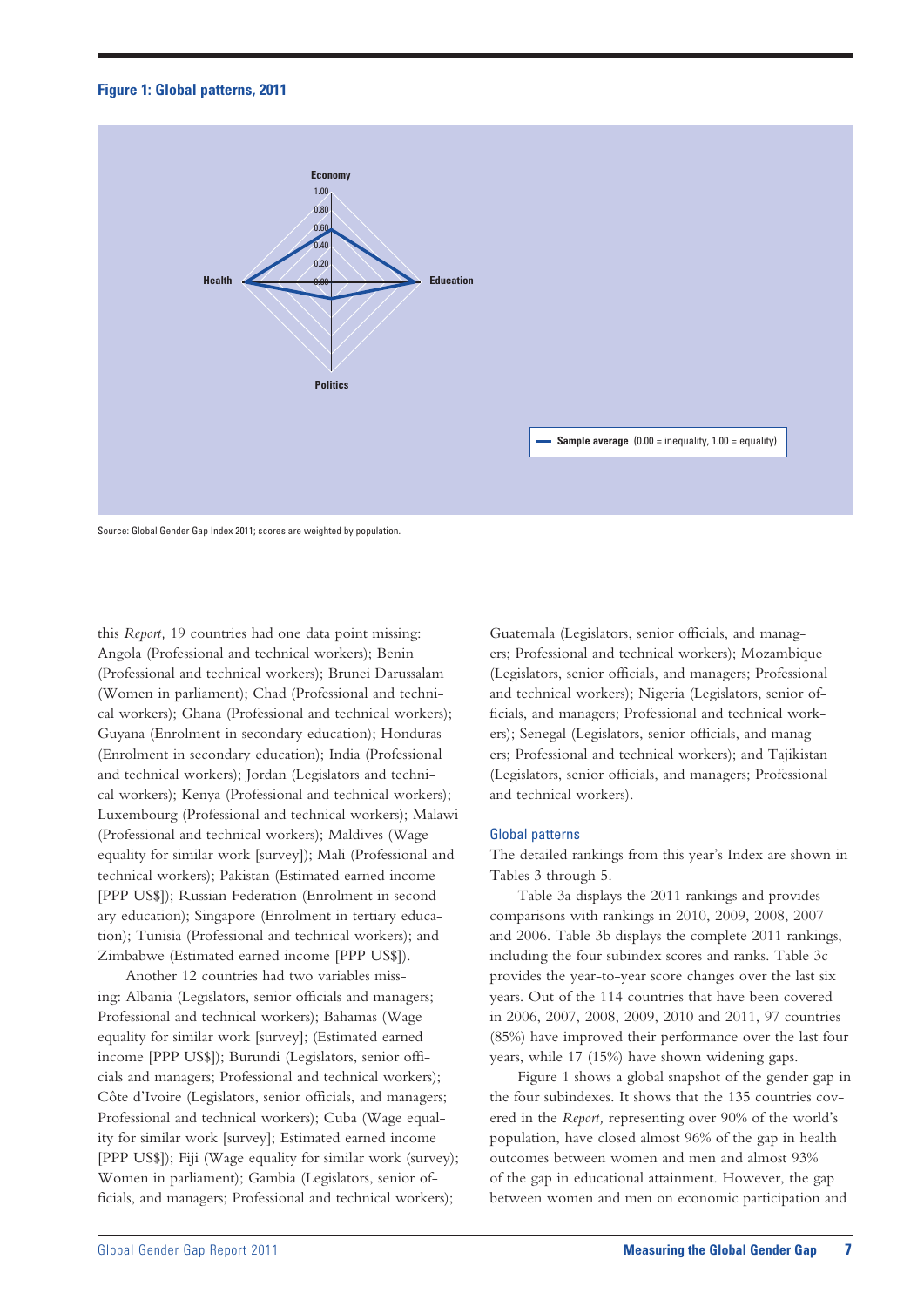## **Table 3a: The Global Gender Gap Index 2011 rankings: Comparisons with 2010, 2009, 2008, 2007 and 2006**

|                            | 2011           | 2011   | <b>2011 rank</b>        | 2010           | 2010   | 2009                     | 2009   |                          | 2008                     | 2007                     | 2007   | 2006                     |                          |
|----------------------------|----------------|--------|-------------------------|----------------|--------|--------------------------|--------|--------------------------|--------------------------|--------------------------|--------|--------------------------|--------------------------|
| Country                    | rank           | score  | among<br>2010 countries | rank           | score  | rank                     | score  | 2008<br>rank             | score                    | rank                     | score  | rank                     | 2006<br>score            |
|                            |                |        |                         |                |        |                          |        |                          |                          |                          |        |                          |                          |
| Iceland                    | $\mathbf{1}$   | 0.8530 | $\mathbf{1}$            | $\mathbf{1}$   | 0.8496 | $\mathbf{1}$             | 0.8276 | $\overline{4}$           | 0.7999                   | 4                        | 0.7836 | $\overline{4}$           | 0.7813                   |
| Norway                     | $\overline{2}$ | 0.8404 | $\overline{2}$          | $\overline{2}$ | 0.8404 | 3                        | 0.8227 | $\overline{1}$           | 0.8239                   | $\overline{2}$           | 0.8059 | $\overline{2}$           | 0.7994                   |
| Finland                    | 3              | 0.8383 | 3                       | 3              | 0.8260 | 2                        | 0.8252 | $\overline{2}$           | 0.8195                   | 3                        | 0.8044 | 3                        | 0.7958                   |
| Sweden                     | $\overline{4}$ | 0.8044 | $\overline{4}$          | $\overline{4}$ | 0.8024 | $\overline{4}$           | 0.8139 | $\mathbf{3}$             | 0.8139                   | $\mathbf{1}$             | 0.8146 | $\mathbf{1}$             | 0.8133                   |
| Ireland                    | 5              | 0.7830 | 5                       | 6              | 0.7773 | 8                        | 0.7597 | 8                        | 0.7518                   | 9                        | 0.7457 | 10                       | 0.7335                   |
| <b>New Zealand</b>         | $6\phantom{1}$ | 0.7810 | $6\phantom{a}$          | $5\phantom{.}$ | 0.7808 | $5\phantom{.0}$          | 0.7880 | 5                        | 0.7859                   | 5                        | 0.7649 | $\overline{7}$           | 0.7509                   |
| Denmark                    | 7              | 0.7778 | $\overline{7}$          | $\overline{7}$ | 0.7719 | $\overline{7}$           | 0.7628 | $\overline{7}$           | 0.7538                   | 8                        | 0.7519 | 8                        | 0.7462                   |
| <b>Philippines</b>         | 8              | 0.7685 | 8                       | 9              | 0.7654 | $\overline{9}$           | 0.7579 | $\boldsymbol{6}$         | 0.7568                   | $6\phantom{1}$           | 0.7629 | $6\phantom{.}$           | 0.7516                   |
| Lesotho                    | 9              | 0.7666 | $\boldsymbol{9}$        | 8              | 0.7678 | 10                       | 0.7495 | 16                       | 0.7320                   | 26                       | 0.7078 | 43                       | 0.6807                   |
| Switzerland                | 10             | 0.7627 | 10                      | 10             | 0.7562 | 13                       | 0.7426 | 14                       | 0.7360                   | 40                       | 0.6924 | 26                       | 0.6997                   |
| Germany                    | 11             | 0.7590 | 11                      | 13             | 0.7530 | 12                       | 0.7449 | 11                       | 0.7394                   | $\overline{7}$           | 0.7618 | 5                        | 0.7524                   |
| Spain                      | 12             | 0.7580 | 12                      | 11             | 0.7554 | 17                       | 0.7345 | 17                       | 0.7281                   | 10                       | 0.7444 | 11                       | 0.7319                   |
| Belgium                    | 13             | 0.7531 | 13                      | 14             | 0.7509 | 33                       | 0.7165 | 28                       | 0.7163                   | 19                       | 0.7198 | 20                       | 0.7078                   |
| South Africa               | 14             | 0.7478 | 14                      | 12             | 0.7535 | $6\phantom{1}$           | 0.7709 | 22                       | 0.7232                   | 20                       | 0.7194 | 18                       | 0.7125                   |
| Netherlands                | 15             | 0.7470 | 15                      | 17             | 0.7444 | 11                       | 0.7490 | $9\,$                    | 0.7399                   | 12                       | 0.7383 | 12                       | 0.7250                   |
| <b>United Kingdom</b>      | 16             | 0.7462 | 16                      | 15             | 0.7460 | 15                       | 0.7402 | 13                       | 0.7366                   | 11                       | 0.7441 | $\boldsymbol{9}$         | 0.7365                   |
| <b>United States</b>       | 17             | 0.7412 | 17                      | 19             | 0.7411 | 31                       | 0.7173 | 27                       | 0.7179                   | 31                       | 0.7002 | 23                       | 0.7042                   |
| Canada                     | 18             | 0.7407 | 18                      | 20             | 0.7372 | 25                       | 0.7196 | 31                       | 0.7136                   | 18                       | 0.7198 | 14                       | 0.7165                   |
| Latvia                     | 19             | 0.7399 | 19                      | 18             | 0.7429 | 14                       | 0.7416 | 10                       | 0.7397                   | 13                       | 0.7333 | 19                       | 0.7091                   |
| Cuba                       | 20             | 0.7394 | 20                      | 24             | 0.7253 | 29                       | 0.7176 | 25                       | 0.7195                   | 22                       | 0.7169 |                          | $\overline{\phantom{0}}$ |
| <b>Trinidad and Tobago</b> | 21             | 0.7372 | 21                      | 21             | 0.7353 | 19                       | 0.7298 | 19                       | 0.7245                   | 46                       | 0.6859 | 45                       | 0.6797                   |
| <b>Bahamas</b>             | 22             | 0.7340 | 22                      | 36             | 0.7128 | 28                       | 0.7179 |                          | $\overline{\phantom{0}}$ |                          |        |                          |                          |
| Australia                  | 23             | 0.7291 | 23                      | 23             | 0.7271 | 20                       | 0.7282 | 21                       | 0.7241                   | 17                       | 0.7204 | 15                       | 0.7163                   |
| Burundi*                   | 24             | 0.7270 |                         |                |        | $\overline{\phantom{0}}$ |        | -                        |                          | $\overline{\phantom{0}}$ |        | $\overline{\phantom{0}}$ |                          |
| Costa Rica                 | 25             | 0.7266 | 24                      | 28             | 0.7194 | 27                       | 0.7180 | 32                       | 0.7111                   | 28                       | 0.7014 | 30                       | 0.6936                   |
| Mozambique                 | 26             | 0.7251 | 25                      | 22             | 0.7329 | 26                       | 0.7195 | 18                       | 0.7266                   | 43                       | 0.6883 | $\equiv$                 | L,                       |
| Nicaragua                  | 27             | 0.7245 | 26                      | 30             | 0.7176 | 49                       | 0.7002 | 71                       | 0.6747                   | 90                       | 0.6458 | 62                       | 0.6566                   |
| Argentina                  | 28             | 0.7236 | 27                      | 29             | 0.7187 | 24                       | 0.7211 | 24                       | 0.7209                   | 33                       | 0.6982 | 41                       | 0.6829                   |
| Uganda                     | 29             | 0.7220 | 28                      | 33             | 0.7169 | 40                       | 0.7067 | 43                       | 0.6981                   | 50                       | 0.6833 | 47                       | 0.6797                   |
|                            | 30             |        | 29                      | 26             |        |                          |        |                          |                          |                          |        |                          |                          |
| Luxembourg                 |                | 0.7216 |                         |                | 0.7231 | 63                       | 0.6889 | 66                       | 0.6802                   | 58                       | 0.6786 | 56                       | 0.6671                   |
| Sri Lanka                  | 31             | 0.7212 | 30                      | 16             | 0.7458 | 16                       | 0.7402 | 12                       | 0.7371                   | 15                       | 0.7230 | 13                       | 0.7199                   |
| Namibia                    | 32             | 0.7177 | 31                      | 25             | 0.7238 | 32                       | 0.7167 | 30                       | 0.7141                   | 29                       | 0.7012 | 38                       | 0.6864                   |
| <b>Barbados</b>            | 33             | 0.7170 | 32                      | 31             | 0.7176 | 21                       | 0.7236 | 26                       | 0.7188                   | $\overline{\phantom{0}}$ |        | $\overline{\phantom{0}}$ |                          |
| Austria                    | 34             | 0.7165 | 33                      | 37             | 0.7091 | 42                       | 0.7031 | 29                       | 0.7153                   | 27                       | 0.7060 | 27                       | 0.6986                   |
| Portugal                   | 35             | 0.7144 | 34                      | 32             | 0.7171 | 46                       | 0.7013 | 39                       | 0.7051                   | 37                       | 0.6959 | 33                       | 0.6922                   |
| Mongolia                   | 36             | 0.7140 | 35                      | 27             | 0.7194 | 22                       | 0.7221 | 40                       | 0.7049                   | 62                       | 0.6731 | 42                       | 0.6821                   |
| Lithuania                  | 37             | 0.7131 | 36                      | 35             | 0.7132 | 30                       | 0.7175 | 23                       | 0.7222                   | 14                       | 0.7234 | 21                       | 0.7077                   |
| Guyana                     | 38             | 0.7084 | 37                      | 38             | 0.7090 | 35                       | 0.7108 | $\overline{\phantom{0}}$ |                          |                          |        |                          | $\overline{\phantom{0}}$ |
| Moldova                    | 39             | 0.7083 | 38                      | 34             | 0.7160 | 36                       | 0.7104 | 20                       | 0.7244                   | 21                       | 0.7172 | 17                       | 0.7128                   |
| Panama                     | 40             | 0.7042 | 39                      | 39             | 0.7072 | 43                       | 0.7024 | 34                       | 0.7095                   | 38                       | 0.6954 | 31                       | 0.6935                   |
| Slovenia                   | 41             | 0.7041 | 40                      | 42             | 0.7047 | 52                       | 0.6982 | 51                       | 0.6937                   | 49                       | 0.6842 | 51                       | 0.6745                   |
| Poland                     | 42             | 0.7038 | 41                      | 43             | 0.7037 | 50                       | 0.6998 | 49                       | 0.6951                   | 60                       | 0.6756 | 44                       | 0.6802                   |
| <b>Russian Federation</b>  | 43             | 0.7037 | 42                      | 45             | 0.7036 | 51                       | 0.6987 | 42                       | 0.6994                   | 45                       | 0.6866 | 49                       | 0.6770                   |
| Kyrgyz Republic            | 44             | 0.7036 | 43                      | 51             | 0.6973 | 41                       | 0.7058 | 41                       | 0.7045                   | 70                       | 0.6653 | 52                       | 0.6742                   |
| Ecuador                    | 45             | 0.7035 | 44                      | 40             | 0.7072 | 23                       | 0.7220 | 35                       | 0.7091                   | 44                       | 0.6881 | 82                       | 0.6433                   |
| Chile                      | 46             | 0.7030 | 45                      | 48             | 0.7013 | 64                       | 0.6884 | 65                       | 0.6818                   | 86                       | 0.6482 | 78                       | 0.6455                   |
| Jamaica                    | 47             | 0.7028 | 46                      | 44             | 0.7037 | 48                       | 0.7013 | 44                       | 0.6980                   | 39                       | 0.6925 | 25                       | 0.7014                   |
| France                     | 48             | 0.7018 | 47                      | 46             | 0.7025 | 18                       | 0.7331 | 15                       | 0.7341                   | 51                       | 0.6824 | $70\,$                   | 0.6520                   |
| Kazakhstan                 | 49             | 0.7010 | 48                      | 41             | 0.7055 | 47                       | 0.7013 | 45                       | 0.6976                   | 32                       | 0.6983 | 32                       | 0.6928                   |
| Croatia                    | 50             | 0.7006 | 49                      | 53             | 0.6939 | 54                       | 0.6944 | 46                       | 0.6967                   | 16                       | 0.7210 | $16\,$                   | 0.7145                   |
| <b>Bulgaria</b>            | 51             | 0.6987 | 50                      | 50             | 0.6983 | 38                       | 0.7072 | 36                       | 0.7077                   | 25                       | 0.7085 | 37                       | 0.6870                   |
| Estonia                    | 52             | 0.6983 | 51                      | 47             | 0.7018 | 37                       | 0.7094 | 37                       | 0.7076                   | 30                       | 0.7008 | 29                       | 0.6944                   |
| Macedonia, FYR             | 53             | 0.6966 | 52                      | 49             | 0.6996 | 53                       | 0.6950 | 53                       | 0.6914                   | 35                       | 0.6967 | 28                       | 0.6983                   |
| <b>Honduras</b>            | 54             | 0.6945 | 53                      | 54             | 0.6927 | 62                       | 0.6893 | 47                       | 0.6960                   | 68                       | 0.6661 | 74                       | 0.6483                   |
| Israel                     | 55             | 0.6926 | 54                      | 52             | 0.6957 | 45                       | 0.7019 | 56                       | 0.6900                   | 36                       | 0.6965 | 35                       | 0.6889                   |
| Greece                     | 56             | 0.6916 | 55                      | 58             | 0.6908 | 85                       | 0.6662 | 75                       | 0.6727                   | 72                       | 0.6648 | 69                       | 0.6540                   |
| Singapore                  | 57             | 0.6914 | 56                      | 56             | 0.6914 | 84                       | 0.6664 | 84                       | 0.6625                   | 77                       | 0.6609 | 65                       | 0.6550                   |
| Uruguay                    | 58             | 0.6907 | 57                      |                | 0.6897 | 57                       |        | 54                       | 0.6907                   |                          | 0.6608 |                          |                          |
|                            |                |        |                         | 59             |        |                          | 0.6936 |                          |                          | 78                       |        | 66                       | 0.6549                   |
| Tanzania                   | 59             | 0.6904 | 58                      | 66             | 0.6829 | 73                       | 0.6797 | 38                       | 0.7068                   | 34                       | 0.6969 | 24                       | 0.7038                   |
| <b>Thailand</b>            | 60             | 0.6892 | 59                      | 57             | 0.6910 | 59                       | 0.6907 | 52                       | 0.6917                   | 52                       | 0.6815 | 40                       | 0.6831                   |
| China                      | 61             | 0.6866 | 60                      | 61             | 0.6881 | 60                       | 0.6907 | 57                       | 0.6878                   | 73                       | 0.6643 | 63                       | 0.6561                   |
| <b>Bolivia</b>             | 62             | 0.6862 | 61                      | 76             | 0.6751 | 82                       | 0.6693 | $80\,$                   | 0.6667                   | 80                       | 0.6574 | 87                       | 0.6335                   |
| Venezuela                  | 63             | 0.6861 | 62                      | 64             | 0.6863 | 69                       | 0.6839 | 59                       | 0.6875                   | 55                       | 0.6797 | 57                       | 0.6664                   |
| <b>Ukraine</b>             | 64             | 0.6861 | 63                      | 63             | 0.6869 | 61                       | 0.6896 | 62                       | 0.6856                   | 57                       | 0.6790 | 48                       | 0.6797                   |
| Malawi                     | 65             | 0.6850 | 64                      | 68             | 0.6824 | 76                       | 0.6738 | 81                       | 0.6664                   | 87                       | 0.6480 | 81                       | 0.6437                   |
| <b>Botswana</b>            | 66             | 0.6832 | 65                      | 62             | 0.6876 | 39                       | 0.7071 | 63                       | 0.6839                   | 53                       | 0.6797 | 34                       | 0.6897                   |
| Paraguay                   | 67             | 0.6818 | 66                      | 69             | 0.6804 | 66                       | 0.6868 | 100                      | 0.6379                   | 69                       | 0.6659 | 64                       | 0.6556                   |
| Romania                    | 68             | 0.6812 | $67\,$                  | $67\,$         | 0.6826 | $70\,$                   | 0.6805 | $70\,$                   | 0.6763                   | 47                       | 0.6859 | 46                       | 0.6797                   |

*(Cont'd.)*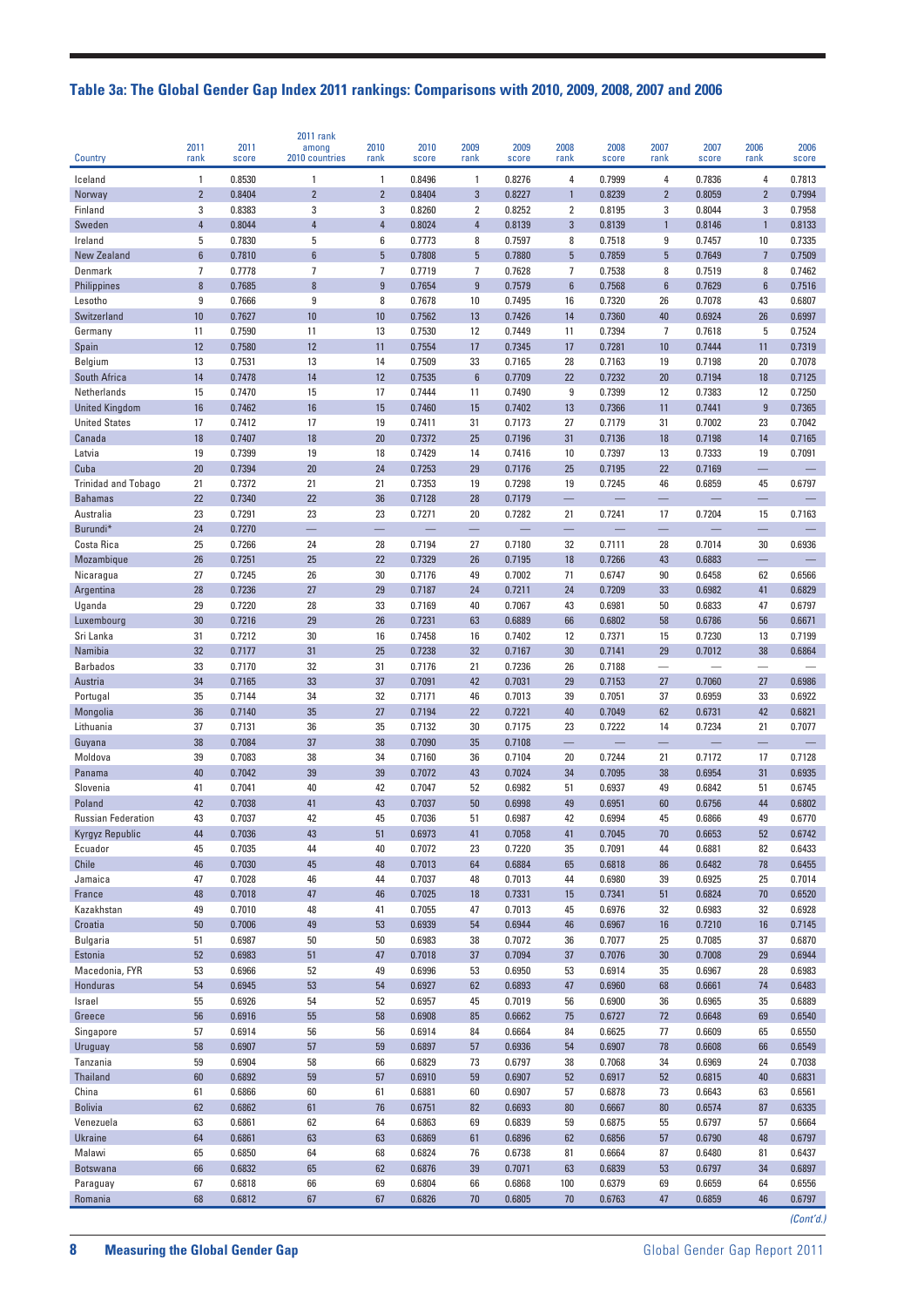## **Table 3a: The Global Gender Gap Index 2011 rankings: Comparisons with 2010, 2009, 2008, 2007 and 2006** *(cont'd.)*

|                             |              |               | <b>2011 rank</b>        |              |               |                          |                          |                          |               |                          |                          |                                   |                          |
|-----------------------------|--------------|---------------|-------------------------|--------------|---------------|--------------------------|--------------------------|--------------------------|---------------|--------------------------|--------------------------|-----------------------------------|--------------------------|
| Country                     | 2011<br>rank | 2011<br>score | among<br>2010 countries | 2010<br>rank | 2010<br>score | 2009<br>rank             | 2009<br>score            | 2008<br>rank             | 2008<br>score | 2007<br>rank             | 2007<br>score            | 2006<br>rank                      | 2006<br>score            |
|                             |              |               |                         |              |               |                          |                          |                          |               |                          |                          |                                   |                          |
| <b>Bangladesh</b>           | 69           | 0.6812        | 68                      | 82           | 0.6702        | 93                       | 0.6526                   | 90                       | 0.6531        | 100                      | 0.6314                   | 91                                | 0.6270                   |
| Ghana                       | 70           | 0.6811        | 69                      | 70           | 0.6782        | 80                       | 0.6704                   | 77                       | 0.6679        | 63                       | 0.6725                   | 58                                | 0.6653                   |
| Madagascar                  | 71           | 0.6797        | 70                      | 80           | 0.6713        | 77                       | 0.6732                   | 74                       | 0.6736        | 89                       | 0.6461                   | 84                                | 0.6385                   |
| <b>Slovak Republic</b>      | 72           | 0.6797        | 71                      | 71           | 0.6778        | 68                       | 0.6845                   | 64                       | 0.6824        | 54                       | 0.6797                   | 50                                | 0.6757                   |
| Peru                        | 73           | 0.6796        | 72                      | 60           | 0.6895        | 44                       | 0.7024                   | 48                       | 0.6959        | 75                       | 0.6624                   | 60                                | 0.6619                   |
| Italy                       | 74           | 0.6796        | 73                      | 74           | 0.6765        | 72                       | 0.6798                   | 67                       | 0.6788        | 84                       | 0.6498                   | 77                                | 0.6456                   |
| <b>Czech Republic</b>       | 75           | 0.6789        | 74                      | 65           | 0.6850        | 74                       | 0.6789                   | 69                       | 0.6770        | 64                       | 0.6718                   | 53                                | 0.6712                   |
| Brunei Darussalem           | 76           | 0.6787        | 75                      | 77           | 0.6748        | 94                       | 0.6524                   | 99                       | 0.6392        | $\overline{\phantom{0}}$ |                          |                                   | $\overline{\phantom{0}}$ |
| Gambia, The                 | 77           | 0.6763        | 76                      | 75           | 0.6762        | 75                       | 0.6752                   | 85                       | 0.6622        | 95                       | 0.6421                   | 79                                | 0.6448                   |
| Albania                     | 78           | 0.6748        | 77                      | 78           | 0.6726        | 91                       | 0.6601                   | 87                       | 0.6591        | 66                       | 0.6685                   | 61                                | 0.6607                   |
| Vietnam                     | 79           | 0.6732        | 78                      | 72           | 0.6776        | 71                       | 0.6802                   | 68                       | 0.6778        | 42                       | 0.6889                   |                                   |                          |
| Colombia                    | 80           | 0.6714        | 79                      | 55           | 0.6927        | 56                       | 0.6939                   | 50                       | 0.6944        | 24                       | 0.7090                   | 22                                | 0.7049                   |
| Dominican Republic          | 81           | 0.6682        | 80                      | 73           | 0.6774        | 67                       | 0.6859                   | 72                       | 0.6744        | 65                       | 0.6705                   | 59                                | 0.6639                   |
| <b>Brazil</b>               | 82           | 0.6679        | 81                      | 85           | 0.6655        | 81                       | 0.6695                   | 73                       | 0.6737        | 74                       | 0.6637                   | 67                                | 0.6543                   |
| Malta                       | 83           | 0.6658        | 82                      | 83           | 0.6695        | 88                       | 0.6635                   | 83                       | 0.6634        | 76                       | 0.6615                   | 71                                | 0.6518                   |
| Armenia                     | 84           | 0.6654        | 83                      | 84           | 0.6669        | 90                       | 0.6619                   | 78                       | 0.6677        | 71                       | 0.6651                   |                                   |                          |
| Hungary                     | 85           | 0.6642        | 84                      | 79           | 0.6720        | 65                       | 0.6879                   | 60                       | 0.6867        | 61                       | 0.6731                   | 55                                | 0.6698                   |
|                             | 86           | 0.6624        | 85                      | 88           | 0.6598        | 83                       | 0.6680                   | 82                       | 0.6654        | 67                       | 0.6665                   | 54                                | 0.6700                   |
| Georgia                     |              |               |                         |              |               |                          |                          |                          |               |                          |                          |                                   |                          |
| Angola                      | 87           | 0.6624        | 86                      | 81           | 0.6712        | 106                      | 0.6353                   | 114                      | 0.6032        | 110                      | 0.6034                   | 96                                | 0.6039                   |
| Zimbabwe                    | 88           | 0.6607        | 87                      | 92           | 0.6574        | 95                       | 0.6518                   | 92                       | 0.6485        | 88                       | 0.6464                   | 76                                | 0.6461                   |
| Mexico                      | 89           | 0.6604        | 88                      | 91           | 0.6577        | 98                       | 0.6503                   | 97                       | 0.6441        | 93                       | 0.6441                   | 75                                | 0.6462                   |
| Indonesia                   | 90           | 0.6594        | 89                      | 87           | 0.6615        | 92                       | 0.6580                   | 93                       | 0.6473        | 81                       | 0.6550                   | 68                                | 0.6541                   |
| Azerbaijan                  | 91           | 0.6577        | 90                      | 100          | 0.6446        | 89                       | 0.6626                   | 61                       | 0.6856        | 59                       | 0.6781                   | $\overline{\phantom{0}}$          | -                        |
| Senegal                     | 92           | 0.6573        | 91                      | 101          | 0.6414        | 102                      | 0.6427                   | $\equiv$                 |               | $\equiv$                 |                          |                                   |                          |
| Cyprus                      | 93           | 0.6567        | 92                      | 86           | 0.6642        | 79                       | 0.6706                   | 76                       | 0.6694        | 82                       | 0.6522                   | 83                                | 0.6430                   |
| <b>El Salvador</b>          | 94           | 0.6567        | 93                      | 90           | 0.6596        | 55                       | 0.6939                   | 58                       | 0.6875        | 48                       | 0.6853                   | 39                                | 0.6837                   |
| <b>Mauritius</b>            | 95           | 0.6529        | 94                      | 95           | 0.6520        | 96                       | 0.6513                   | 95                       | 0.6466        | 85                       | 0.6487                   | 88                                | 0.6328                   |
| Tajikistan                  | 96           | 0.6526        | 95                      | 89           | 0.6598        | 86                       | 0.6661                   | 89                       | 0.6541        | 79                       | 0.6578                   | $\equiv$                          |                          |
| Malaysia                    | 97           | 0.6525        | 96                      | 98           | 0.6479        | 100                      | 0.6467                   | 96                       | 0.6442        | 92                       | 0.6444                   | 72                                | 0.6509                   |
| Japan                       | 98           | 0.6514        | 97                      | 94           | 0.6524        | 101                      | 0.6447                   | 98                       | 0.6434        | 91                       | 0.6455                   | 80                                | 0.6447                   |
| Kenya                       | 99           | 0.6493        | 98                      | 96           | 0.6499        | 97                       | 0.6512                   | 88                       | 0.6547        | 83                       | 0.6508                   | 73                                | 0.6486                   |
| <b>Belize</b>               | 100          | 0.6489        | 99                      | 93           | 0.6536        | 87                       | 0.6636                   | 86                       | 0.6610        | 94                       | 0.6426                   | $\equiv$                          | $\overline{\phantom{0}}$ |
| Maldives                    | 101          | 0.6480        | 100                     | 99           | 0.6452        | 99                       | 0.6482                   | 91                       | 0.6501        | 99                       | 0.6350                   | $\overbrace{\phantom{123221111}}$ |                          |
| Cambodia                    | 102          | 0.6464        | 101                     | 97           | 0.6482        | 104                      | 0.6410                   | 94                       | 0.6469        | 98                       | 0.6353                   | 89                                | 0.6291                   |
| <b>United Arab Emirates</b> | 103          | 0.6454        | 102                     | 103          | 0.6397        | 112                      | 0.6198                   | 105                      | 0.6220        | 105                      | 0.6184                   | 101                               | 0.5919                   |
| Suriname                    | 104          | 0.6395        | 103                     | 102          | 0.6407        | 78                       | 0.6726                   | 79                       | 0.6674        | 56                       | 0.6794                   |                                   | $\qquad \qquad -$        |
| Kuwait                      | 105          | 0.6322        | 104                     | 105          | 0.6318        | 105                      | 0.6356                   | 101                      | 0.6358        | 96                       | 0.6409                   | 86                                | 0.6341                   |
| Zambia                      | 106          | 0.6300        | 105                     | 106          | 0.6293        | 107                      | 0.6310                   | 106                      | 0.6205        | 101                      | 0.6288                   | 85                                | 0.6360                   |
|                             |              |               |                         |              |               |                          |                          |                          |               |                          |                          |                                   |                          |
| Korea, Rep.                 | 107          | 0.6281        | 106                     | 104          | 0.6342        | 115                      | 0.6146                   | 108                      | 0.6154        | 97                       | 0.6409                   | 92                                | 0.6157                   |
| Tunisia                     | 108          | 0.6255        | 107                     | 107          | 0.6266        | 109                      | 0.6233                   | 103                      | 0.6295        | 102                      | 0.6283                   | 90                                | 0.6288                   |
| Fiji                        | 109          | 0.6255        | 108                     | 108          | 0.6256        | 103                      | 0.6414                   | $\overline{\phantom{0}}$ |               |                          | $\overline{\phantom{0}}$ |                                   |                          |
| <b>Bahrain</b>              | 110          | 0.6232        | 109                     | 110          | 0.6217        | 116                      | 0.6136                   | 121                      | 0.5927        | 115                      | 0.5931                   | 102                               | 0.5894                   |
| Qatar                       | 111          | 0.6230        | 110                     | 117          | 0.6059        | 125                      | 0.5907                   | 119                      | 0.5948        | 109                      | 0.6041                   | $\overline{\phantom{0}}$          |                          |
| Guatemala                   | 112          | 0.6229        | <b>111</b>              | 109          | 0.6238        | 111                      | 0.6209                   | 112                      | 0.6072        | 106                      | 0.6144                   | 95                                | 0.6067                   |
| India                       | 113          | 0.6190        | 112                     | 112          | 0.6155        | 114                      | 0.6151                   | 113                      | 0.6060        | 114                      | 0.5936                   | 98                                | 0.6011                   |
| Mauritania                  | 114          | 0.6164        | 113                     | 113          | 0.6152        | 119                      | 0.6103                   | 110                      | 0.6117        | 111                      | 0.6022                   | 106                               | 0.5835                   |
| <b>Burkina Faso</b>         | 115          | 0.6153        | 114                     | 111          | 0.6162        | 120                      | 0.6081                   | 115                      | 0.6029        | 117                      | 0.5912                   | 104                               | 0.5854                   |
| Ethiopia                    | 116          | 0.6136        | 115                     | 121          | 0.6019        | 122                      | 0.5948                   | 122                      | 0.5867        | 113                      | 0.5991                   | 100                               | 0.5946                   |
| Jordan                      | 117          | 0.6117        | 116                     | 120          | 0.6048        | 113                      | 0.6182                   | 104                      | 0.6275        | 104                      | 0.6203                   | 93                                | 0.6109                   |
| Lebanon                     | 118          | 0.6083        | 117                     | 116          | 0.6084        | $\overline{\phantom{0}}$ | $\overline{\phantom{0}}$ | $\equiv$                 |               | $\equiv$                 | $\overline{\phantom{0}}$ |                                   |                          |
| Cameroon                    | 119          | 0.6073        | 118                     | 114          | 0.6110        | 118                      | 0.6108                   | 117                      | 0.6017        | 116                      | 0.5919                   | 103                               | 0.5865                   |
| Nigeria                     | 120          | 0.6011        | 119                     | 118          | 0.6055        | 108                      | 0.6280                   | 102                      | 0.6339        | 107                      | 0.6122                   | 94                                | 0.6104                   |
| Algeria                     | 121          | 0.5991        | 120                     | 119          | 0.6052        | 117                      | 0.6119                   | 111                      | 0.6111        | 108                      | 0.6068                   | 97                                | 0.6018                   |
| Turkey                      | 122          | 0.5954        | 121                     | 126          | 0.5876        | 129                      | 0.5828                   | 123                      | 0.5853        | 121                      | 0.5768                   | 105                               | 0.5850                   |
| Egypt                       | 123          | 0.5933        | 122                     | 125          | 0.5899        | 126                      | 0.5862                   | 124                      | 0.5832        | 120                      | 0.5809                   | 109                               | 0.5786                   |
| Syria                       | 124          | 0.5896        | 123                     | 124          | 0.5926        | 121                      | 0.6072                   | 107                      | 0.6181        | 103                      | 0.6216                   | $\overline{\phantom{0}}$          | $\overline{\phantom{m}}$ |
| Iran, Islamic Rep.          | 125          | 0.5894        | 124                     | 123          | 0.5933        | 128                      | 0.5839                   | 116                      | 0.6021        | 118                      | 0.5903                   | 108                               | 0.5803                   |
|                             |              |               |                         |              |               |                          |                          |                          |               |                          |                          |                                   |                          |
| Nepal                       | 126          | 0.5888        | 125                     | 115          | 0.6084        | 110                      | 0.6213                   | 120                      | 0.5942        | 125                      | 0.5575                   | 111                               | 0.5478                   |
| Oman                        | 127          | 0.5873        | 126                     | 122          | 0.5950        | 123                      | 0.5938                   | 118                      | 0.5960        | 119                      | 0.5903                   | $\overline{\phantom{m}}$          |                          |
| <b>Benin</b>                | 128          | 0.5832        | 127                     | 128          | 0.5719        | 131                      | 0.5643                   | 126                      | 0.5582        | 123                      | 0.5656                   | 110                               | 0.5780                   |
| Morocco                     | 129          | 0.5804        | 128                     | 127          | 0.5767        | 124                      | 0.5926                   | 125                      | 0.5757        | 122                      | 0.5676                   | 107                               | 0.5827                   |
| Côte d'Ivoire               | 130          | 0.5773        | 129                     | 130          | 0.5691        | $\overline{\phantom{0}}$ | $\qquad \qquad -$        | $\overline{\phantom{0}}$ | -             | -                        | $\overline{\phantom{0}}$ | $\qquad \qquad -$                 |                          |
| Saudi Arabia                | 131          | 0.5753        | 130                     | 129          | 0.5713        | 130                      | 0.5651                   | 128                      | 0.5537        | 124                      | 0.5647                   | 114                               | 0.5242                   |
| Mali                        | 132          | 0.5752        | 131                     | 131          | 0.5680        | 127                      | 0.5860                   | 109                      | 0.6117        | 112                      | 0.6019                   | 99                                | 0.5996                   |
| Pakistan                    | 133          | 0.5583        | 132                     | 132          | 0.5465        | 132                      | 0.5458                   | 127                      | 0.5549        | 126                      | 0.5509                   | 112                               | 0.5434                   |
| Chad                        | 134          | 0.5334        | 133                     | 133          | 0.5330        | 133                      | 0.5417                   | 129                      | 0.5290        | 127                      | 0.5381                   | 113                               | 0.5247                   |
| Yemen                       | 135          | 0.4873        | 134                     | 134          | 0.4603        | 134                      | 0.4609                   | 130                      | 0.4664        | 128                      | 0.4510                   | 115                               | 0.4595                   |

\* New country 2011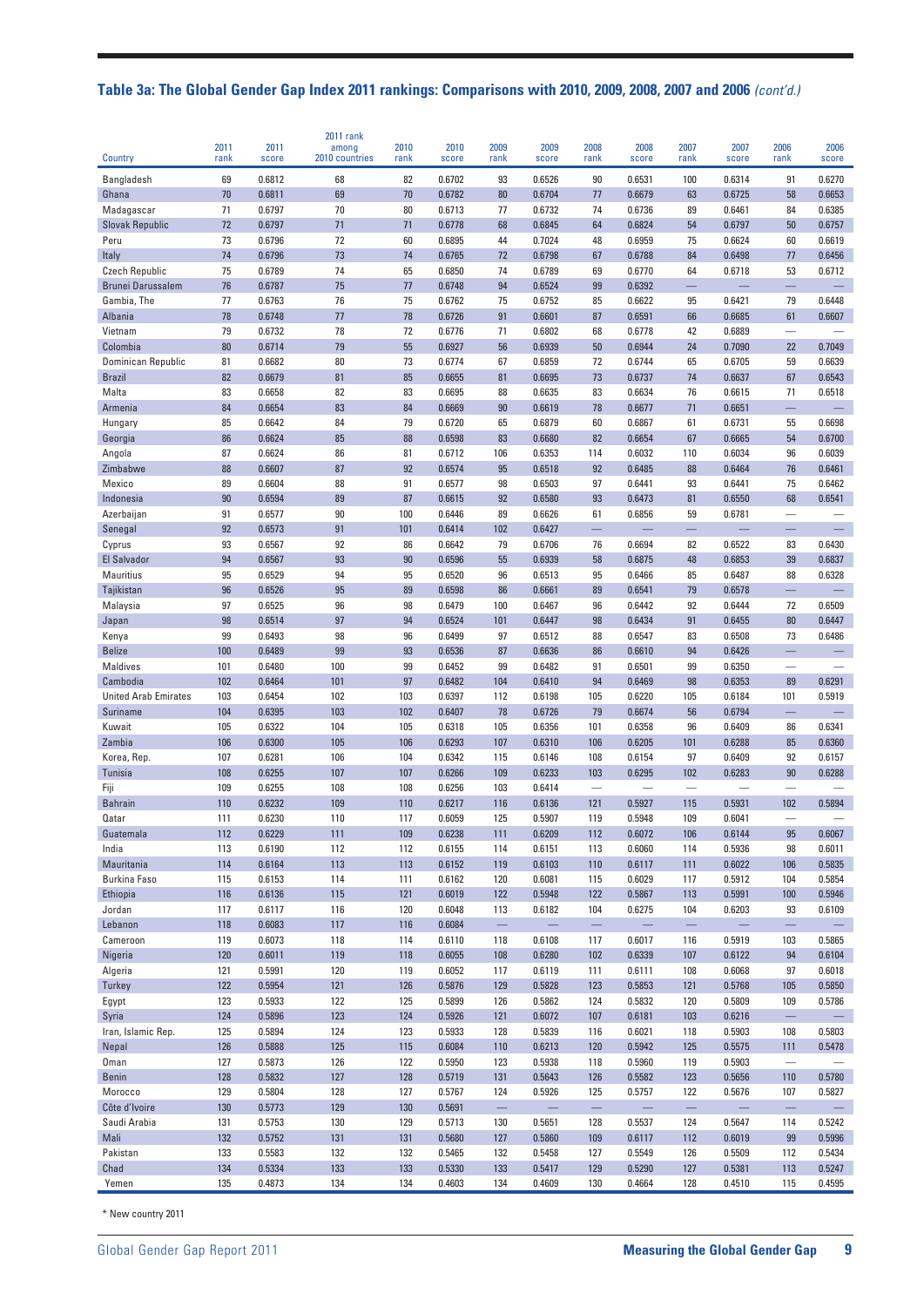## **Table 3b: Detailed rankings, 2011**

|                                      |                 | <b>Overall</b>   | <b>Economic Participation</b><br>and Opportunity |                  | <b>Educational Attainment</b> |                  |                     | <b>Health and Survival</b> |                      | <b>Political Empowerment</b> |
|--------------------------------------|-----------------|------------------|--------------------------------------------------|------------------|-------------------------------|------------------|---------------------|----------------------------|----------------------|------------------------------|
| Country                              | <b>Rank</b>     | <b>Score</b>     | <b>Rank</b>                                      | <b>Score</b>     | Rank                          | <b>Score</b>     | Rank                | <b>Score</b>               | Rank                 | <b>Score</b>                 |
| Iceland                              | $\mathbf{1}$    | 0.8530           |                                                  | 0.7453           | 1                             | 1.0000           |                     | 0.9696                     | $\mathbf{1}$         |                              |
| Norway                               | $\overline{2}$  | 0.8404           | 24<br>$5\phantom{.0}$                            | 0.8302           | $\mathbf{1}$                  | 1.0000           | 96<br>92            | 0.9697                     | $\mathbf{3}$         | 0.6971<br>0.5616             |
| Finland                              | 3               | 0.8383           | 12                                               | 0.7681           | 26                            | 0.9995           | $\mathbf{1}$        | 0.9796                     | $\overline{2}$       | 0.6060                       |
| Sweden                               | 4               | 0.8044           | $\overline{7}$                                   | 0.7933           | 41                            | 0.9957           | 82                  | 0.9729                     | $\overline{4}$       | 0.4557                       |
| Ireland                              | 5               | 0.7830           | 30                                               | 0.7322           | 1                             | 1.0000           | 72                  | 0.9741                     | 6                    | 0.4257                       |
| <b>New Zealand</b>                   | $6\overline{6}$ | 0.7810           | 11                                               | 0.7747           | $\overline{1}$                | 1.0000           | 92                  | 0.9697                     | 8                    | 0.3797                       |
| Denmark                              | 7               | 0.7778           | 13                                               | 0.7672           | 1                             | 1.0000           | 68                  | 0.9743                     | 10                   | 0.3696                       |
| <b>Philippines</b>                   | 8               | 0.7685           | 15                                               | 0.7632           | $\overline{1}$                | 1.0000           | $\mathbf{1}$        | 0.9796                     | 16                   | 0.3314                       |
| Lesotho                              | 9               | 0.7666           | $\overline{2}$                                   | 0.8740           | 1                             | 1.0000           | $\mathbf{1}$        | 0.9796                     | 35                   | 0.2130                       |
| Switzerland                          | 10              | 0.7627           | 28                                               | 0.7419           | 68                            | 0.9899           | 75                  | 0.9738                     | 13                   | 0.3453                       |
| Germany                              | 11              | 0.7590           | 32                                               | 0.7270           | 50                            | 0.9942           | 49                  | 0.9784                     | 15                   | 0.3364                       |
| Spain                                | 12              | 0.7580           | 74                                               | 0.6328           | 37                            | 0.9970           | 56                  | 0.9761                     | $5\phantom{.0}$      | 0.4260                       |
| Belgium                              | 13              | 0.7531           | 36                                               | 0.7187           | 63                            | 0.9909           | 46                  | 0.9787                     | 17                   | 0.3241                       |
| South Africa                         | 14              | 0.7478           | 58                                               | 0.6653           | 86                            | 0.9810           | 102                 | 0.9677                     | 9                    | 0.3773                       |
| Netherlands<br><b>United Kingdom</b> | 15<br>16        | 0.7470<br>0.7462 | 27<br>33                                         | 0.7432<br>0.7224 | 32<br>$\mathbf{1}$            | 0.9985<br>1.0000 | 92<br>91            | 0.9697<br>0.9698           | 26<br>23             | 0.2766<br>0.2927             |
| <b>United States</b>                 | 17              | 0.7412           | 6                                                | 0.7999           | 1                             | 1.0000           | 39                  | 0.9792                     | 39                   | 0.1857                       |
| Canada                               | 18              | 0.7407           | 10                                               | 0.7759           | 31                            | 0.9989           | 49                  | 0.9784                     | 36                   | 0.2095                       |
| Latvia                               | 19              | 0.7399           | 22                                               | 0.7498           | 1                             | 1.0000           | $\mathbf{1}$        | 0.9796                     | 33                   | 0.2300                       |
| Cuba                                 | 20              | 0.7394           | 57                                               | 0.6656           | 23                            | 1.0000           | 69                  | 0.9743                     | 18                   | 0.3180                       |
| <b>Trinidad and Tobago</b>           | 21              | 0.7372           | 39                                               | 0.7108           | 49                            | 0.9944           | $\mathbf{1}$        | 0.9796                     | 31                   | 0.2642                       |
| <b>Bahamas</b>                       | 22              | 0.7340           | $\mathbf{1}$                                     | 0.9135           | $\overline{1}$                | 1.0000           | $\mathbf{1}$        | 0.9796                     | 117                  | 0.0430                       |
| Australia                            | 23              | 0.7291           | 18                                               | 0.7565           | 1                             | 1.0000           | 74                  | 0.9739                     | 38                   | 0.1861                       |
| Burundi*                             | 24              | 0.7270           | $\overline{4}$                                   | 0.8355           | 119                           | 0.8565           | 98                  | 0.9685                     | 32                   | 0.2477                       |
| Costa Rica                           | 25              | 0.7266           | 97                                               | 0.5935           | 1                             | 1.0000           | 66                  | 0.9747                     | 14                   | 0.3382                       |
| Mozambique                           | 26              | 0.7251           | 9                                                | 0.7816           | 124                           | 0.8121           | 111                 | 0.9612                     | 12                   | 0.3457                       |
| Nicaragua                            | 27              | 0.7245           | 79                                               | 0.6187           | 25                            | 0.9996           | 58                  | 0.9758                     | 21                   | 0.3040                       |
| Argentina                            | 28              | 0.7236           | 84                                               | 0.6124           | 51                            | 0.9941           |                     | 0.9796                     | 20                   | 0.3084                       |
| Uganda                               | 29              | 0.7220           | 42                                               | 0.7088           | 107<br>$\mathbf{1}$           | 0.9173           | $\mathbf{1}$<br>67  | 0.9796                     | 25                   | 0.2824                       |
| Luxembourg<br>Sri Lanka              | 30<br>31        | 0.7216<br>0.7212 | 25<br>102                                        | 0.7449<br>0.5598 | 103                           | 1.0000<br>0.9329 | $\mathbf{1}$        | 0.9743<br>0.9796           | 48<br>$\overline{7}$ | 0.1673<br>0.4126             |
| Namibia                              | 32              | 0.7177           | 31                                               | 0.7273           | 34                            | 0.9983           | 105                 | 0.9671                     | 41                   | 0.1780                       |
| <b>Barbados</b>                      | 33              | 0.7170           | 8                                                | 0.7843           | 1                             | 1.0000           | $\mathbf{1}$        | 0.9796                     | 82                   | 0.1042                       |
| Austria                              | 34              | 0.7165           | 77                                               | 0.6245           | 76                            | 0.9886           | 46                  | 0.9787                     | 27                   | 0.2744                       |
| Portugal                             | 35              | 0.7144           | 59                                               | 0.6626           | 55                            | 0.9932           | 71                  | 0.9742                     | 34                   | 0.2278                       |
| Mongolia                             | 36              | 0.7140           | 3                                                | 0.8500           | 47                            | 0.9946           |                     | 0.9796                     | 125                  | 0.0318                       |
| Lithuania                            | 37              | 0.7131           | 26                                               | 0.7440           | 60                            | 0.9914           | $\mathbf{1}$        | 0.9796                     | 65                   | 0.1376                       |
| Guyana                               | 38              | 0.7084           | 88                                               | 0.5985           | 75                            | 0.9886           | 45                  | 0.9789                     | 28                   | 0.2678                       |
| Moldova                              | 39              | 0.7083           | 14                                               | 0.7641           | 64                            | 0.9909           | $\mathbf{1}$        | 0.9796                     | 88                   | 0.0988                       |
| Panama                               | 40              | 0.7042           | 51                                               | 0.6797           | 54                            | 0.9937           | 65                  | 0.9753                     | 47                   | 0.1679                       |
| Slovenia                             | 41              | 0.7041           | 34                                               | 0.7205           | 36                            | 0.9977           | 64                  | 0.9755                     | 71                   | 0.1227                       |
| Poland                               | 42              | 0.7038           | 65                                               | 0.6530           | 28                            | 0.9994           | 48                  | 0.9785                     | 40                   | 0.1843                       |
| <b>Russian Federation</b>            | 43              | 0.7037           | 29                                               | 0.7373           | 33                            | 0.9985           | 41<br>$\mathbf{1}$  | 0.9791                     | 84                   | 0.0999                       |
| Kyrgyz Republic<br>Ecuador           | 44<br>45        | 0.7036<br>0.7035 | 43<br>99                                         | 0.7071<br>0.5838 | 39<br>77                      | 0.9960<br>0.9877 | 58                  | 0.9796<br>0.9758           | 68<br>29             | 0.1318<br>0.2668             |
| Chile                                | 46              | 0.7030           | 106                                              | 0.5411           | 40                            | 0.9957           | $\mathbf{1}$        | 0.9796                     | 22                   | 0.2958                       |
| Jamaica                              | 47              | 0.7028           | 21                                               | 0.7508           | 83                            | 0.9849           | 1                   | 0.9796                     | 92                   | 0.0961                       |
| France                               | 48              | 0.7018           | 61                                               | 0.6587           | $\mathbf{1}$                  | 1.0000           | $\mathbf{1}$        | 0.9796                     | 46                   | 0.1691                       |
| Kazakhstan                           | 49              | 0.7010           | 23                                               | 0.7491           | 43                            | 0.9954           | $\mathbf{1}$        | 0.9796                     | 98                   | 0.0801                       |
| Croatia                              | 50              | 0.7006           | 56                                               | 0.6676           | 44                            | 0.9954           | $\overline{1}$      | 0.9796                     | 53                   | 0.1598                       |
| <b>Bulgaria</b>                      | 51              | 0.6987           | 48                                               | 0.6867           | 58                            | 0.9923           | 41                  | 0.9791                     | 67                   | 0.1367                       |
| Estonia                              | 52              | 0.6983           | 35                                               | 0.7201           | 38                            | 0.9967           | 51                  | 0.9773                     | 87                   | 0.0989                       |
| Macedonia, FYR                       | 53              | 0.6966           | 53                                               | 0.6761           | 71                            | 0.9892           | 125                 | 0.9551                     | 49                   | 0.1660                       |
| Honduras                             | 54              | 0.6945           | 91                                               | 0.5972           | 29                            | 0.9991           | 53                  | 0.9762                     | 37                   | 0.2053                       |
| Israel                               | 55              | 0.6926           | 55                                               | 0.6721           | 78                            | 0.9874           | 92                  | 0.9697                     | 59                   | 0.1412                       |
| Greece                               | 56              | 0.6916           | 78                                               | 0.6242           | 53                            | 0.9938           | 86                  | 0.9712                     | 42                   | 0.1772                       |
| Singapore                            | 57              | 0.6914           | 16                                               | 0.7585           | 100                           | 0.9381           | 101                 | 0.9677                     | 83                   | 0.1014                       |
| Uruguay                              | 58              | 0.6907<br>0.6904 | 60                                               | 0.6621           | 35                            | 0.9982<br>0.8779 | $\overline{1}$      | 0.9796                     | $70$                 | 0.1229<br>0.2653             |
| Tanzania<br><b>Thailand</b>          | 59<br>60        | 0.6892           | 63<br>41                                         | 0.6571<br>0.7090 | 114<br>82                     | 0.9855           | 111<br>$\mathbf{1}$ | 0.9612<br>0.9796           | 30<br>97             | 0.0828                       |
| China                                | 61              | 0.6866           | 50                                               | 0.6825           | 85                            | 0.9815           | 133                 | 0.9327                     | 57                   | 0.1496                       |
| <b>Bolivia</b>                       | 62              | 0.6862           | 72                                               | 0.6352           | 95                            | 0.9646           | 84                  | 0.9719                     | 45                   | 0.1732                       |
| Venezuela                            | 63              | 0.6861           | 82                                               | 0.6159           | 30                            | 0.9990           | $\mathbf{1}$        | 0.9796                     | 56                   | 0.1500                       |
| <b>Ukraine</b>                       | 64              | 0.6861           | 44                                               | 0.7037           | 24                            | 0.9997           | 56                  | 0.9761                     | 106                  | 0.0648                       |
| Malawi                               | 65              | 0.6850           | 45                                               | 0.7003           | 112                           | 0.8972           | 100                 | 0.9683                     | 44                   | 0.1740                       |
| <b>Botswana</b>                      | 66              | 0.6832           | 37                                               | 0.7185           | $\mathbf{1}$                  | 1.0000           | 126                 | 0.9549                     | 111                  | 0.0595                       |
| Paraguay                             | 67              | 0.6818           | 69                                               | 0.6436           | 46                            | 0.9948           | 58                  | 0.9758                     | 73                   | 0.1129                       |
| Romania                              | 68              | 0.6812           | 46                                               | 0.6943           | 45                            | 0.9950           | 41                  | 0.9791                     | 112                  | 0.0563                       |

*(Cont'd.)*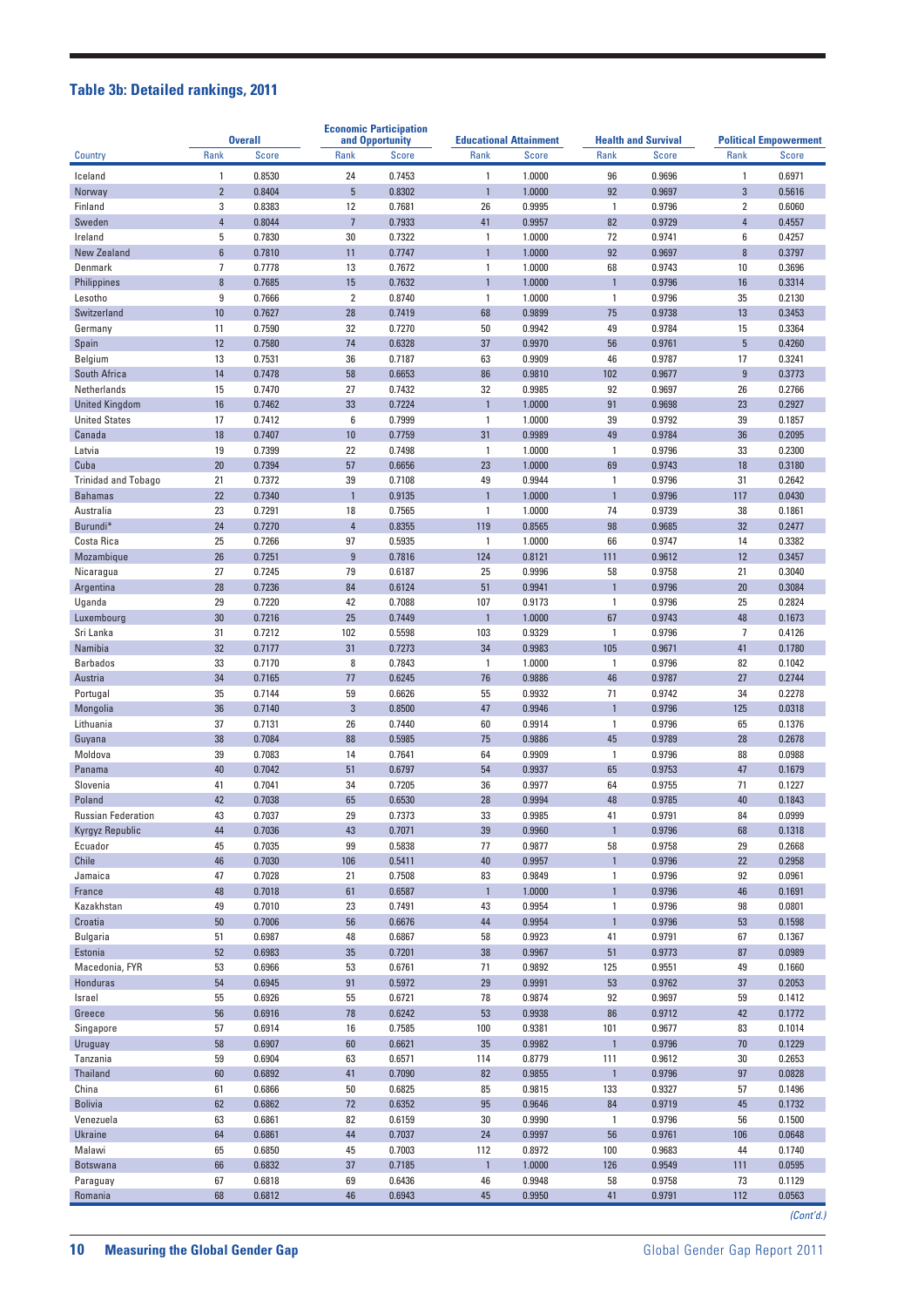## **Table 3b: Detailed rankings, 2011** *(cont'd.)*

|                                         |            | <b>Overall</b>   |            | <b>Economic Participation</b><br>and Opportunity | <b>Educational Attainment</b> |                  |                       | <b>Health and Survival</b> |           | <b>Political Empowerment</b> |
|-----------------------------------------|------------|------------------|------------|--------------------------------------------------|-------------------------------|------------------|-----------------------|----------------------------|-----------|------------------------------|
| Country                                 | Rank       | <b>Score</b>     | Rank       | <b>Score</b>                                     | Rank                          | <b>Score</b>     | Rank                  | <b>Score</b>               | Rank      | <b>Score</b>                 |
|                                         |            |                  |            |                                                  |                               |                  |                       |                            |           |                              |
| Bangladesh<br>Ghana                     | 69<br>70   | 0.6812<br>0.6811 | 118<br>17  | 0.4932<br>0.7581                                 | 108<br>111                    | 0.9168<br>0.9027 | 123<br>104            | 0.9557<br>0.9674           | 11<br>91  | 0.3591<br>0.0962             |
| Madagascar                              | 71         | 0.6797           | 52         | 0.6781                                           | 91                            | 0.9720           | 81                    | 0.9732                     | 93        | 0.0957                       |
| Slovakia                                | 72         | 0.6797           | 73         | 0.6335                                           | $\mathbf{1}$                  | 1.0000           |                       | 0.9796                     | 79        | 0.1059                       |
| Peru                                    | 73         | 0.6796           | 85         | 0.6109                                           | 88                            | 0.9796           | 108                   | 0.9658                     | 50        | 0.1622                       |
| Italy                                   | 74         | 0.6796           | 90         | 0.5976                                           | 48                            | 0.9945           | 75                    | 0.9738                     | 55        | 0.1525                       |
| <b>Czech Republic</b>                   | 75         | 0.6789           | 94         | 0.5961                                           | $\mathbf{1}$                  | 1.0000           | 39                    | 0.9792                     | 60        | 0.1403                       |
| Brunei Darussalam                       | 76         | 0.6787           | 20         | 0.7552                                           | 52                            | 0.9938           | 108                   | 0.9658                     | 132       | 0.0000                       |
| Gambia, The                             | 77         | 0.6763           | 19         | 0.7561                                           | 122                           | 0.8320           | $\mathbf{1}$          | 0.9796                     | 66        | 0.1375                       |
| Albania                                 | 78         | 0.6748           | 38         | 0.7129                                           | 87                            | 0.9809           | 135                   | 0.9268                     | 99        | 0.0784                       |
| Vietnam                                 | 79         | 0.6732           | 40         | 0.7106                                           | 104                           | 0.9257           | 130                   | 0.9458                     | 76        | 0.1107                       |
| Colombia                                | 80         | 0.6714           | 89         | 0.5984                                           | 42                            | 0.9955           | 41                    | 0.9791                     | 74        | 0.1125                       |
| Dominican Republic                      | 81         | 0.6682           | 92         | 0.5969                                           | $\mathbf{1}$                  | 1.0000           | 88                    | 0.9711                     | 80        | 0.1049                       |
| <b>Brazil</b>                           | 82         | 0.6679           | 68         | 0.6490                                           | 66                            | 0.9904           | $\mathbf{1}$          | 0.9796                     | 114       | 0.0526                       |
| Malta                                   | 83         | 0.6658           | 110        | 0.5281                                           | $\mathbf{1}$                  | 1.0000           | 72                    | 0.9741                     | 52        | 0.1611                       |
| Armenia                                 | 84         | 0.6654           | 62         | 0.6580                                           | 27                            | 0.9994           | 131                   | 0.9419                     | 108       | 0.0623                       |
| Hungary                                 | 85<br>86   | 0.6642<br>0.6624 | 64<br>54   | 0.6537                                           | 56<br>67                      | 0.9926<br>0.9900 | $\overline{1}$<br>128 | 0.9796                     | 127       | 0.0310                       |
| Georgia<br>Angola                       | 87         | 0.6624           | 96         | 0.6725<br>0.5937                                 | 126                           | 0.7864           | $\overline{1}$        | 0.9480<br>0.9796           | 120<br>24 | 0.0390<br>0.2898             |
| Zimbabwe                                | 88         | 0.6607           | 66         | 0.6503                                           | 102                           | 0.9355           | 129                   | 0.9458                     | 75        | 0.1112                       |
| Mexico                                  | 89         | 0.6604           | 109        | 0.5318                                           | 61                            | 0.9913           | $\overline{1}$        | 0.9796                     | 63        | 0.1390                       |
| Indonesia                               | 90         | 0.6594           | 101        | 0.5642                                           | 93                            | 0.9671           | 106                   | 0.9663                     | 61        | 0.1400                       |
| Azerbaijan                              | 91         | 0.6577           | 70         | 0.6420                                           | 73                            | 0.9891           | 132                   | 0.9331                     | 103       | 0.0665                       |
| Senegal                                 | 92         | 0.6573           | 47         | 0.6884                                           | 123                           | 0.8247           | 80                    | 0.9734                     | 58        | 0.1429                       |
| Cyprus                                  | 93         | 0.6567           | 80         | 0.6175                                           | 89                            | 0.9776           | 90                    | 0.9701                     | 109       | 0.0618                       |
| <b>El Salvador</b>                      | 94         | 0.6567           | 108        | 0.5405                                           | 72                            | 0.9891           |                       | 0.9796                     | 72        | 0.1176                       |
| <b>Mauritius</b>                        | 95         | 0.6529           | 105        | 0.5441                                           | 74                            | 0.9888           | $\mathbf{1}$          | 0.9796                     | 86        | 0.0992                       |
| Tajikistan                              | 96         | 0.6526           | 49         | 0.6827                                           | 113                           | 0.8839           | 122                   | 0.9559                     | 94        | 0.0881                       |
| Malaysia                                | 97         | 0.6525           | 95         | 0.5941                                           | 65                            | 0.9906           | 78                    | 0.9736                     | 115       | 0.0517                       |
| Japan                                   | 98         | 0.6514           | 100        | 0.5673                                           | 80                            | 0.9862           | $\mathbf{1}$          | 0.9796                     | 101       | 0.0724                       |
| Kenya                                   | 99         | 0.6493           | 83         | 0.6159                                           | 101                           | 0.9362           | 102                   | 0.9677                     | 100       | 0.0773                       |
| <b>Belize</b>                           | 100        | 0.6489           | 81         | 0.6162                                           | $\overline{1}$                | 1.0000           | $\overline{1}$        | 0.9796                     | 132       | 0.0000                       |
| <b>Maldives</b>                         | 101        | 0.6480           | 86         | 0.6019                                           | 69                            | 0.9896           | 111                   | 0.9612                     | 119       | 0.0392                       |
| Cambodia                                | 102        | 0.6464           | 75         | 0.6315                                           | 116                           | 0.8651           |                       | 0.9796                     | 78        | 0.1093                       |
| <b>United Arab Emirates</b><br>Suriname | 103<br>104 | 0.6454<br>0.6395 | 119<br>114 | 0.4898<br>0.5084                                 | 59<br>62                      | 0.9914<br>0.9911 | 111<br>70             | 0.9612<br>0.9742           | 62<br>95  | 0.1394<br>0.0843             |
| Kuwait                                  | 105        | 0.6322           | 107        | 0.5407                                           | 84                            | 0.9834           | 111                   | 0.9612                     | 116       | 0.0435                       |
| Zambia                                  | 106        | 0.6300           | 87         | 0.6005                                           | 120                           | 0.8505           | 97                    | 0.9690                     | 84        | 0.0999                       |
| Korea, Rep.                             | 107        | 0.6281           | 117        | 0.4934                                           | 97                            | 0.9481           | 78                    | 0.9736                     | 90        | 0.0972                       |
| Tunisia                                 | 108        | 0.6255           | 126        | 0.4440                                           | 94                            | 0.9662           | 110                   | 0.9641                     | 69        | 0.1278                       |
| Fiji                                    | 109        | 0.6255           | 116        | 0.4972                                           | 70                            | 0.9893           | $\overline{1}$        | 0.9796                     | 123       | 0.0358                       |
| <b>Bahrain</b>                          | 110        | 0.6232           | 115        | 0.5079                                           | 81                            | 0.9862           | 111                   | 0.9612                     | 122       | 0.0376                       |
| Qatar                                   | 111        | 0.6230           | 104        | 0.5473                                           | 57                            | 0.9924           | 127                   | 0.9522                     | 132       | 0.0000                       |
| Guatemala                               | 112        | 0.6229           | 113        | 0.5236                                           | 98                            | 0.9460           | $\mathbf{1}$          | 0.9796                     | 118       | 0.0422                       |
| India                                   | 113        | 0.6190           | 131        | 0.3960                                           | 121                           | 0.8369           | 134                   | 0.9312                     | 19        | 0.3119                       |
| Mauritania                              | 114        | 0.6164           | 120        | 0.4639                                           | 117                           | 0.8601           | $\overline{1}$        | 0.9796                     | 51        | 0.1620                       |
| Burkina Faso                            | 115        | 0.6153           | 76         | 0.6266                                           | 129                           | 0.7563           | 98                    | 0.9685                     | 77        | 0.1097                       |
| Ethiopia                                | 116        | 0.6136           | 71         | 0.6373                                           | 131                           | 0.7043           | 77                    | 0.9737                     | 64        | 0.1390                       |
| Jordan                                  | 117        | 0.6117           | 127        | 0.4333                                           | 79                            | 0.9869           | 89                    | 0.9706                     | 113       | 0.0558                       |
| Lebanon                                 | 118        | 0.6083           | 123        | 0.4482                                           | 90                            | 0.9773           | $\overline{1}$        | 0.9796                     | 128       | 0.0282<br>0.0830             |
| Cameroon<br>Nigeria                     | 119<br>120 | 0.6073<br>0.6011 | 112<br>93  | 0.5252<br>0.5964                                 | 118<br>125                    | 0.8597<br>0.8090 | 111<br>121            | 0.9612<br>0.9607           | 96<br>121 | 0.0384                       |
| Algeria                                 | 121        | 0.5991           | 124        | 0.4452                                           | 96                            | 0.9502           | 107                   | 0.9661                     | 124       | 0.0350                       |
| Turkey                                  | 122        | 0.5954           | 132        | 0.3888                                           | 106                           | 0.9200           | 62                    | 0.9755                     | 89        | 0.0972                       |
| Egypt                                   | 123        | 0.5933           | 122        | 0.4573                                           | 110                           | 0.9081           | 52                    | 0.9768                     | 126       | 0.0311                       |
| Syria                                   | 124        | 0.5896           | 129        | 0.4090                                           | 109                           | 0.9135           | 61                    | 0.9756                     | 110       | 0.0603                       |
| Iran, Islamic Rep.                      | 125        | 0.5894           | 125        | 0.4443                                           | 105                           | 0.9251           | 85                    | 0.9714                     | 130       | 0.0166                       |
| Nepal                                   | 126        | 0.5888           | 121        | 0.4606                                           | 128                           | 0.7589           | 111                   | 0.9612                     | 43        | 0.1745                       |
| Oman                                    | 127        | 0.5873           | 130        | 0.4068                                           | 99                            | 0.9412           | 62                    | 0.9755                     | 129       | 0.0256                       |
| <b>Benin</b>                            | 128        | 0.5832           | 67         | 0.6494                                           | 133                           | 0.6558           | 111                   | 0.9612                     | 104       | 0.0664                       |
| Morocco                                 | 129        | 0.5804           | 128        | 0.4177                                           | 115                           | 0.8653           | 87                    | 0.9712                     | 102       | 0.0672                       |
| Côte d'Ivoire                           | 130        | 0.5773           | 103        | 0.5569                                           | 130                           | 0.7073           | $\overline{1}$        | 0.9796                     | 105       | 0.0656                       |
| Saudi Arabia                            | 131        | 0.5753           | 133        | 0.3576                                           | 92                            | 0.9674           | 53                    | 0.9762                     | 132       | 0.0000                       |
| Mali                                    | 132        | 0.5752           | 111        | 0.5274                                           | 132                           | 0.6927           | 55                    | 0.9761                     | 81        | 0.1048                       |
| Pakistan                                | 133        | 0.5583           | 134        | 0.3446                                           | 127                           | 0.7782           | 123                   | 0.9557                     | 54        | 0.1547                       |
| Chad                                    | 134        | 0.5334           | 98         | 0.5930                                           | 135                           | 0.5158           | 111                   | 0.9612                     | 107       | 0.0638                       |
| Yemen                                   | 135        | 0.4873           | 135        | 0.3180                                           | 134                           | 0.6420           | 83                    | 0.9727                     | 131       | 0.0164                       |

\* New country 2011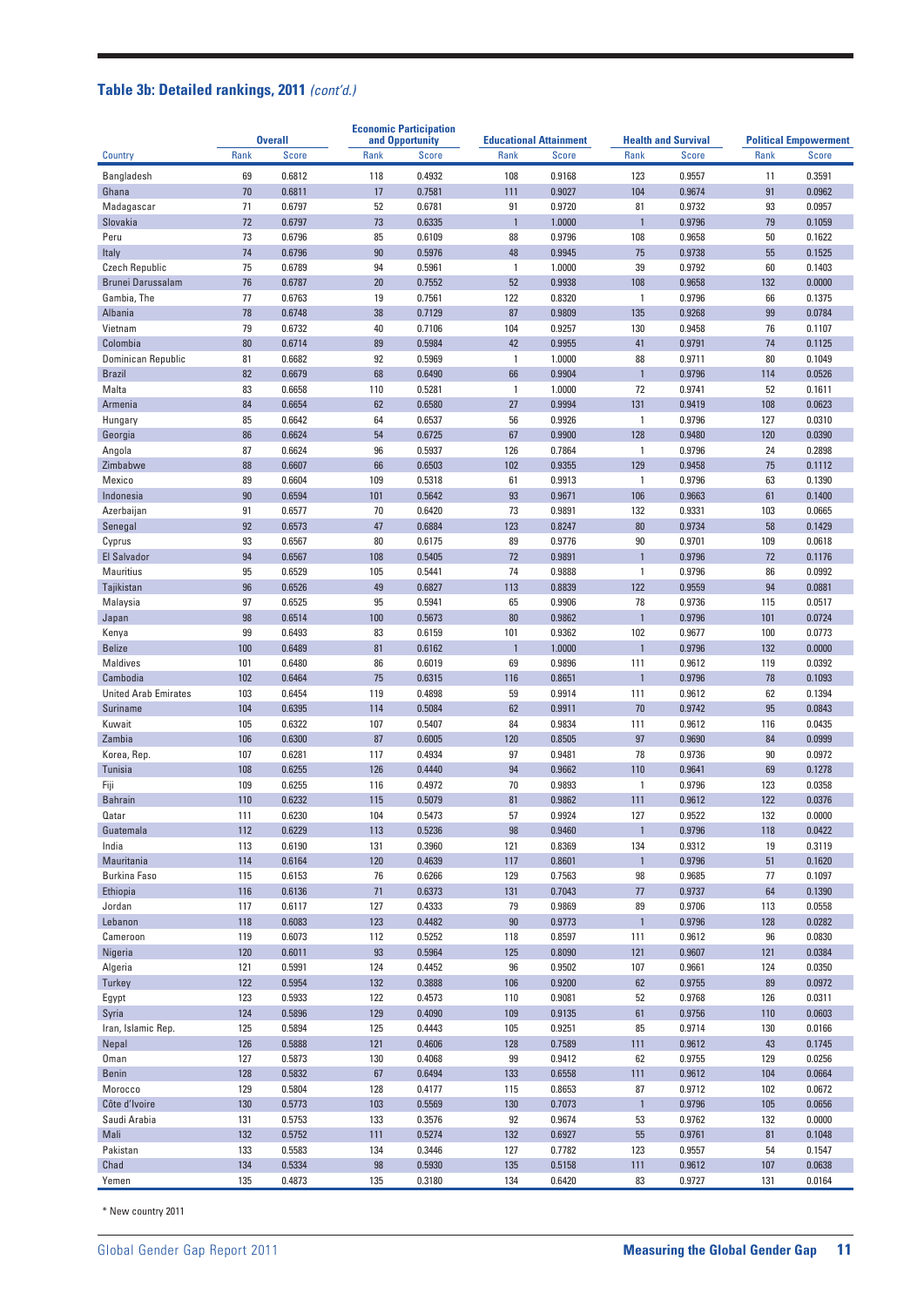## **Table 3c: The Global Gender Gap Index 2011: Changes in scores (Detailed)**

| Country                                      | Change in score<br>$(2010 - 2011)$ | Change in score<br>$(2009 - 2010)$ | Change in score<br>$(2008 - 2009)$ | Change in score<br>$(2007 - 2008)$ | Change in score<br>$(2006 - 2007)$ | Change in score<br>$(2006 - 2011)$ |
|----------------------------------------------|------------------------------------|------------------------------------|------------------------------------|------------------------------------|------------------------------------|------------------------------------|
| Iceland                                      | 0.0034                             | 0.0220                             | 0.0277                             | 0.0164                             | 0.0023                             | 0.0717                             |
| Norway                                       | 0.0000                             | 0.0177                             | $-0.0011$                          | 0.0180                             | 0.0065                             | 0.0410                             |
| Finland                                      | 0.0123                             | 0.0008                             | 0.0057                             | 0.0151                             | 0.0086                             | 0.0425                             |
| Sweden                                       | 0.0020                             | $-0.0116$                          | 0.0000                             | $-0.0007$                          | 0.0014                             | $-0.0089$                          |
| Ireland                                      | 0.0057                             | 0.0177                             | 0.0079                             | 0.0061                             | 0.0122                             | 0.0495                             |
| <b>New Zealand</b>                           | 0.0002                             | $-0.0072$                          | 0.0021                             | 0.0210                             | 0.0140                             | 0.0301                             |
| Denmark                                      | 0.0059                             | 0.0091                             | 0.0090                             | 0.0019                             | 0.0057                             | 0.0315                             |
| Philippines                                  | 0.0031                             | 0.0076                             | 0.0011                             | $-0.0061$                          | 0.0113                             | 0.0170                             |
| Lesotho<br>Switzerland                       | $-0.0012$<br>0.0065                | 0.0183<br>0.0136                   | 0.0176<br>0.0066                   | 0.0242<br>0.0436                   | 0.0271<br>$-0.0073$                | 0.0859<br>0.0630                   |
| Germany                                      | 0.0060                             | 0.0080                             | 0.0055                             | $-0.0224$                          | 0.0094                             | 0.0066                             |
| Spain                                        | 0.0026                             | 0.0209                             | 0.0063                             | $-0.0162$                          | 0.0125                             | 0.0261                             |
| Belgium                                      | 0.0022                             | 0.0344                             | 0.0003                             | $-0.0035$                          | 0.0120                             | 0.0453                             |
| South Africa                                 | $-0.0056$                          | $-0.0175$                          | 0.0477                             | 0.0038                             | 0.0069                             | 0.0353                             |
| Netherlands                                  | 0.0026                             | $-0.0046$                          | 0.0091                             | 0.0016                             | 0.0133                             | 0.0220                             |
| <b>United Kingdom</b>                        | 0.0002                             | 0.0058                             | 0.0036                             | $-0.0075$                          | 0.0076                             | 0.0098                             |
| <b>United States</b>                         | 0.0001                             | 0.0238                             | $-0.0006$                          | 0.0177                             | $-0.0039$                          | 0.0371                             |
| Canada                                       | 0.0035                             | 0.0176                             | 0.0060                             | $-0.0063$                          | 0.0034                             | 0.0242                             |
| Latvia                                       | $-0.0030$                          | 0.0013                             | 0.0019                             | 0.0064                             | 0.0242                             | 0.0308                             |
| Cuba                                         | 0.0142                             | 0.0076                             | $-0.0019$                          | 0.0026                             |                                    |                                    |
| <b>Trinidad and Tobago</b><br><b>Bahamas</b> | 0.0019<br>0.0212                   | 0.0054<br>$-0.0050$                | 0.0054                             | 0.0385                             | 0.0062                             | 0.0575                             |
| Australia                                    | 0.0020                             | $-0.0011$                          | 0.0041                             | 0.0037                             | 0.0040                             | 0.0128                             |
| Burundi*                                     |                                    |                                    |                                    |                                    |                                    |                                    |
| Costa Rica                                   | 0.0072                             | 0.0014                             | 0.0069                             | 0.0097                             | 0.0078                             | 0.0330                             |
| Mozambique                                   | $-0.0078$                          | 0.0134                             | $-0.0071$                          | 0.0383                             |                                    |                                    |
| Nicaragua                                    | 0.0069                             | 0.0175                             | 0.0255                             | 0.0289                             | $-0.0108$                          | 0.0679                             |
| Argentina                                    | 0.0049                             | $-0.0024$                          | 0.0002                             | 0.0227                             | 0.0153                             | 0.0407                             |
| Uganda                                       | 0.0051                             | 0.0102                             | 0.0086                             | 0.0148                             | 0.0036                             | 0.0423                             |
| Luxembourg                                   | $-0.0015$                          | 0.0342                             | 0.0087                             | 0.0016                             | 0.0115                             | 0.0545                             |
| Sri Lanka                                    | $-0.0246$                          | 0.0056                             | 0.0032                             | 0.0141                             | 0.0031                             | 0.0013                             |
| Namibia<br><b>Barbados</b>                   | $-0.0062$<br>$-0.0006$             | 0.0072<br>$-0.0060$                | 0.0026<br>0.0048                   | 0.0129<br>$\overline{\phantom{0}}$ | 0.0147                             | 0.0312                             |
| Austria                                      | 0.0074                             | 0.0060                             | $-0.0121$                          | 0.0092                             | 0.0074                             | 0.0179                             |
| Portugal                                     | $-0.0026$                          | 0.0158                             | $-0.0038$                          | 0.0092                             | 0.0037                             | 0.0223                             |
| Mongolia                                     | $-0.0054$                          | $-0.0026$                          | 0.0171                             | 0.0318                             | $-0.0090$                          | 0.0319                             |
| Lithuania                                    | 0.0000                             | $-0.0043$                          | $-0.0046$                          | $-0.0012$                          | 0.0157                             | 0.0054                             |
| Guyana                                       | $-0.0005$                          | $-0.0019$                          |                                    |                                    |                                    |                                    |
| Moldova                                      | $-0.0077$                          | 0.0056                             | $-0.0140$                          | 0.0071                             | 0.0044                             | $-0.0045$                          |
| Panama                                       | $-0.0031$                          | 0.0048                             | $-0.0071$                          | 0.0141                             | 0.0019                             | 0.0107                             |
| Slovenia                                     | $-0.0006$                          | 0.0066                             | 0.0045                             | 0.0094                             | 0.0097                             | 0.0296                             |
| Poland                                       | 0.0001                             | 0.0039                             | 0.0047                             | 0.0194                             | $-0.0046$                          | 0.0236                             |
| <b>Russian Federation</b><br>Kyrgyz Republic | 0.0001<br>0.0063                   | 0.0049<br>$-0.0086$                | $-0.0007$<br>0.0013                | 0.0128<br>0.0392                   | 0.0096<br>$-0.0088$                | 0.0266<br>0.0295                   |
| Ecuador                                      | $-0.0037$                          | $-0.0148$                          | 0.0129                             | 0.0210                             | 0.0448                             | 0.0602                             |
| Chile                                        | 0.0017                             | 0.0129                             | 0.0066                             | 0.0336                             | 0.0027                             | 0.0576                             |
| Jamaica                                      | $-0.0008$                          | 0.0024                             | 0.0032                             | 0.0055                             | $-0.0089$                          | 0.0014                             |
| France                                       | $-0.0007$                          | $-0.0306$                          | $-0.0010$                          | 0.0518                             | 0.0303                             | 0.0498                             |
| Kazakhstan                                   | $-0.0045$                          | 0.0043                             | 0.0037                             | $-0.0006$                          | 0.0054                             | 0.0082                             |
| Croatia                                      | 0.0066                             | $-0.0004$                          | $-0.0023$                          | $-0.0243$                          | 0.0066                             | $-0.0139$                          |
| <b>Bulgaria</b>                              | 0.0004                             | $-0.0089$                          | $-0.0005$                          | $-0.0007$                          | 0.0215                             | 0.0118                             |
| Estonia                                      | $-0.0035$                          | $-0.0076$                          | 0.0018                             | 0.0068                             | 0.0064                             | 0.0039                             |
| Macedonia, FYR<br>Honduras                   | $-0.0030$<br>0.0017                | 0.0046<br>0.0035                   | 0.0036<br>$-0.0068$                | $-0.0054$<br>0.0300                | $-0.0015$<br>0.0178                | $-0.0016$<br>0.0462                |
| Israel                                       | $-0.0031$                          | $-0.0061$                          | 0.0118                             | $-0.0064$                          | 0.0076                             | 0.0037                             |
| Greece                                       | 0.0008                             | 0.0245                             | $-0.0064$                          | 0.0079                             | 0.0107                             | 0.0376                             |
| Singapore                                    | 0.0000                             | 0.0250                             | 0.0039                             | 0.0017                             | 0.0059                             | 0.0365                             |
| Uruguay                                      | 0.0010                             | $-0.0039$                          | 0.0029                             | 0.0299                             | 0.0058                             | 0.0358                             |
| Tanzania                                     | 0.0074                             | 0.0032                             | $-0.0271$                          | 0.0100                             | $-0.0069$                          | $-0.0134$                          |
| Thailand                                     | $-0.0018$                          | 0.0003                             | $-0.0010$                          | 0.0102                             | $-0.0016$                          | 0.0061                             |
| China                                        | $-0.0014$                          | $-0.0026$                          | 0.0029                             | 0.0235                             | 0.0082                             | 0.0305                             |
| <b>Bolivia</b>                               | 0.0111                             | 0.0058                             | 0.0026                             | 0.0093                             | 0.0239                             | 0.0527                             |
| Venezuela                                    | $-0.0002$                          | 0.0024                             | $-0.0036$                          | 0.0078                             | 0.0133                             | 0.0197                             |
| <b>Ukraine</b>                               | $-0.0008$                          | $-0.0027$                          | 0.0041                             | 0.0065                             | $-0.0006$                          | 0.0064                             |
| Malawi<br>Botswana                           | 0.0025<br>$-0.0044$                | 0.0087<br>$-0.0195$                | 0.0074<br>0.0232                   | 0.0183<br>0.0041                   | 0.0044<br>$-0.0100$                | 0.0413<br>$-0.0065$                |
| Paraguay                                     | 0.0014                             | $-0.0064$                          | 0.0489                             | $-0.0279$                          | 0.0103                             | 0.0262                             |
| Romania                                      | $-0.0014$                          | 0.0020                             | 0.0043                             | $-0.0097$                          | 0.0062                             | 0.0015                             |
| <b>Bangladesh</b>                            | 0.0110                             | 0.0176                             | $-0.0005$                          | 0.0216                             | 0.0044                             | 0.0542                             |
|                                              |                                    |                                    |                                    |                                    |                                    | (Cont'd.)                          |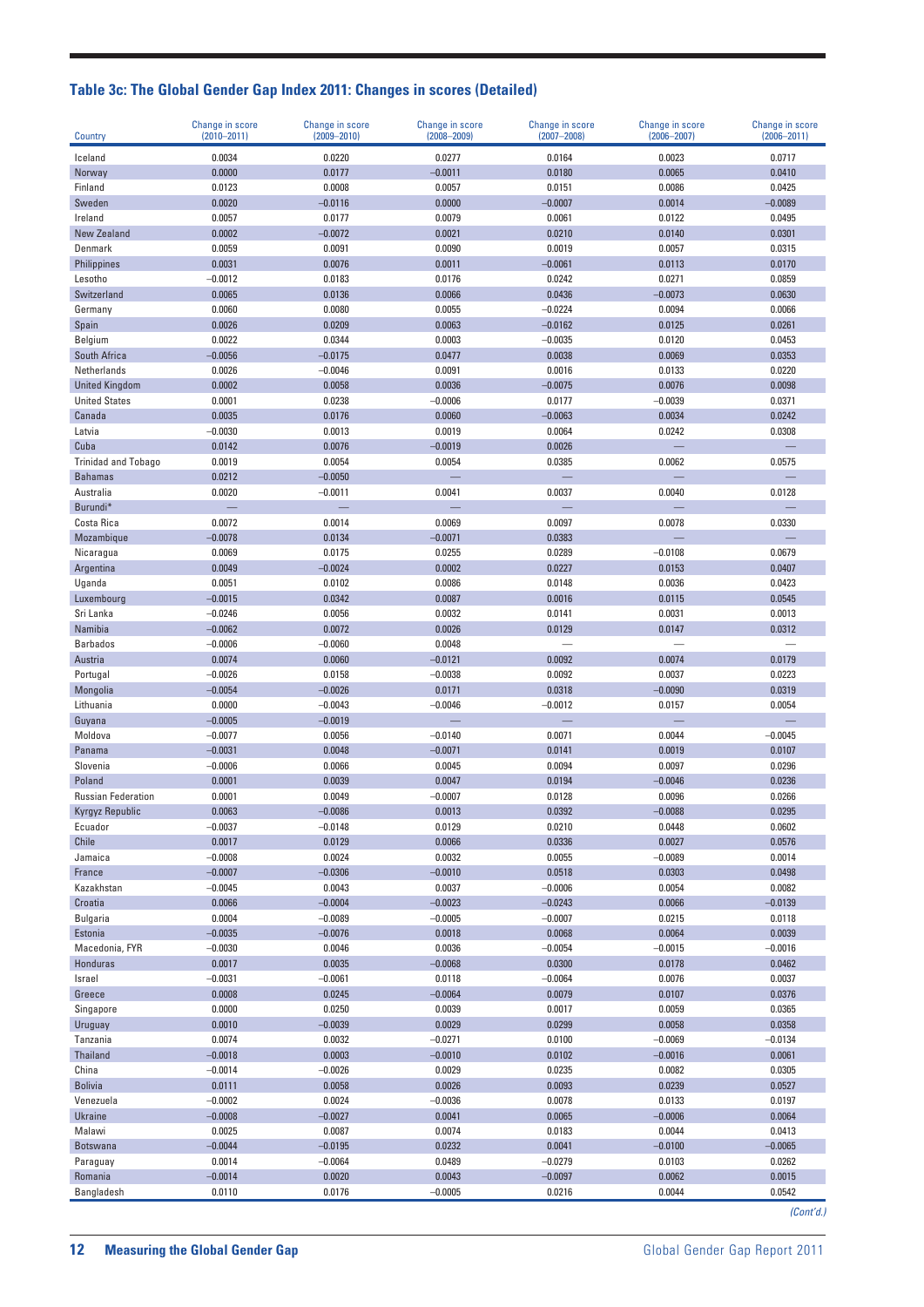## **Table 3c: The Global Gender Gap Index 2011: Changes in scores (Detailed)** *(cont'd.)*

| Country                                    | Change in score<br>$(2011 - 2010)$ | Change in score<br>$(2010 - 2009)$ | Change in score<br>$(2009 - 2008)$ | Change in score<br>$(2008 - 2007)$    | Change in score<br>$(2007 - 2006)$ | Change in score<br>$(2011 - 2006)$ |
|--------------------------------------------|------------------------------------|------------------------------------|------------------------------------|---------------------------------------|------------------------------------|------------------------------------|
| Ghana                                      | 0.0030                             | 0.0078                             | 0.0025                             | $-0.0046$                             | 0.0072                             | 0.0158                             |
| Madagascar                                 | 0.0084                             | $-0.0019$                          | $-0.0003$                          | 0.0274                                | 0.0076                             | 0.0412                             |
| <b>Slovak Republic</b>                     | 0.0019                             | $-0.0067$                          | 0.0021                             | 0.0027                                | 0.0040                             | 0.0041                             |
| Peru                                       | $-0.0099$                          | $-0.0128$                          | 0.0064                             | 0.0336                                | 0.0005                             | 0.0177                             |
| Italy                                      | 0.0031                             | $-0.0033$                          | 0.0010                             | 0.0290                                | 0.0042                             | 0.0340                             |
| <b>Czech Republic</b><br>Brunei Darussalam | $-0.0061$<br>0.0039                | 0.0061<br>0.0224                   | 0.0019<br>0.0132                   | 0.0052                                | 0.0006                             | 0.0078                             |
| Gambia, The                                | 0.0001                             | 0.0010                             | 0.0130                             | 0.0200                                | $-0.0027$                          | 0.0315                             |
| Albania                                    | 0.0021                             | 0.0125                             | 0.0010                             | $-0.0094$                             | 0.0078                             | 0.0140                             |
| Vietnam                                    | $-0.0044$                          | $-0.0026$                          | 0.0023                             | $-0.0110$                             |                                    |                                    |
| Colombia                                   | $-0.0213$                          | $-0.0012$                          | $-0.0004$                          | $-0.0146$                             | 0.0041                             | $-0.0335$                          |
| Dominican Republic                         | $-0.0092$                          | $-0.0085$                          | 0.0115                             | 0.0039                                | 0.0065                             | 0.0043                             |
| <b>Brazil</b>                              | 0.0024                             | $-0.0040$                          | $-0.0042$                          | 0.0100                                | 0.0094                             | 0.0136                             |
| Malta                                      | $-0.0037$                          | 0.0060                             | 0.0002                             | 0.0019                                | 0.0097                             | 0.0140                             |
| Armenia                                    | $-0.0015$                          | 0.0050                             | $-0.0059$                          | 0.0027                                |                                    |                                    |
| Hungary                                    | $-0.0078$                          | $-0.0158$                          | 0.0012                             | 0.0136                                | 0.0033                             | $-0.0056$                          |
| Georgia                                    | 0.0025<br>$-0.0088$                | $-0.0082$<br>0.0358                | 0.0026<br>0.0321                   | $-0.0011$<br>$-0.0002$                | $-0.0035$<br>$-0.0005$             | $-0.0076$<br>0.0585                |
| Angola<br>Zimbabwe                         | 0.0033                             | 0.0056                             | 0.0032                             | 0.0021                                | 0.0004                             | 0.0147                             |
| <b>Mexico</b>                              | 0.0027                             | 0.0074                             | 0.0062                             | 0.0000                                | $-0.0021$                          | 0.0142                             |
| Indonesia                                  | $-0.0021$                          | 0.0035                             | 0.0107                             | $-0.0077$                             | 0.0009                             | 0.0053                             |
| Azerbaijan                                 | 0.0131                             | $-0.0180$                          | $-0.0230$                          | 0.0075                                |                                    |                                    |
| Senegal                                    | 0.0160                             | $-0.0013$                          |                                    |                                       | $\overline{\phantom{0}}$           |                                    |
| Cyprus                                     | $-0.0075$                          | $-0.0064$                          | 0.0012                             | 0.0172                                | 0.0092                             | 0.0137                             |
| El Salvador                                | $-0.0029$                          | $-0.0343$                          | 0.0064                             | 0.0023                                | 0.0016                             | $-0.0270$                          |
| <b>Mauritius</b>                           | 0.0010                             | 0.0007                             | 0.0047                             | $-0.0022$                             | 0.0160                             | 0.0202                             |
| Tajikistan                                 | $-0.0072$                          | $-0.0063$                          | 0.0120                             | $-0.0038$                             |                                    |                                    |
| Malaysia                                   | 0.0046                             | 0.0012                             | 0.0025                             | $-0.0002$                             | $-0.0065$                          | 0.0016                             |
| Japan<br>Kenya                             | $-0.0010$<br>$-0.0007$             | 0.0077<br>$-0.0013$                | 0.0013<br>$-0.0035$                | $-0.0021$<br>0.0039                   | 0.0008<br>0.0023                   | 0.0067<br>0.0007                   |
| <b>Belize</b>                              | $-0.0047$                          | $-0.0100$                          | 0.0026                             | 0.0183                                | $\overline{\phantom{0}}$           |                                    |
| <b>Maldives</b>                            | 0.0028                             | $-0.0030$                          | $-0.0019$                          | 0.0151                                |                                    |                                    |
| Cambodia                                   | $-0.0018$                          | 0.0073                             | $-0.0059$                          | 0.0116                                | 0.0062                             | 0.0173                             |
| <b>United Arab Emirates</b>                | 0.0058                             | 0.0199                             | $-0.0022$                          | 0.0036                                | 0.0265                             | 0.0535                             |
| Suriname                                   | $-0.0012$                          | $-0.0319$                          | 0.0051                             | $-0.0120$                             | -                                  |                                    |
| Kuwait                                     | 0.0004                             | $-0.0038$                          | $-0.0002$                          | $-0.0051$                             | 0.0068                             | $-0.0019$                          |
| Zambia                                     | 0.0007                             | $-0.0017$                          | 0.0106                             | $-0.0084$                             | $-0.0071$                          | $-0.0060$                          |
| Korea, Rep.                                | $-0.0061$                          | 0.0196                             | $-0.0008$                          | $-0.0254$                             | 0.0251                             | 0.0124                             |
| Tunisia                                    | $-0.0011$<br>$-0.0002$             | 0.0033<br>$-0.0158$                | $-0.0062$                          | 0.0012                                | $-0.0006$                          | $-0.0033$                          |
| Fiji<br><b>Bahrain</b>                     | 0.0015                             | 0.0081                             | 0.0209                             | $-0.0003$                             | 0.0037                             | 0.0338                             |
| <b>Qatar</b>                               | 0.0170                             | 0.0153                             | $-0.0041$                          | $-0.0093$                             |                                    |                                    |
| Guatemala                                  | $-0.0009$                          | 0.0028                             | 0.0137                             | $-0.0072$                             | 0.0077                             | 0.0162                             |
| India                                      | 0.0035                             | 0.0004                             | 0.0091                             | 0.0124                                | $-0.0075$                          | 0.0179                             |
| Mauritania                                 | 0.0011                             | 0.0050                             | $-0.0014$                          | 0.0095                                | 0.0187                             | 0.0329                             |
| <b>Burkina Faso</b>                        | $-0.0010$                          | 0.0081                             | 0.0052                             | 0.0117                                | 0.0059                             | 0.0299                             |
| Ethiopia                                   | 0.0117                             | 0.0071                             | 0.0080                             | $-0.0124$                             | 0.0045                             | 0.0189                             |
| Jordan                                     | 0.0068                             | $-0.0133$                          | $-0.0093$                          | 0.0072                                | 0.0094                             | 0.0008                             |
| Lebanon                                    | 0.0000                             |                                    |                                    | $\overline{\phantom{0}}$              | $\overline{\phantom{0}}$           |                                    |
| Cameroon<br>Nigeria                        | $-0.0037$<br>$-0.0044$             | 0.0002<br>$-0.0225$                | 0.0091<br>$-0.0059$                | 0.0098<br>0.0217                      | 0.0053<br>0.0018                   | 0.0207<br>$-0.0093$                |
| Algeria                                    | $-0.0061$                          | $-0.0067$                          | 0.0008                             | 0.0042                                | 0.0050                             | $-0.0027$                          |
| Turkey                                     | 0.0078                             | 0.0047                             | $-0.0025$                          | 0.0085                                | $-0.0082$                          | 0.0104                             |
| Egypt                                      | 0.0034                             | 0.0037                             | 0.0029                             | 0.0023                                | 0.0023                             | 0.0148                             |
| Syria                                      | $-0.0030$                          | $-0.0146$                          | $-0.0109$                          | $-0.0035$                             | $\overline{\phantom{0}}$           |                                    |
| Iran, Islamic Rep.                         | $-0.0039$                          | 0.0094                             | $-0.0182$                          | 0.0117                                | 0.0101                             | 0.0091                             |
| Nepal                                      | $-0.0196$                          | $-0.0130$                          | 0.0271                             | 0.0367                                | 0.0097                             | 0.0410                             |
| <b>Oman</b>                                | $-0.0077$                          | 0.0012                             | $-0.0023$                          | 0.0057                                |                                    |                                    |
| Benin                                      | 0.0113                             | 0.0076                             | 0.0061                             | $-0.0075$                             | $-0.0123$                          | 0.0052                             |
| Morocco                                    | 0.0037                             | $-0.0159$                          | 0.0168                             | 0.0082                                | $-0.0151$                          | $-0.0023$                          |
| Côte d'Ivoire<br>Saudi Arabia              | 0.0082<br>0.0040                   | $\overline{\phantom{0}}$<br>0.0062 | 0.0114                             | $\overline{\phantom{0}}$<br>$-0.0110$ | $\overline{\phantom{0}}$<br>0.0405 | 0.0511                             |
| Mali                                       | 0.0073                             | $-0.0181$                          | $-0.0257$                          | 0.0098                                | 0.0022                             | $-0.0244$                          |
| Pakistan                                   | 0.0118                             | 0.0007                             | $-0.0090$                          | 0.0040                                | 0.0075                             | 0.0149                             |
| Chad                                       | 0.0004                             | $-0.0087$                          | 0.0126                             | $-0.0091$                             | 0.0134                             | 0.0087                             |
| Yemen                                      | 0.0270                             | $-0.0006$                          | $-0.0055$                          | 0.0154                                | $-0.0085$                          | 0.0278                             |
| <b>Belarus</b>                             |                                    | $\overline{\phantom{0}}$           | 0.0042                             | $-0.0015$                             |                                    |                                    |
| <b>Uzbekistan</b>                          |                                    |                                    | 0.0008                             | $-0.0016$                             | 0.0035                             |                                    |

\* New country 2011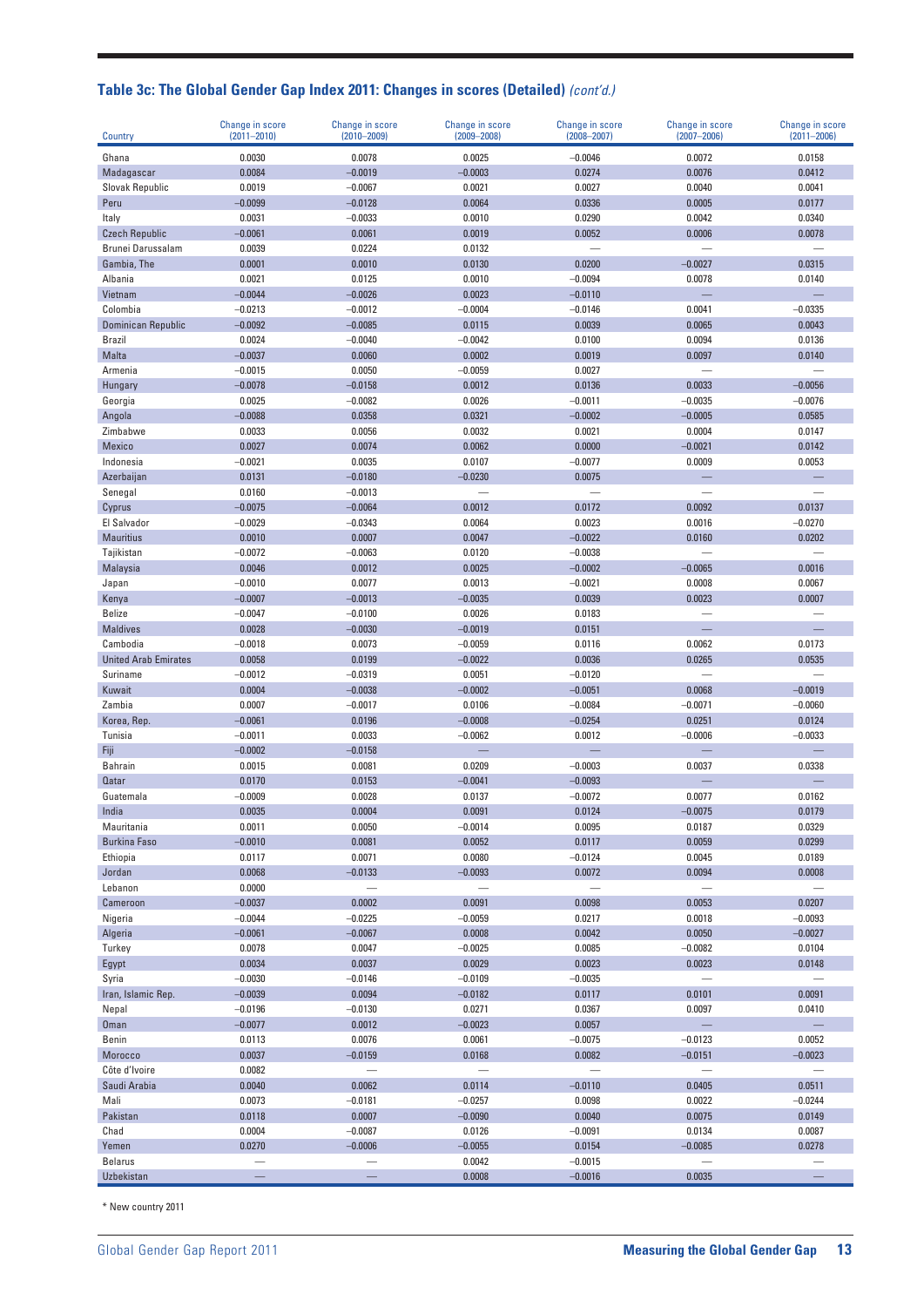## **Table 3c: The Global Gender Gap Index 2011: Changes in scores (Summary)**

| Number of countries | 2010-2011 | 2009-2010 | 2008-2009 | 2007-2008 | 2006-2007 | 2006-2011 |
|---------------------|-----------|-----------|-----------|-----------|-----------|-----------|
| Widening gaps       | 60        | 54        | 43        | 41        | 24        |           |
| Narrowing gaps      | 74        | 78        | 87        | 87        | 91        | 97        |
| Improving (%)       | 55%       | 59%       | 67%       | 68%       | 79%       | 85%       |
| Deteriorating (%)   | 45%       | 41%       | 33%       | 32%       | 21%       | 15%       |
| <b>TOTAL</b>        | 134       | 132       | 130       | 128       | 115       | 114       |

## **Table 4: Rankings by income group, 2011**

| <b>LOW INCOME</b>   |                         |                 |
|---------------------|-------------------------|-----------------|
|                     |                         |                 |
| <b>Country</b>      | <b>Overall</b><br>score | Overall<br>rank |
| Burundi*            | 0.7270                  | 24              |
| Mozambique          | 0.7251                  | 26              |
| Uganda              | በ 722በ                  | 29              |
| Kyrgyz Republic     | 0.7036                  | 44              |
| Tanzania            | 06904                   | 59              |
| Malawi              | 0.6850                  | 65              |
| Bangladesh          | 06812                   | 69              |
| Madagascar          | 0.6797                  | 71              |
| Gambia, The         | 0.6763                  | 77              |
| Zimbabwe            | 0.6607                  | 88              |
| Tajikistan          | 0.6526                  | 96              |
| Kenya               | 0.6493                  | 99              |
| Cambodia            | 0.6464                  | 102             |
| <b>Burkina Faso</b> | 0.6153                  | 115             |
| Ethiopia            | 0.6136                  | 116             |
| Nepal               | 0.5888                  | 126             |
| <b>Benin</b>        | 0.5832                  | 128             |
| Mali                | 0.5752                  | 132             |
| Chad                | 0.5334                  | 134             |

| Country         | Overall<br>score | <b>Overall</b><br>rank |
|-----------------|------------------|------------------------|
| Philippines     | 0.7685           | 8                      |
| Lesotho         | 0.7666           | $\overline{9}$         |
| Nicaragua       | 0.7245           | 27                     |
| Sri Lanka       | 07212            | 31                     |
| Mongolia        | 0.7140           | 36                     |
| Guyana          | 0.7084           | 38                     |
| Moldova         | 0.7083           | 39                     |
| <b>Honduras</b> | 0.6945           | 54                     |
| Bolivia         | 0.6862           | 62                     |
| Ukraine         | 0.6861           | 64                     |
| Paraguay        | 0.6818           | 67                     |
| Ghana           | 0.6811           | 70                     |
| Alhania         | 0.6748           | 78                     |
| Vietnam         | 0.6732           | 79                     |
| Georgia         | በ 6624           | 86                     |
| Angola          | 0.6624           | 87                     |
| Indonesia       | 0.6594           | 90                     |
| Senegal         | 0.6573           | 92                     |
| El Salvador     | 0.6567           | 94                     |
| <b>Belize</b>   | 0.6489           | 100                    |
| Zambia          | 0.6300           | 106                    |
| Fiii            | 0.6255           | 109                    |
| Guatemala       | 0.6229           | 112                    |
| India           | 0.619            | 113                    |
| Mauritania      | 0.6164           | 114                    |
| Cameroon        | 0.6073           | 119                    |
| Nigeria         | 0.6011           | 120                    |
| Egypt           | 0.5933           | 123                    |
| Syria           | 0.5896           | 124                    |
| <b>Morocco</b>  | 0.5804           | 129                    |
| Côte d'Ivoire   | 0.5773           | 130                    |
| Pakistan        | 0.5583           | 133                    |
| Yemen           | 0.4873           | 135                    |

| UPPER-MIDDLE INCOME       |                         |                        |
|---------------------------|-------------------------|------------------------|
|                           |                         |                        |
| <b>Country</b>            | <b>Overall</b><br>score | <b>Overall</b><br>rank |
| South Africa              | 0.7478                  | 14                     |
| Latvia                    | 0.7399                  | 19                     |
| Cuba                      | 0.7394                  | 20                     |
| Costa Rica                | 0.7266                  | 25                     |
| Argentina                 | 0.7236                  | 28                     |
| Namibia                   | 0.7177                  | 32                     |
| Lithuania                 | 0.7131                  | 37                     |
| Panama                    | 0.7042                  | 40                     |
| <b>Russian Federation</b> | 0.7037                  | 43                     |
| Ecuador                   | 0.7035                  | 45                     |
| Chile                     | 0.7030                  | 46                     |
| Jamaica                   | 0.7028                  | 47                     |
| Kazakhstan                | 0.7010                  | 49                     |
| <b>Bulgaria</b>           | 0.6987                  | 51                     |
| Macedonia, FYR            | 0.6966                  | 53                     |
| Uruguay                   | 0.6907                  | 58                     |
| Thailand                  | 0.6892                  | 60                     |
| China                     | 0.6866                  | 61                     |
| Venezuela                 | 0.6861                  | 63                     |
| <b>Botswana</b>           | 0.6832                  | 66                     |
| Romania                   | 0.6812                  | 68                     |
| Peru                      | 0.6796                  | 73                     |
| Colombia                  | 0.6714                  | 80                     |
| <b>Dominican Republic</b> | 0.6682                  | 81                     |
| Brazil                    | 0.6679                  | 82                     |
| Armenia                   | 0.6654                  | 84                     |
| Mexico                    | 0.6604                  | 89                     |
| Azerbaijan                | 0.6577                  | 91                     |
| <b>Mauritius</b>          | 0.6529                  | 95                     |
| Malaysia                  | 0.6525                  | 97                     |
| <b>Maldives</b>           | 0.648                   | 101                    |
| Suriname                  | 0.6395                  | 104                    |
| Tunisia                   | 0.6255                  | 108                    |
| Jordan                    | 0.6117                  | 117                    |
| Lebanon                   | 0.6083                  | 118                    |
| Algeria                   | 0.5991                  | 121                    |
| Turkey                    | 0.5954                  | 122                    |
| Iran, Islamic Rep.        | 0.5894                  | 125                    |

| <b>HIGH INCOME</b>          |                  |                       |
|-----------------------------|------------------|-----------------------|
|                             |                  |                       |
| Country                     | Overall<br>score | <b>Overal</b><br>rank |
| Iceland                     | 0.8530           | 1                     |
| Norway                      | 0.8404           | $\overline{2}$        |
| Finland                     | 0.8383           | 3                     |
| Sweden                      | 0.8044           | 4                     |
| Ireland                     | 0.7830           | 5                     |
| <b>New Zealand</b>          | 0.7810           | 6                     |
| Denmark                     | 0.7778           | 7                     |
| Switzerland                 | 0.7627           | 10                    |
| Germanv                     | 0.7590           | 11                    |
| Spain                       | 0.7580           | 12                    |
| Belgium                     | 0.7531           | 13                    |
| <b>Netherlands</b>          | 0.747            | 15                    |
| <b>United Kingdom</b>       | 0.7462           | 16                    |
| <b>United States</b>        | 0.7412           | 17                    |
| Canada                      | 0.7407           | 18                    |
| <b>Trinidad and Tobago</b>  | 0.7372           | 21                    |
| Bahamas, The                | 0.734            | 22                    |
| Australia                   | 0.7291           | 23                    |
| Luxembourg                  | 0.7216           | 30                    |
| <b>Barbados</b>             | 0.717            | 33                    |
| Austria                     | 0.7165           | 34                    |
| Portugal                    | 0.7144           | 35                    |
| Slovenia                    | 0.7041           | 41                    |
| Poland                      | 0.7038           | 42                    |
| France                      | 0.7018           | 48                    |
| Croatia                     | 0.7006           | 50                    |
| Estonia                     | 0.6983           | 52                    |
| <b>Israel</b>               | 0.6926           | 55                    |
| Greece                      | 0.6916           | 56                    |
| Singapore                   | 0.6914           | 57                    |
| Slovak Republic             | 0.6797           | 72                    |
| Italy                       | 0.6796           | 74                    |
| Czech Republic              | 0.6789           | 75                    |
| Brunei Darussalam           | 0.6787           | 76                    |
| Malta                       | 0.6658           | 83                    |
| Hungary                     | 0.6642           | 85                    |
| Cyprus                      | 0.6567           | 93                    |
| Japan                       | 0.6514           | 98                    |
| <b>United Arab Emirates</b> | 0.6454           | 103                   |
| Kuwait                      | 0.6322           | 105                   |
| Korea, Rep.                 | 0.6281           | 107                   |
| <b>Bahrain</b>              | 0.6232           | 110                   |
| <b>Qatar</b>                | 0.623            | 111                   |
| Oman                        | 0.5873           | 127                   |
| Saudi Arabia                | 0.5753           | 131                   |

\* New country 2011

Note: Income classifications are taken from the World Bank, which classifies economies into four income categories based on GNI per capita: high income, upper middle income, lower middle income and low income.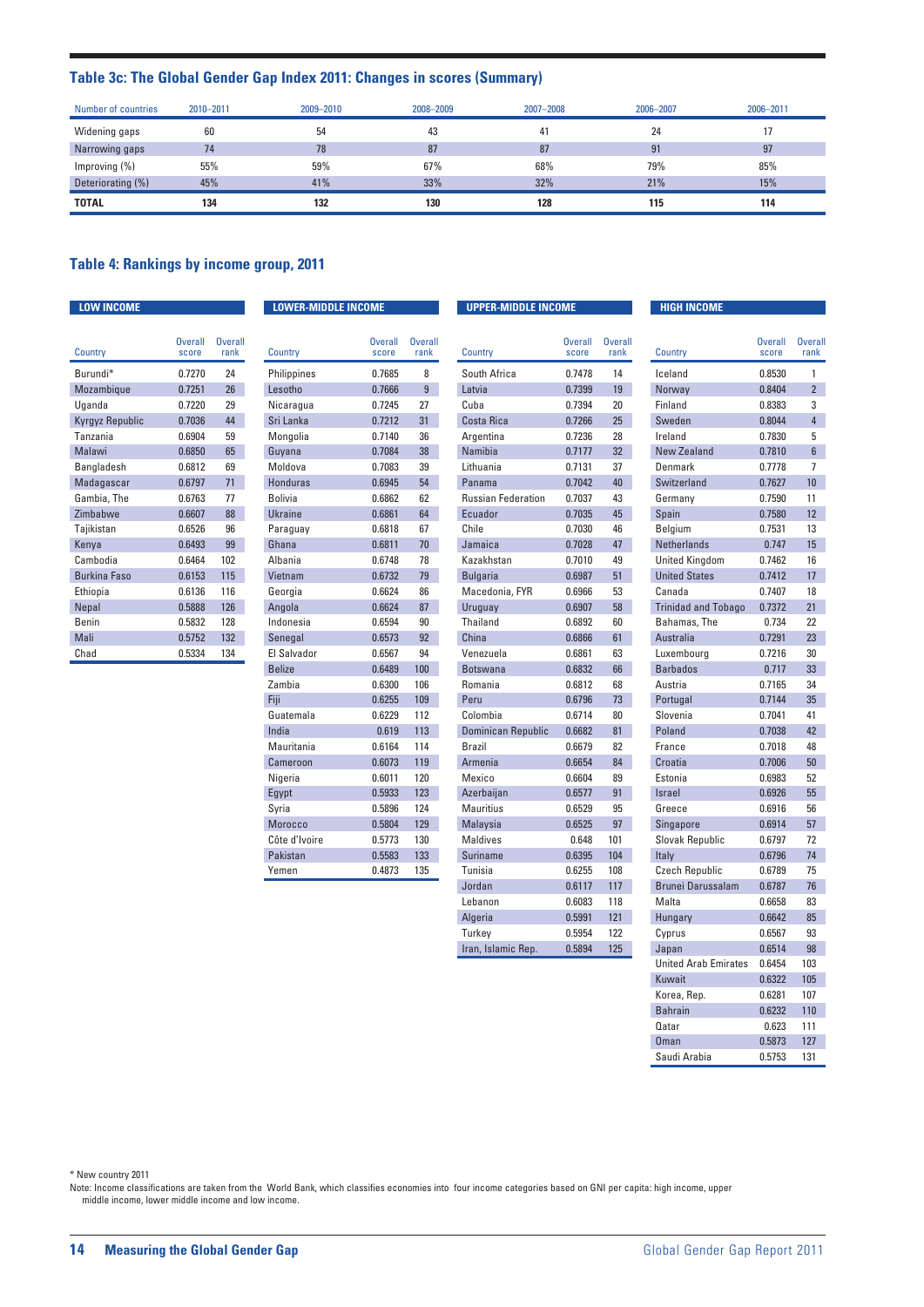## **Table 5: Rankings by subindex, 2011**

#### **ECONOMIC PARTICIPATION AND OPPORTUNITY** Country Score Rank Bahamas 0.9135 1 Lesotho 0.8740 2 Mongolia 0.8500 3 Burundi\* 0.8355 4 Norway 0.8302 5 United States 0.7999 6 Sweden 0.7933 7 Barbados 0.7843 8 Mozambique 0.7816 9 Canada 0.7759 10 New Zealand 0.7747 11 Finland 0.7681 12 Denmark 0.7672 13 Moldova 0.7641 14 Philippines 0.7632 15 Singapore 0.7585 16 Ghana 0.7581 17 Australia 0.7565 18 Gambia, The **0.7561** 19 Brunei Darussalam 0.7552 20 Jamaica 0.7508 21 Latvia 0.7498 22 Kazakhstan 0.7491 23 Iceland 0.7453 24 Luxembourg 0.7449 25 Lithuania 0.7440 26 Netherlands 0.7432 27 Switzerland 0.7419 28 Russian Federation 0.7373 29 Ireland 0.7322 30 Namibia 0.7273 31 Germany 0.7270 32 United Kingdom 0.7224 33 Slovenia 0.7205 34 Estonia 0.7201 35 Belgium 0.7187 36 Botswana 0.7185 37 Albania 0.7129 38 Trinidad and Tobago 0.7108 39 Vietnam 0.7106 40 Thailand 0.7090 41 Uganda 0.7088 42 Kyrgyz Republic 0.7071 43 Ukraine 0.7037 44 Malawi 0.7003 45 Romania 0.6943 46 Senegal 0.6884 47 Bulgaria 0.6867 48 Tajikistan 0.6827 49 China 0.6825 50 Panama 0.6797 51 Madagascar 0.6781 52 Macedonia, FYR 0.6761 53 Georgia 0.6725 54 Israel 0.6721 55 Croatia 0.6676 56 Cuba 0.6656 57 South Africa 0.6653 58 Portugal 0.6626 59 Uruguay 0.6621 60 France 0.6587 61 Armenia 0.6580 62 Tanzania 0.6571 63 Hungary 0.6537 64 Poland 0.6530 65 Zimbabwe 0.6503 66 Benin 0.6494 67 Country Score Rank Brazil 0.6490 68 Paraguay 0.6436 69 Azerbaijan 0.6420 70 Ethiopia 0.6373 71 Bolivia 0.6352 72 Slovak Republic 0.6335 73 Spain 0.6328 74 Cambodia 0.6315 75 Burkina Faso 0.6266 76 Austria 0.6245 77 Greece 0.6242 78 Nicaragua 0.6187 79 Cyprus 0.6175 80 Belize 0.6162 81 Venezuela 0.6159 82 Kenya 0.6159 83 Argentina 0.6124 84 Peru 0.6109 85 Maldives 0.6019 86 Zambia 0.6005 87 Guyana 0.5985 88 Colombia 0.5984 89 Italy 0.5976 90 Honduras 0.5972 91 Dominican Republic 0.5969 92 Nigeria 0.5964 93 Czech Republic 0.5961 94 Malaysia 0.5941 95 Angola 0.5937 96 Costa Rica 0.5935 97 Chad 0.5930 98 Ecuador 0.5838 99 Japan 0.5673 100 Indonesia 0.5642 101 Sri Lanka 0.5598 102 Côte d'Ivoire 0.5569 103 Qatar 0.5473 104 Mauritius 0.5441 105 Chile 0.5411 106 Kuwait 0.5407 107 El Salvador 0.5405 108 Mexico 0.5318 109 Malta 0.5281 110 Mali 0.5274 111 Cameroon 0.5252 112 Guatemala 0.5236 113 Suriname 0.5084 114 Bahrain 0.5079 115 Fiji 0.4972 116 Korea, Rep. 0.4934 117 Bangladesh 0.4932 118 United Arab Emirates 0.4898 119 Mauritania 0.4639 120 Nepal 0.4606 121 Egypt 0.4573 122 Lebanon 0.4482 123 Algeria 0.4452 124 Iran, Islamic Rep. 0.4443 125 Tunisia 0.4440 126 Jordan 0.4333 127 Morocco 0.4177 128 Syria 0.4090 129 Oman 0.4068 130 India 0.3960 131 Turkey 0.3888 132 Saudi Arabia 0.3576 133 Pakistan 0.3446 134<br>Yemen 0.3180 135 Yemen 0.3180 135

| <b>EDUCATIONAL ATTAINMENT</b>           |                  |          |                      |
|-----------------------------------------|------------------|----------|----------------------|
| Country                                 | <b>Score</b>     | Rank     | Country              |
| <b>Australia</b>                        | 1.0000           | 1        | <b>Maldives</b>      |
| <b>Bahamas</b>                          | 1.0000           | 1        | Fiii                 |
| <b>Barbados</b>                         | 1.0000           | 1        | Macedonia            |
| <b>Belize</b>                           | 1.0000           | 1        | <b>El Salvador</b>   |
| <b>Botswana</b>                         | 1.0000           | 1        | Azerbaijan           |
| <b>Costa Rica</b>                       | 1.0000           | 1        | <b>Mauritius</b>     |
| <b>Czech Republic</b><br><b>Denmark</b> | 1.0000<br>1.0000 | 1<br>1   | Guyana<br>Austria    |
| <b>Dominican Republic</b>               | 1.0000           | 1        | Fcuador              |
| <b>France</b>                           | 1.0000           | 1        | Israel               |
| <b>Iceland</b>                          | 1.0000           | 1        | Jordan               |
| <b>Ireland</b>                          | 1.0000           | 1        | Japan                |
| Latvia                                  | 1.0000           | 1        | <b>Bahrain</b>       |
| <b>Lesotho</b>                          | 1.0000           | 1        | <b>Thailand</b>      |
| <b>Luxembourg</b>                       | 1.0000           | 1        | Jamaica              |
| <b>Malta</b>                            | 1.0000           | 1        | Kuwait               |
| <b>New Zealand</b>                      | 1.0000<br>1.0000 | 1<br>1   | China<br>South Afric |
| <b>Norway</b><br><b>Philippines</b>     | 1.0000           | 1        | Albania              |
| <b>Slovak Republic</b>                  | 1.0000           | 1        | Peru                 |
| <b>United Kingdom</b>                   | 1.0000           | 1        | Cyprus               |
| <b>United States</b>                    | 1.0000           | 1        | Lebanon              |
| Cuba                                    | 1.0000           | 23       | Madagasca            |
| <b>Ukraine</b>                          | 0.9997           | 24       | Saudi Arab           |
| Nicaragua                               | 0.9996           | 25       | Indonesia            |
| Finland                                 | 0.9995           | 26       | <b>Tunisia</b>       |
| Armenia                                 | 0.9994           | 27       | <b>Bolivia</b>       |
| Poland                                  | 0.9994           | 28       | Algeria              |
| Honduras                                | 0.9991           | 29       | Korea, Rep           |
| Venezuela                               | 0.9990           | 30       | Guatemala            |
| Canada<br><b>Netherlands</b>            | 0.9989           | 31       | Oman                 |
| <b>Russian Federation</b>               | 0.9985<br>0.9985 | 32<br>33 | Singapore<br>Kenya   |
| Namibia                                 | 0.9983           | 34       | Zimbabwe             |
| Uruguay                                 | 0.9982           | 35       | Sri Lanka            |
| Slovenia                                | 0.9977           | 36       | Vietnam              |
| Spain                                   | 0.9970           | 37       | Iran, Islami         |
| Estonia                                 | 0.9967           | 38       | Turkey               |
| Kyrgyz Republic                         | 0.9960           | 39       | Uganda               |
| Chile                                   | 0.9957           | 40       | <b>Banglades</b>     |
| Sweden                                  | 0.9957           | 41       | Syria                |
| Colombia                                | 0.9955           | 42       | Egypt                |
| Kazakhstan                              | 0.9954           | 43       | Ghana                |
| Croatia<br>Romania                      | 0.9954<br>0.9950 | 44<br>45 | Malawi<br>Tajikistan |
| Paraguay                                | 0.9948           | 46       | Tanzania             |
| Mongolia                                | 0.9946           | 47       | Morocco              |
| Italy                                   | 0.9945           | 48       | Cambodia             |
| <b>Trinidad and Tobago</b>              | 0.9944           | 49       | Mauritania           |
| Germany                                 | 0.9942           | 50       | Cameroon             |
| Argentina                               | 0.9941           | 51       | Burundi*             |
| Brunei Darussalam                       | 0.9938           | 52       | Zambia               |
| Greece                                  | 0.9938           | 53       | India                |
| Panama                                  | 0.9937           | 54       | Gambia, Th           |
| Portugal                                | 0.9932           | 55       | Senegal              |
| Hungary                                 | 0.9926           | 56       | Mozambiqu            |
| Qatar<br><b>Bulgaria</b>                | 0.9924<br>0.9923 | 57<br>58 | Nigeria<br>Angola    |
| <b>United Arab Emirates</b>             | 0.9914           | 59       | Pakistan             |
| Lithuania                               | 0.9914           | 60       | Nepal                |
| Mexico                                  | 0.9913           | 61       | Burkina Fa:          |
| <b>Suriname</b>                         | 0.9911           | 62       | Côte d'Ivoir         |
| Belgium                                 | 0.9909           | 63       | Ethiopia             |
| Moldova                                 | 0.9909           | 64       | Mali                 |
| Malaysia                                | 0.9906           | 65       | Benin                |
| <b>Brazil</b>                           | 0.9904           | 66       | Yemen                |
| Georgia                                 | 0.9900           | 67       | Chad                 |
| Switzerland                             | 0.9899           | 68       |                      |

| Country                        | <b>Score</b>     | Rank       |
|--------------------------------|------------------|------------|
| <b>Maldives</b>                | 0.9896           | 69         |
| Fiji                           | 0.9893           | 70         |
| Macedonia, FYR                 | 0.9892           | 71         |
| El Salvador                    | 0.9891           | 72         |
| Azerbaijan<br><b>Mauritius</b> | 0.9891<br>0.9888 | 73<br>74   |
| Guyana                         | 0.9886           | 75         |
| Austria                        | 0.9886           | 76         |
| Ecuador                        | 0.9877           | 77         |
| Israel                         | 0.9874           | 78         |
| Jordan                         | 0.9869           | 79         |
| Japan<br>Bahrain               | 0.9862<br>0.9862 | 80<br>81   |
| <b>Thailand</b>                | 0.9855           | 82         |
| Jamaica                        | 0.9849           | 83         |
| Kuwait                         | 0.9834           | 84         |
| China                          | 0.9815           | 85         |
| South Africa                   | 0.9810           | 86         |
| Albania<br>Peru                | 0.9809<br>0.9796 | 87<br>88   |
| Cyprus                         | 0.9776           | 89         |
| Lebanon                        | 0.9773           | 90         |
| Madagascar                     | 0.9720           | 91         |
| Saudi Arabia                   | 0.9674           | 92         |
| Indonesia                      | 0.9671           | 93         |
| <b>Tunisia</b>                 | 0.9662           | 94         |
| <b>Bolivia</b><br>Algeria      | 0.9646<br>0.9502 | 95<br>96   |
| Korea, Rep.                    | 0.9481           | 97         |
| Guatemala                      | 0.9460           | 98         |
| Oman                           | 0.9412           | 99         |
| Singapore                      | 0.9381           | 100        |
| Kenya                          | 0.9362           | 101        |
| Zimbabwe<br>Sri Lanka          | 0.9355<br>0.9329 | 102<br>103 |
| Vietnam                        | 0.9257           | 104        |
| Iran, Islamic Rep.             | 0.9251           | 105        |
| Turkey                         | 0.9200           | 106        |
| Uganda                         | 0.9173           | 107        |
| <b>Bangladesh</b>              | 0.9168           | 108        |
| Syria<br>Egypt                 | 0.9135<br>0.9081 | 109<br>110 |
| Ghana                          | 0.9027           | 111        |
| Malawi                         | 0.8972           | 112        |
| Tajikistan                     | 0.8839           | 113        |
| Tanzania                       | 0.8779           | 114        |
| Morocco                        | 0.8653           | 115        |
| Cambodia<br>Mauritania         | 0.8651<br>0.8601 | 116<br>117 |
| Cameroon                       | 0.8597           | 118        |
| Burundi*                       | 0.8565           | 119        |
| Zambia                         | 0.8505           | 120        |
| India                          | 0.8369           | 121        |
| Gambia, The                    | 0.8320           | 122        |
| Senegal<br>Mozambique          | 0.8247<br>0.8121 | 123<br>124 |
| Nigeria                        | 0.8090           | 125        |
| Angola                         | 0.7864           | 126        |
| Pakistan                       | 0.7782           | 127        |
| Nepal                          | 0.7589           | 128        |
| Burkina Faso                   | 0.7563           | 129        |
| Côte d'Ivoire<br>Ethiopia      | 0.7073<br>0.7043 | 130<br>131 |
| Mali                           | 0.6927           | 132        |
| Benin                          | 0.6558           | 133        |
| Yemen                          | 0.6420           | 134        |
| Chad                           | 0.5158           | 135        |
|                                |                  |            |

\* New country 2011

*(Cont'd.)*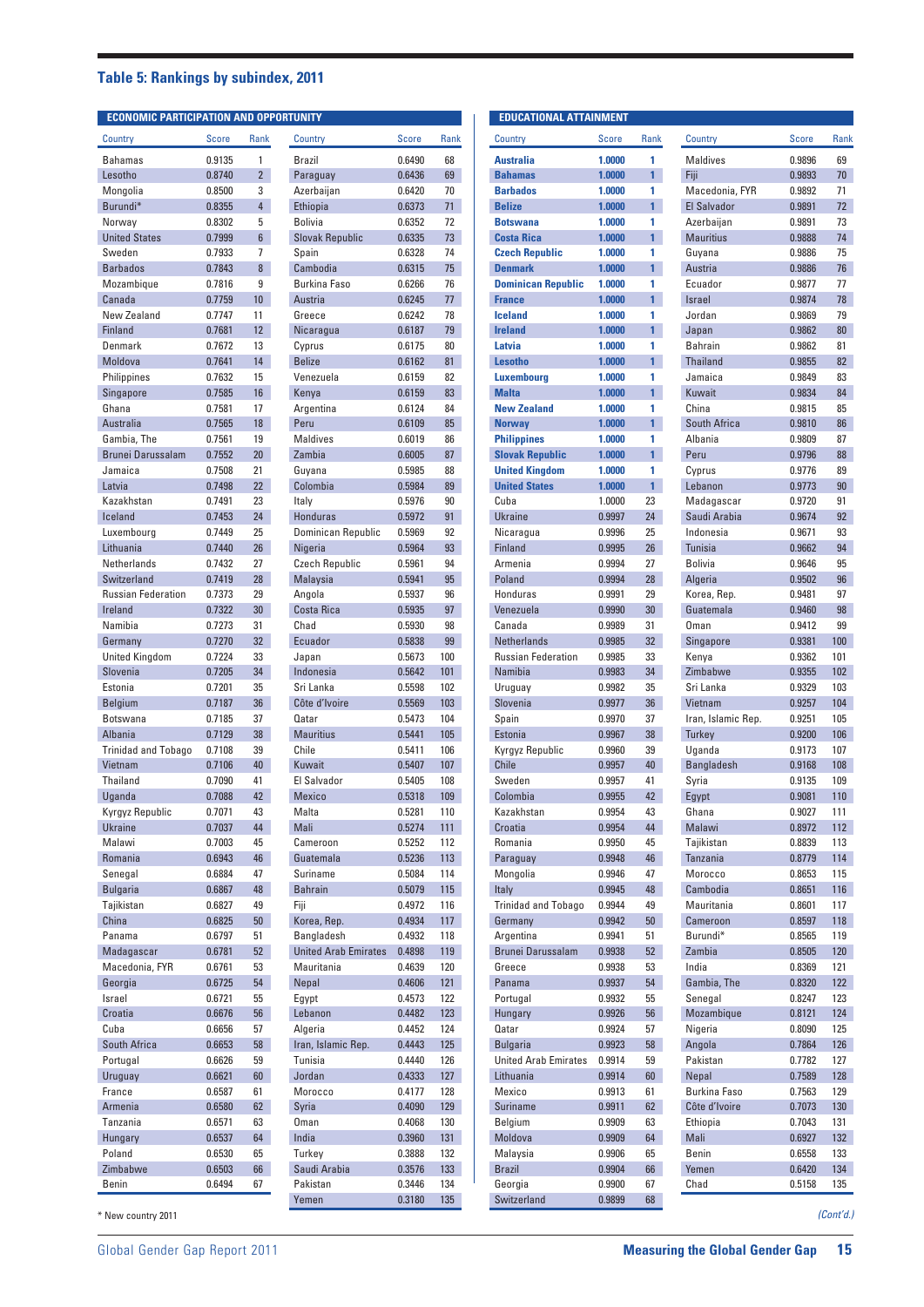# **Table 5: Rankings by subindex, 2011** *(cont'd.)*

## **HEALTH AND SURVIVAL POLITICAL EMPOWERMENT CONTROL**

I

| Country                               | Score            | <b>Rank</b> | Country                                  |
|---------------------------------------|------------------|-------------|------------------------------------------|
| Angola                                | 0.9796           | 1           | Denmark                                  |
| <b>Argentina</b>                      | 0.9796           | 1           | Cuba                                     |
| <b>Bahamas</b>                        | 0.9796           | 1           | Suriname                                 |
| <b>Barbados</b>                       | 0.9796           | 1           | Portugal                                 |
| <b>Belize</b>                         | 0.9796           | 1           | Ireland                                  |
| <b>Brazil</b>                         | 0.9796           | 1           | Malta                                    |
| Cambodia                              | 0.9796           | 1           | Australia                                |
| <b>Chile</b><br><b>Côte d'Ivoire</b>  | 0.9796           | 1<br>1      | <b>Italy</b>                             |
| <b>Croatia</b>                        | 0.9796<br>0.9796 | 1           | Switzerland<br>Ethiopia                  |
| <b>FI Salvador</b>                    | 0.9796           | 1           | Korea, Rep.                              |
| Fiji                                  | 0.9796           | 1           | Malaysia                                 |
| <b>Finland</b>                        | 0.9796           | 1           | Senegal                                  |
| <b>France</b>                         | 0.9796           | 1           | Madagascar                               |
| <b>Gambia, The</b>                    | 0.9796           | 1           | Sweden                                   |
| <b>Guatemala</b>                      | 0.9796           | 1           | Yemen                                    |
| <b>Hungary</b>                        | 0.9796           | 1           | Bolivia                                  |
| <b>Jamaica</b>                        | 0.9796           | 1           | Iran, Islamic Rep.                       |
| Japan                                 | 0.9796           | 1           | Greece                                   |
| Kazakhstan                            | 0.9796           | 1           | <b>Morocco</b>                           |
| <b>Kyrgyz Republic</b>                | 0.9796           | 1           | Dominican Repub                          |
| Latvia                                | 0.9796           | 1           | Jordan                                   |
| Lebanon                               | 0.9796           | 1           | Cyprus                                   |
| <b>Lesotho</b>                        | 0.9796           | 1           | <b>United Kingdom</b>                    |
| Lithuania                             | 0.9796<br>0.9796 | 1           | Israel                                   |
| <b>Mauritania</b><br><b>Mauritius</b> | 0.9796           | 1<br>1      | <b>Netherlands</b><br><b>New Zealand</b> |
| <b>Mexico</b>                         | 0.9796           | 1           | Norway                                   |
| <b>Moldova</b>                        | 0.9796           | 1           | Iceland                                  |
| <b>Mongolia</b>                       | 0.9796           | 1           | Zambia                                   |
| <b>Philippines</b>                    | 0.9796           | 1           | <b>Burkina Faso</b>                      |
| <b>Slovak Republic</b>                | 0.9796           | 1           | Burundi*                                 |
| Sri Lanka                             | 0.9796           | 1           | Malawi                                   |
| <b>Thailand</b>                       | 0.9796           | 1           | Singapore                                |
| <b>Trinidad and Tobago</b>            | 0.9796           | 1           | Kenya                                    |
| <b>Uganda</b>                         | 0.9796           | 1           | South Africa                             |
| <b>Uruguay</b>                        | 0.9796           | 1           | Ghana                                    |
| <b>Venezuela</b>                      | 0.9796           | 1           | Namibia                                  |
| <b>Czech Republic</b>                 | 0.9792           | 39          | Indonesia                                |
| <b>United States</b>                  | 0.9792           | 39          | Algeria                                  |
| Bulgaria                              | 0.9791           | 41          | Brunei Darussala                         |
| Colombia                              | 0.9791           | 41          | Peru                                     |
| Romania                               | 0.9791           | 41          | Tunisia                                  |
| Russian Federation                    | 0.9791           | 41          | Bahrain                                  |
| Guyana<br>Austria                     | 0.9789<br>0.9787 | 45<br>46    | Benin<br>Cameroon                        |
| Belgium                               | 0.9787           | 46          | Chad                                     |
| Poland                                | 0.9785           | 48          | Kuwait                                   |
| Canada                                | 0.9784           | 49          | <b>Maldives</b>                          |
| Germany                               | 0.9784           | 49          | Mozambique                               |
| Estonia                               | 0.9773           | 51          | Nepal                                    |
| Egypt                                 | 0.9768           | 52          | <b>Tanzania</b>                          |
| Honduras                              | 0.9762           | 53          | <b>United Arab Emira</b>                 |
| Saudi Arabia                          | 0.9762           | 53          | Nigeria                                  |
| Mali                                  | 0.9761           | 55          | Tajikistan                               |
| Spain                                 | 0.9761           | 56          | Bangladesh                               |
| <b>Ukraine</b>                        | 0.9761           | 56          | Pakistan                                 |
| Ecuador                               | 0.9758           | 58          | Macedonia, FYR                           |
| Nicaragua                             | 0.9758           | 58          | <b>Botswana</b>                          |
| Paraguay                              | 0.9758           | 58          | <b>Qatar</b>                             |
| Syria                                 | 0.9756           | 61          | Georgia                                  |
| <b>Oman</b>                           | 0.9755           | 62          | Zimbabwe                                 |
| Turkey                                | 0.9755           | 62          | Vietnam                                  |
| Slovenia<br>Panama                    | 0.9755           | 64          | Armenia                                  |
| Costa Rica                            | 0.9753<br>0.9747 | 65<br>66    | Azerbaijan<br>China                      |
| Luxembourg                            | 0.9743           | 67          | India                                    |
|                                       |                  |             | <b>Albania</b>                           |

| Country                     | Score            | Rank       |
|-----------------------------|------------------|------------|
| Denmark                     | 0.9743           | 68         |
| Cuba                        | 0.9743           | 69         |
| Suriname                    | 0.9742           | 70         |
| Portugal                    | 0.9742           | 71         |
| Ireland                     | 0.9741           | 72         |
| <b>Malta</b>                | 0.9741           | 72         |
| Australia                   | 0.9739           | 74         |
| Italy                       | 0.9738           | 75         |
| Switzerland                 | 0.9738           | 75         |
| <b>Ethiopia</b>             | 0.9737           | 77         |
| Korea, Rep.                 | 0.9736           | 78         |
| Malaysia                    | 0.9736           | 78         |
| Senegal                     | 0.9734           | 80         |
| Madagascar                  | 0.9732           | 81         |
| Sweden                      | 0.9729           | 82         |
| Yemen                       | 0.9727           | 83         |
| <b>Bolivia</b>              | 0.9719           | 84         |
| Iran, Islamic Rep.          | 0.9714<br>0.9712 | 85         |
| Greece<br>Morocco           | 0.9712           | 86<br>87   |
| Dominican Republic          | 0.9711           | 88         |
| Jordan                      | 0.9706           | 89         |
| Cyprus                      | 0.9701           | 90         |
| <b>United Kingdom</b>       | 0.9698           | 91         |
| Israel                      | 0.9697           | 92         |
| <b>Netherlands</b>          | 0.9697           | 92         |
| New Zealand                 | 0.9697           | 92         |
| Norway                      | 0.9697           | 92         |
| Iceland                     | 0.9696           | 96         |
| Zambia                      | 0.9690           | 97         |
| <b>Burkina Faso</b>         | 0.9685           | 98         |
| Burundi*                    | 0.9685           | 98         |
| Malawi                      | 0.9683           | 100        |
| Singapore                   | 0.9677           | 101        |
| Kenya                       | 0.9677           | 102        |
| South Africa                | 0.9677           | 102        |
| Ghana                       | 0.9674           | 104        |
| Namibia                     | 0.9671           | 105        |
| Indonesia                   | 0.9663           | 106        |
| <b>Algeria</b>              | 0.9661           | 107        |
| Brunei Darussalam           | 0.9658           | 108        |
| Peru                        | 0.9658           | 108        |
| Tunisia                     | 0.9641           | 110        |
| <b>Bahrain</b>              | 0.9612           | 111        |
| Benin                       | 0.9612           | 111        |
| Cameroon                    | 0.9612           | 111        |
| Chad                        | 0.9612           | 111        |
| Kuwait                      | 0.9612           | 111        |
| <b>Maldives</b>             | 0.9612           | 111        |
| <b>Mozambique</b>           | 0.9612           | 111        |
| Nepal                       | 0.9612           | 111        |
| <b>Tanzania</b>             | 0.9612           | 111        |
| <b>United Arab Emirates</b> | 0.9612<br>0.9607 | 111        |
| Nigeria                     | 0.9559           | 121        |
| Tajikistan                  |                  | 122        |
| <b>Bangladesh</b>           | 0.9557           | 123        |
| Pakistan                    | 0.9557           | 123        |
| Macedonia, FYR              | 0.9551           | 125        |
| Botswana<br><b>Qatar</b>    | 0.9549<br>0.9522 | 126<br>127 |
|                             | 0.9480           |            |
| Georgia<br>Zimbabwe         | 0.9458           | 128<br>129 |
| Vietnam                     | 0.9458           | 130        |
| Armenia                     | 0.9419           | 131        |
|                             |                  |            |
|                             |                  |            |
| Azerbaijan                  | 0.9331           | 132        |
| China<br>India              | 0.9327<br>0.9312 | 133<br>134 |

| POLITICAL EMPOWERMENT              |                  |                |                      |
|------------------------------------|------------------|----------------|----------------------|
| Country                            | <b>Score</b>     | Rank           | C                    |
| Iceland                            | 0.6971           | 1              | Τι                   |
| Finland                            | 0.6060           | $\overline{2}$ | Uı                   |
| Norway                             | 0.5616           | 3              | SI                   |
| Sweden                             | 0.4557           | 4              | EI                   |
| Spain                              | 0.4260           | 5              | P                    |
| Ireland<br>Sri Lanka               | 0.4257<br>0.4126 | 6<br>7         | $\overline{C}$<br>Zi |
| <b>New Zealand</b>                 | 0.3797           | 8              | Vi                   |
| South Africa                       | 0.3773           | 9              | В١                   |
| <b>Denmark</b>                     | 0.3696           | 10             | C                    |
| Bangladesh                         | 0.3591           | 11             | SI                   |
| Mozambique                         | 0.3457           | 12             | D                    |
| Switzerland<br>Costa Rica          | 0.3453<br>0.3382 | 13<br>14       | Μ<br>B               |
| Germany                            | 0.3364           | 15             | Si                   |
| Philippines                        | 0.3314           | 16             | Rı                   |
| Belgium                            | 0.3241           | 17             | Ζa                   |
| Cuba                               | 0.3180           | 18             | M                    |
| India                              | 0.3119           | 19             | Es                   |
| Argentina                          | 0.3084           | 20             | M                    |
| Nicaragua<br>Chile                 | 0.3040<br>0.2958 | 21<br>22       | Τι<br>Κ              |
| <b>United Kingdom</b>              | 0.2927           | 23             | GI                   |
| Angola                             | 0.2898           | 24             | J                    |
| Uganda                             | 0.2824           | 25             | Μ                    |
| <b>Netherlands</b>                 | 0.2766           | 26             | Ta                   |
| Austria                            | 0.2744           | 27             | Sι                   |
| Guyana<br>Ecuador                  | 0.2678<br>0.2668 | 28             | C                    |
| <b>Tanzania</b>                    | 0.2653           | 29<br>30       | Tł<br>K              |
| <b>Trinidad and Tobago</b>         | 0.2642           | 31             | Al                   |
| Burundi*                           | 0.2477           | 32             | Kι                   |
| Latvia                             | 0.2300           | 33             | Ja                   |
| Portugal                           | 0.2278           | 34             | M                    |
| Lesotho                            | 0.2130           | 35             | A.                   |
| Canada<br>Honduras                 | 0.2095<br>0.2053 | 36<br>37       | $\overline{B}$<br>Có |
| Australia                          | 0.1861           | 38             | UI                   |
| <b>United States</b>               | 0.1857           | 39             | СI                   |
| Poland                             | 0.1843           | 40             | A <sub>1</sub>       |
| Namibia                            | 0.1780           | 41             | C)                   |
| Greece                             | 0.1772           | 42             | $S_1$                |
| Nepal                              | 0.1745           | 43             | В١                   |
| Malawi<br><b>Bolivia</b>           | 0.1740<br>0.1732 | 44<br>45       | R<br>J               |
| France                             | 0.1691           | 46             | Bı                   |
| Panama                             | 0.1679           | 47             | M                    |
| Luxembourg                         | 0.1673           | 48             | Kι                   |
| Macedonia, FYR                     | 0.1660           | 49             | B                    |
| Peru                               | 0.1622           | 50             | Gı                   |
| Mauritania                         | 0.1620           | 51             | Μ                    |
| <b>Malta</b><br>Croatia            | 0.1611<br>0.1598 | 52<br>53       | G <sub>I</sub><br>Ni |
| Pakistan                           | 0.1547           | 54             | B                    |
| Italy                              | 0.1525           | 55             | Fi                   |
| Venezuela                          | 0.1500           | 56             | Al                   |
| China                              | 0.1496           | 57             | Μ                    |
| Senegal                            | 0.1429           | 58             | Eç                   |
| Israel                             | 0.1412           | 59             | H۱                   |
| <b>Czech Republic</b><br>Indonesia | 0.1403<br>0.1400 | 60<br>61       | Le<br>Оı             |
| <b>United Arab Emirates</b>        | 0.1394           | 62             | Ir                   |
| Mexico                             | 0.1390           | 63             | Yε                   |
| Ethiopia                           | 0.1390           | 64             | B <sub>I</sub>       |
| Lithuania                          | 0.1376           | 65             | B۱                   |
| Gambia, The                        | 0.1375           | 66             | Q.                   |
| <b>Bulgaria</b>                    | 0.1367           | 67             | S                    |
| Kyrgyz Republic                    | 0.1318           | 68             |                      |

| k | Country                                | <b>Score</b>     | Rank       |
|---|----------------------------------------|------------------|------------|
|   | Tunisia                                | 0.1278           | 69         |
|   | Uruguay<br>Slovenia                    | 0.1229<br>0.1227 | 70<br>71   |
|   | <b>El Salvador</b>                     | 0.1176           | 72         |
|   | Paraguay                               | 0.1129           | 73         |
|   | Colombia                               | 0.1125           | 74         |
|   | Zimbabwe                               | 0.1112           | 75         |
|   | Vietnam<br>Burkina Faso                | 0.1107<br>0.1097 | 76<br>77   |
|   | Cambodia                               | 0.1093           | 78         |
|   | Slovak Republic                        | 0.1059           | 79         |
|   | Dominican Republic                     | 0.1049           | 80         |
|   | Mali                                   | 0.1048           | 81         |
|   | <b>Barbados</b>                        | 0.1042           | 82         |
|   | Singapore<br><b>Russian Federation</b> | 0.1014<br>0.0999 | 83<br>84   |
|   | Zambia                                 | 0.0999           | 84         |
|   | <b>Mauritius</b>                       | 0.0992           | 86         |
|   | Estonia                                | 0.0989           | 87         |
|   | Moldova                                | 0.0988           | 88         |
|   | Turkey                                 | 0.0972           | 89         |
|   | Korea, Rep.<br>Ghana                   | 0.0972           | 90         |
|   | Jamaica                                | 0.0962<br>0.0961 | 91<br>92   |
|   | Madagascar                             | 0.0957           | 93         |
|   | Tajikistan                             | 0.0881           | 94         |
|   | Suriname                               | 0.0843           | 95         |
|   | Cameroon                               | 0.0830           | 96         |
|   | <b>Thailand</b>                        | 0.0828           | 97         |
|   | Kazakhstan                             | 0.0801           | 98         |
|   | Albania                                | 0.0784<br>0.0773 | 99<br>100  |
|   | Kenya<br>Japan                         | 0.0724           | 101        |
|   | Morocco                                | 0.0672           | 102        |
|   | Azerbaijan                             | 0.0665           | 103        |
|   | <b>Benin</b>                           | 0.0664           | 104        |
|   | Côte d'Ivoire                          | 0.0656           | 105        |
|   | <b>Ukraine</b>                         | 0.0648           | 106        |
|   | Chad<br>Armenia                        | 0.0638<br>0.0623 | 107<br>108 |
|   | Cyprus                                 | 0.0618           | 109        |
|   | Syria                                  | 0.0603           | 110        |
|   | Botswana                               | 0.0595           | 111        |
|   | Romania                                | 0.0563           | 112        |
|   | Jordan                                 | 0.0558           | 113        |
|   | <b>Brazil</b>                          | 0.0526           | 114        |
|   | Malaysia<br>Kuwait                     | 0.0517<br>0.0435 | 115<br>116 |
|   | <b>Bahamas</b>                         | 0.0430           | 117        |
|   | Guatemala                              | 0.0422           | 118        |
|   | Maldives                               | 0.0392           | 119        |
|   | Georgia                                | 0.0390           | 120        |
|   | Nigeria                                | 0.0384           | 121        |
|   | <b>Bahrain</b>                         | 0.0376           | 122        |
|   | Fiji<br>Algeria                        | 0.0358<br>0.0350 | 123<br>124 |
|   | Mongolia                               | 0.0318           | 125        |
|   | Egypt                                  | 0.0311           | 126        |
|   | Hungary                                | 0.0310           | 127        |
|   | Lebanon                                | 0.0282           | 128        |
|   | Oman                                   | 0.0256           | 129        |
|   | Iran, Islamic Rep.                     | 0.0166           | 130        |
|   | Yemen<br><b>Belize</b>                 | 0.0164<br>0.0000 | 131<br>132 |
|   | Brunei Darussalam                      | 0.0000           | 132        |
|   | Qatar                                  | 0.0000           | 132        |
|   | Saudi Arabia                           | 0.0000           | 132        |
|   |                                        |                  |            |

\* New country 2011

I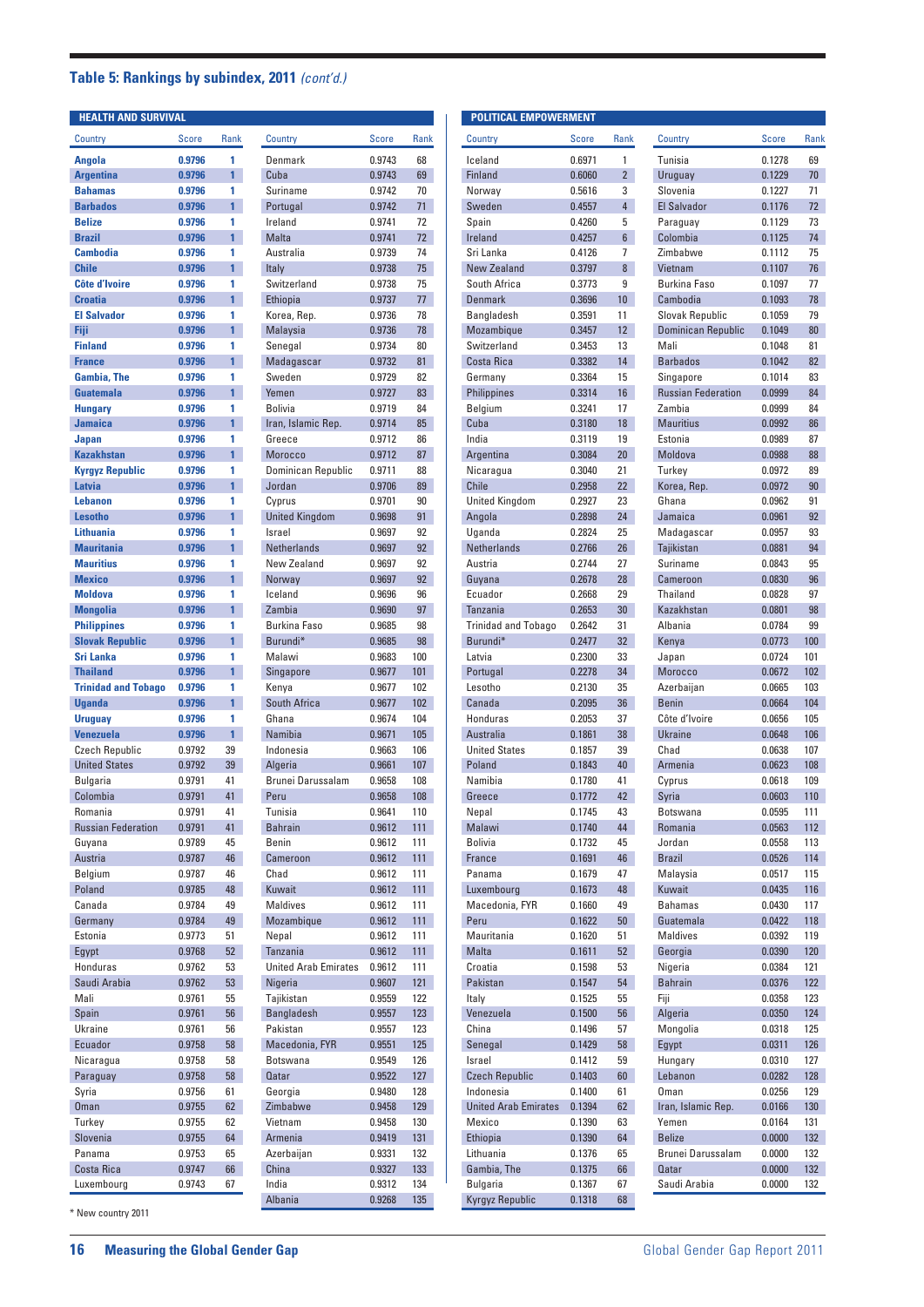### **Figure 2: Regional performance on the Global Gender Gap Index 2011**



Source: Global Gender Gap Index 2011; details of regional classifications in Appendix B. Scores are weighted by population; population data from the World Bank's *World Development Indicators & Global Development Finance, Online Database 2010*, accessed July 2011.

political empowerment remains wide: only 59% of the economic outcomes gap and only 19% of the political outcomes gap has been closed.

Table 4 shows the rankings of countries by income group; Table B2 in Appendix B displays the income group categories used. In 2011, in the high-income group, the Nordic countries lead the way while Saudi Arabia (131) is the lowest performing country in this category. In the upper-middle-income group, South Africa (14) ranks highest while Iran (125) occupies the lowest position. In the lower-middle-income group, the Philippines (8) comes out on top while Yemen (135) holds last position. In the lower-income group, Burundi (24) is the strongest performer while Chad (134) is in last place.

Table 5 shows the rankings of countries by subindex. In 2011, 22 countries have fully closed the gap in educational attainment, compared with 22 in 2010, 25 countries in 2009, 24 in 2008 and 15 in 2007. Chad, the lowest-ranking country on this subindex, has closed only about 52 percent of its gender gap. Thirty-eight countries have closed the gap in health and survival, compared with 37 in 2009, 36 in 2008 and 32 in 2007. China, India and Albania are the lowest-ranking countries on this subindex. Eight countries have closed the gap in both the health and education subindexes. No country has closed the economic participation gap or the political empowerment gap. On the economic participation and opportunity subindex, the highest-ranking country (Bahamas)

has closed over 91% of its gender gap while the lowest ranking country (Yemen) has closed only 32% of its economic gender gap. There is similar variation in the political empowerment subindex. The highest-ranking country (Iceland) has closed almost 70% of its gender gap whereas the lowest-ranking country (Saudi Arabia) has closed none of the political empowerment gap according to this measure.

### Regional trends

Figure 2 displays the regional performance on the overall Index score, while Figures 3 through 6 display regional performances on each of the four subindexes.<sup>9</sup> All scores were weighted by population to produce the regional averages. Table B1 in Appendix B displays the regional categories used.10 In the overall Index scores shown in Figure 2, North America holds the top spot, followed closely by Europe and Central Asia. Both regions have closed over 70% of their gender gaps. They are followed by Latin America and the Caribbean, Asia and the Pacific and sub-Saharan Africa; these regions have closed between 60% and 70% of their gender gaps. Finally, the Middle East and North Africa region occupies the last place, having closed a little over 58% of its gender gap. Table 6 displays the rankings within each regional category.

In the economic participation and opportunity scores shown in Figure 3, North America holds the top spot followed by Europe and Central Asia, sub-Saharan Africa, Latin America and the Caribbean, Asia and the Pacific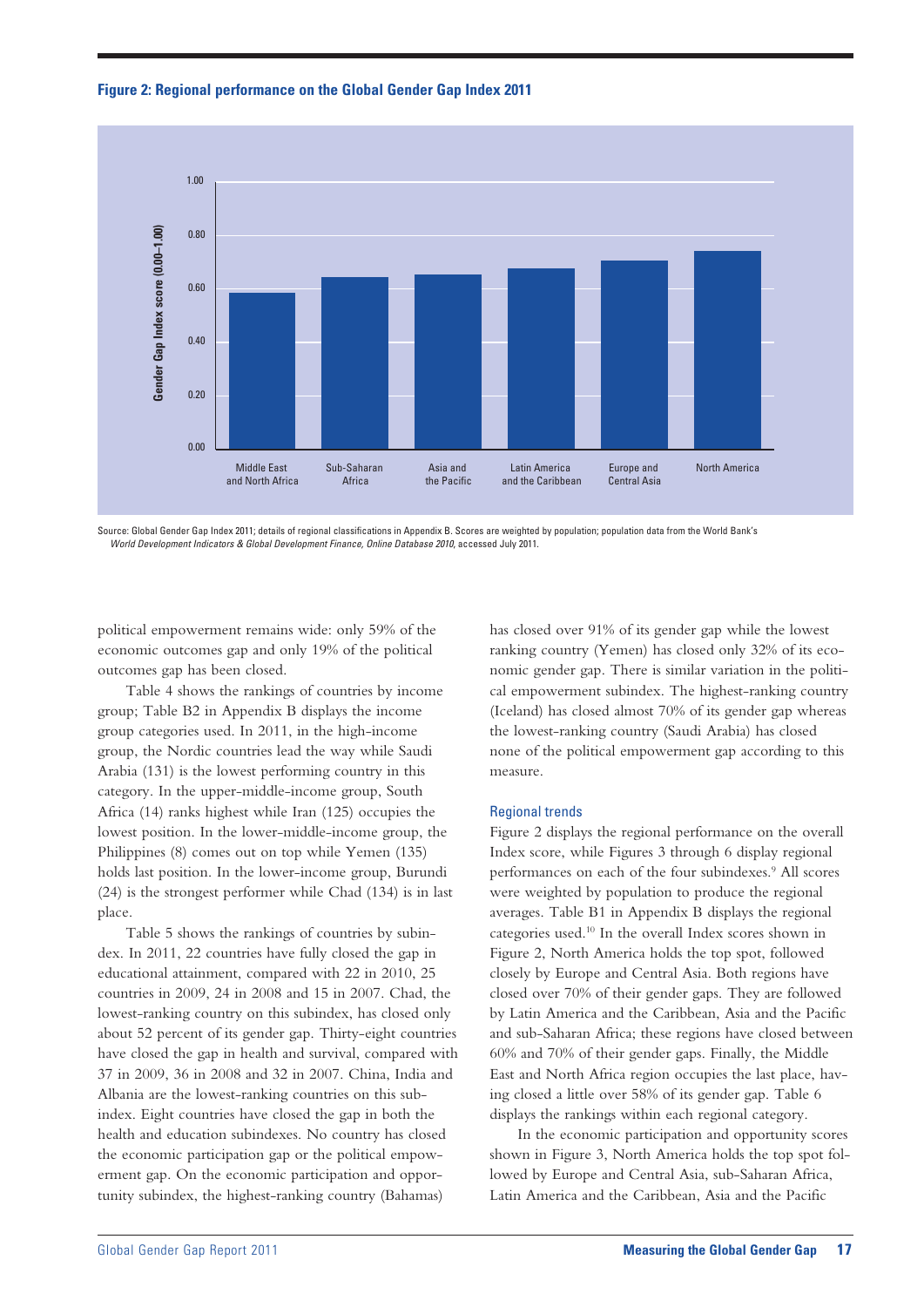## **Table 6: Rankings by region, 2011**

| <b>ASIA AND THE PACIFIC</b> |              |      |
|-----------------------------|--------------|------|
| Country                     | <b>Score</b> | Rank |
| New Zealand                 | 0.7810       | 6    |
| Philippines                 | 0.7685       | 8    |
| Australia                   | 0.7291       | 23   |
| Sri Lanka                   | 0.7212       | 31   |
| Mongolia                    | 0.7140       | 36   |
| Singapore                   | 0.6914       | 57   |
| Thailand                    | 0.6892       | 60   |
| China                       | 0.6866       | 61   |
| Bangladesh                  | 0.6812       | 69   |
| Brunei Darussalam           | 0.6787       | 76   |
| Vietnam                     | 0.6732       | 79   |
| Indonesia                   | 0.6594       | 90   |
| Malaysia                    | 0.6525       | 97   |
| Japan                       | 0.6514       | 98   |
| <b>Maldives</b>             | 0.6480       | 101  |
| Cambodia                    | 0.6464       | 102  |
| Korea, Rep.                 | 0.6281       | 107  |
| Fiii                        | 0.6255       | 109  |
| India                       | 0.6190       | 113  |
| Iran, Islamic Rep.          | 0.5894       | 125  |
| Nepal                       | 0.5888       | 126  |
| Pakistan                    | 0.5583       | 133  |

| <b>LATIN AMERICA AND THE CARIBBEAN</b> |              |             |
|----------------------------------------|--------------|-------------|
| Country                                | <b>Score</b> | <b>Rank</b> |
| Cuha                                   | 0.7394       | 20          |
| <b>Trinidad and Tobago</b>             | 0.7372       | 21          |
| <b>Bahamas</b>                         | 0.7340       | 22          |
| Costa Rica                             | 0.7266       | 25          |
| Nicaragua                              | 0.7245       | 27          |
| Argentina                              | 0.7236       | 28          |
| <b>Barbados</b>                        | 0.7170       | 33          |
| Guyana                                 | 0.7084       | 38          |
| Panama                                 | 0.7042       | 40          |
| Ecuador                                | 0.7035       | 45          |
| Chile                                  | 0.7030       | 46          |
| Jamaica                                | 0.7028       | 47          |
| Honduras                               | 0.6945       | 54          |
| Uruguay                                | 0.6907       | 58          |
| <b>Bolivia</b>                         | 06862        | 62          |
| Venezuela                              | 0.6861       | 63          |
| Paraguay                               | 0.6818       | 67          |
| Peru                                   | 0.6796       | 73          |
| Colombia                               | 0.6714       | 80          |
| <b>Dominican Republic</b>              | 0.6682       | 81          |
| <b>Brazil</b>                          | 0.6679       | 82          |
| Mexico                                 | 0.6604       | 89          |
| El Salvador                            | 0.6567       | 94          |
| <b>Belize</b>                          | 0.6489       | 100         |
| Suriname                               | 0.6395       | 104         |
| Guatemala                              | 0.6229       | 112         |

| <b>MIDDLE EAST AND NORTH AFRICA</b> |              |             |
|-------------------------------------|--------------|-------------|
| Country                             | <b>Score</b> | <b>Rank</b> |
| Israel                              | 0.6926       | 55          |
| <b>United Arab Emirates</b>         | 0.6454       | 103         |
| Kuwait                              | 0.6322       | 105         |
| Tunisia                             | 0.6255       | 108         |
| <b>Bahrain</b>                      | 0.6232       | 110         |
| <b>Qatar</b>                        | 0.623        | 111         |
| Mauritania                          | 0.6164       | 114         |
| Jordan                              | 0.6117       | 117         |
| Lebanon                             | 0.6083       | 118         |
| Algeria                             | 0.5991       | 121         |
| Egypt                               | 0.5933       | 123         |
| Syria                               | 0.5896       | 124         |
| Oman                                | 0.5873       | 127         |
| <b>Morocco</b>                      | 0.5804       | 129         |
| Saudi Arabia                        | 0.5753       | 131         |
| Yemen                               | 0.4873       | 135         |

and Middle East and North Africa. In the educational attainment scores shown in Figure 4, North America once again tops the rankings, followed by Latin America, Europe and Central Asia, Asia and the Pacific, the Middle East and North Africa and sub-Saharan Africa.

In the health and survival scores shown in Figure 5, North America holds the top spot, followed closely by Europe and Central Asia, Latin America and the Caribbean and the Middle East and North Africa. Asia and the Pacific and sub-Saharan Africa occupy the last place as the worst regions for women's health and survival relative to that of men. In the political empowerment scores shown in Figure 6, while all regions are well below parity, Asia and the Pacific leads the way, followed by Europe and Central Asia, North America, sub-Saharan Africa, Latin America and the Caribbean and the Middle East and North Africa. Table 6 displays the rankings within each regional category.

## *Top 10*

The four Nordic countries that have consistently held the highest positions in previous editions of the Global Gender Gap Index continue to hold these privileged positions, with **Iceland** (1) still holding the top spot, closely followed by **Norway** (2), **Finland** (3) and **Sweden** (4).

Although no country has yet achieved gender equality, all of the Nordic countries, with the exception of Denmark, have closed over 80% of the gender gap and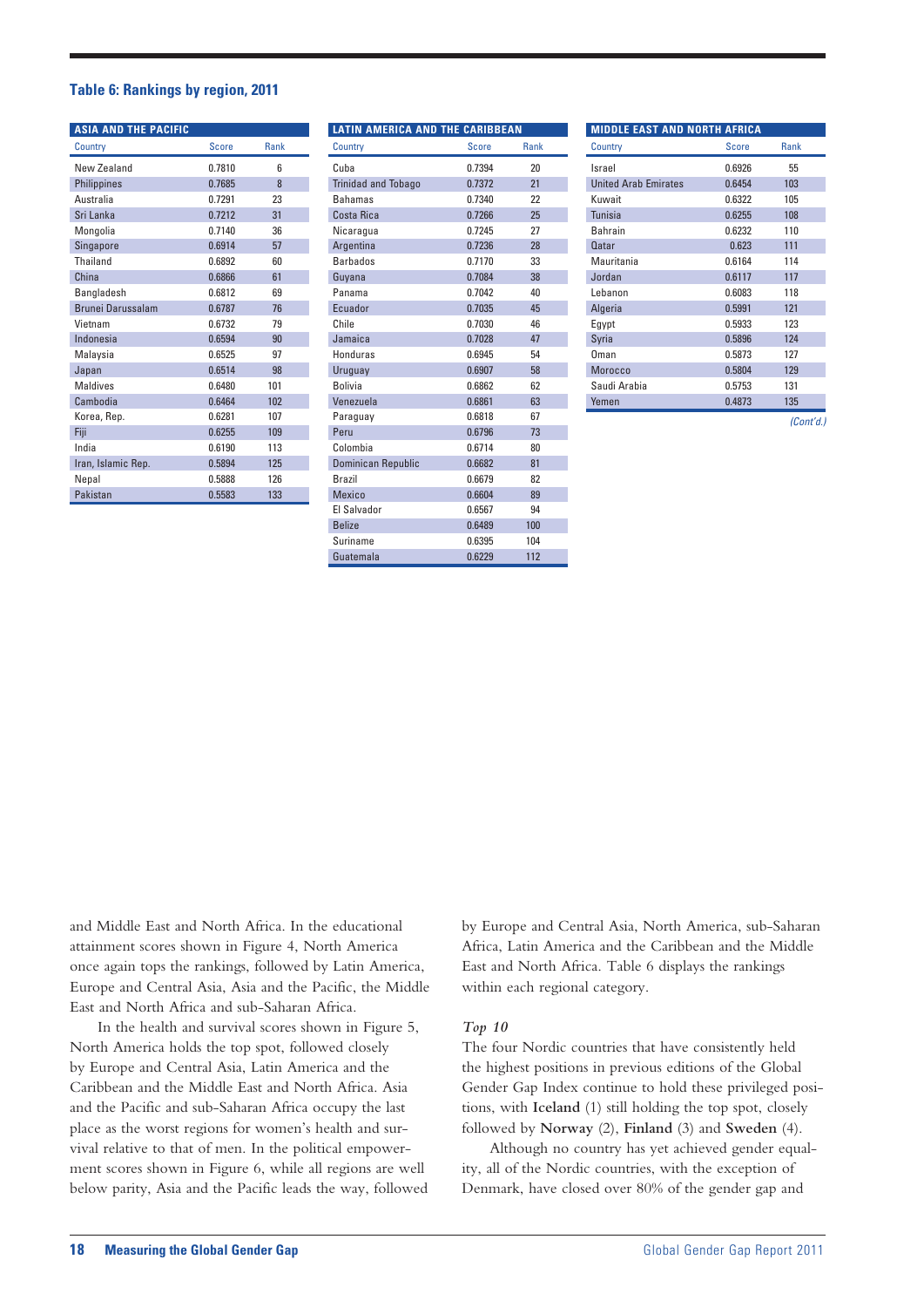## **Table 6: Rankings by region, 2011** *(cont'd.)*

Ţ

| <b>NORTH AMERICA</b> |              |             |
|----------------------|--------------|-------------|
| Country              | <b>Score</b> | <b>Rank</b> |
| <b>United States</b> | 0.7412       |             |
| Canada               | 0.7407       |             |

| Country             | <b>Score</b> | <b>Rank</b> |
|---------------------|--------------|-------------|
| <b>Lesotho</b>      | 0.7666       | 9           |
| South Africa        | 0.7478       | 14          |
| Burundi*            | 0.7270       | 24          |
| Mozambique          | 0.7251       | 26          |
| Uganda              | 0.7220       | 29          |
| Namibia             | 0.7177       | 32          |
| Tanzania            | 0.6904       | 59          |
| Malawi              | 0.6850       | 65          |
| <b>Botswana</b>     | 0.6832       | 66          |
| Ghana               | 0.6811       | 70          |
| Madagascar          | 0.6797       | 71          |
| Gambia, The         | 0.6763       | 77          |
| Angola              | 0.6624       | 87          |
| Zimbabwe            | 0.6607       | 88          |
| Senegal             | 0.6573       | 92          |
| <b>Mauritius</b>    | 0.6529       | 95          |
| Kenya               | በ 6493       | 99          |
| Zambia              | 0.6300       | 106         |
| <b>Burkina Faso</b> | 0.6153       | 115         |
| Ethiopia            | 0.6136       | 116         |
| Cameroon            | 0.6073       | 119         |
| Nigeria             | 0.6011       | 120         |
| <b>Benin</b>        | 0.5832       | 128         |
| Côte d'Ivoire       | 0.5773       | 130         |
| Mali                | 0.5752       | 132         |
| Chad.               | 0.5334       | 134         |

\* New country 2011

| <b>EUROPE AND CENTRAL ASIA</b> |              |                |
|--------------------------------|--------------|----------------|
| <b>Country</b>                 | <b>Score</b> | <b>Rank</b>    |
| Iceland                        | 0.8530       | 1              |
| Norway                         | 0.8404       | $\overline{2}$ |
| Finland                        | 0.8383       | 3              |
| Sweden                         | 0.8044       | $\overline{4}$ |
| Ireland                        | 0.7830       | 5              |
| <b>Denmark</b>                 | 0.7778       | $\overline{7}$ |
| Switzerland                    | 0.7627       | 10             |
| Germany                        | 0.7590       | 11             |
| Spain                          | 0.7580       | 12             |
| <b>Belgium</b>                 | 0.7531       | 13             |
| Netherlands                    | 0.7470       | 15             |
| <b>United Kingdom</b>          | 0.7462       | 16             |
| Latvia                         | 0.7399       | 19             |
| Luxembourg                     | 0.7216       | 30             |
| Austria                        | 0.7165       | 34             |
| Portugal                       | 0.7144       | 35             |
| Lithuania                      | 0.7131       | 37             |
| Moldova                        | 0.7083       | 39             |
| Slovenia                       | 0.7041       | 41             |
| Poland                         | 0.7038       | 42             |
| <b>Russian Federation</b>      | 0.7037       | 43             |
| <b>Kyrgyz Republic</b>         | 0.7036       | 44             |
| France                         | 0.7018       | 48             |
| Kazakhstan                     | 0.7010       | 49             |
| Croatia                        | 0.7006       | 50             |
| <b>Bulgaria</b>                | 0.6987       | 51             |
| Estonia                        | 0.6983       | 52             |
| Macedonia, FYR                 | 0.6966       | 53             |
| Greece                         | 0.6916       | 56             |
| <b>Ukraine</b>                 | 0.6861       | 64             |
| Romania                        | 0.6812       | 68             |
| <b>Slovak Republic</b>         | 0.6797       | 72             |
| Italy                          | 0.6796       | 74             |
| <b>Czech Republic</b>          | 0.6789       | 75             |
| Albania                        | 0.6748       | 78             |
| Malta                          | 0.6658       | 83             |
| Armenia                        | 0.6654       | 84             |
| Hungary                        | 0.6642       | 85             |
| Georgia                        | 0.6624       | 86             |
| Azerbaijan                     | 0.6577       | 91             |
| Cyprus                         | 0.6567       | 93             |
| Tajikistan                     | 0.6526       | 96             |
| Turkey                         | 0.5954       | 122            |

thus serve as models and useful benchmarks for international comparisons. While many global indexes tend to be tied to income levels, thus providing an advantage to the high-income Nordic economies, the Global Gender Gap Index is disassociated from the income and resource level of an economy and instead seeks to measure how equitably the available income, resources and opportunities are distributed between women and men. Despite this feature of the Index, these countries emerge as top performers and true leaders on gender equality.

All Nordic countries reached 99–100% literacy for both sexes several decades ago and display gender parity at both primary- and secondary-level education. At the tertiary level, in addition to very high levels of enrolment for both women and men, the gender gap has been reversed and women now make up the majority of the high-skilled workforce. In Norway, Sweden and Iceland there are over 1.5 women for every man enrolled in tertiary education, and in Finland and Denmark women also make up the majority of those in tertiary education. The Nordic countries also exhibit very high healthy life expectancies for both women and men, with women living on average three to four healthy years longer than men.

While many developed economies have succeeded in closing the gender gap in education, few have succeeded in maximizing the returns from this investment. The Nordic countries are leaders in this area—all five countries feature in the top 30 of the economic participation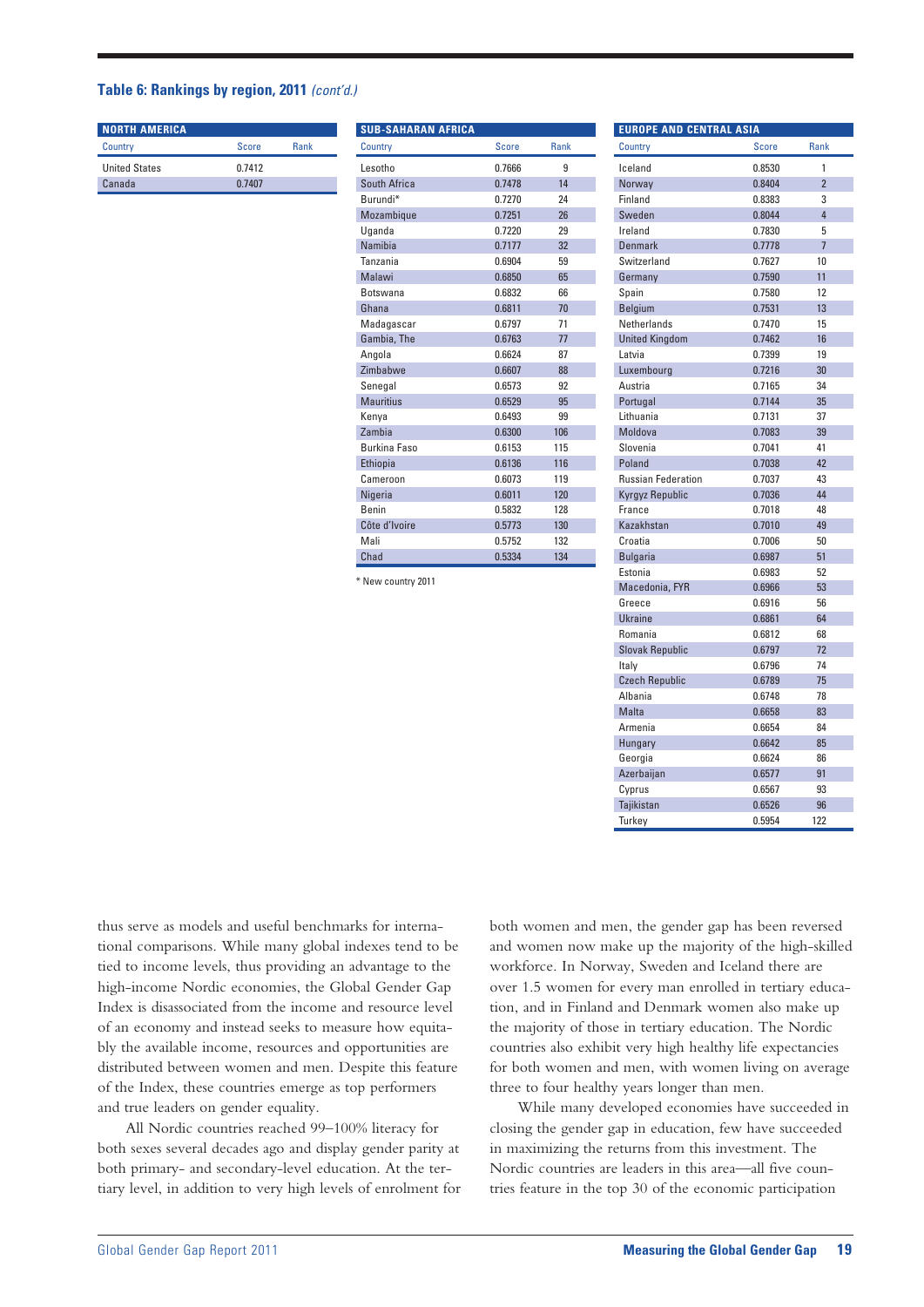

## **Figure 3: Regional performance on the economic participation and opportunity subindex**

Source: Global Gender Gap Index 2011; details of regional classifications in Appendix B. Scores are weighted by population; population data from the World Bank's *World Development Indicators & Global Development Finance, Online Database 2010*, accessed July 2011.



## **Figure 4: Regional performance on the educational attainment subindex**

Source: Global Gender Gap Index 2011; details of regional classifications in Appendix B. Scores are weighted by population; population data from the World Bank's *World Development Indicators & Global Development Finance, Online Database 2010*, accessed July 2011.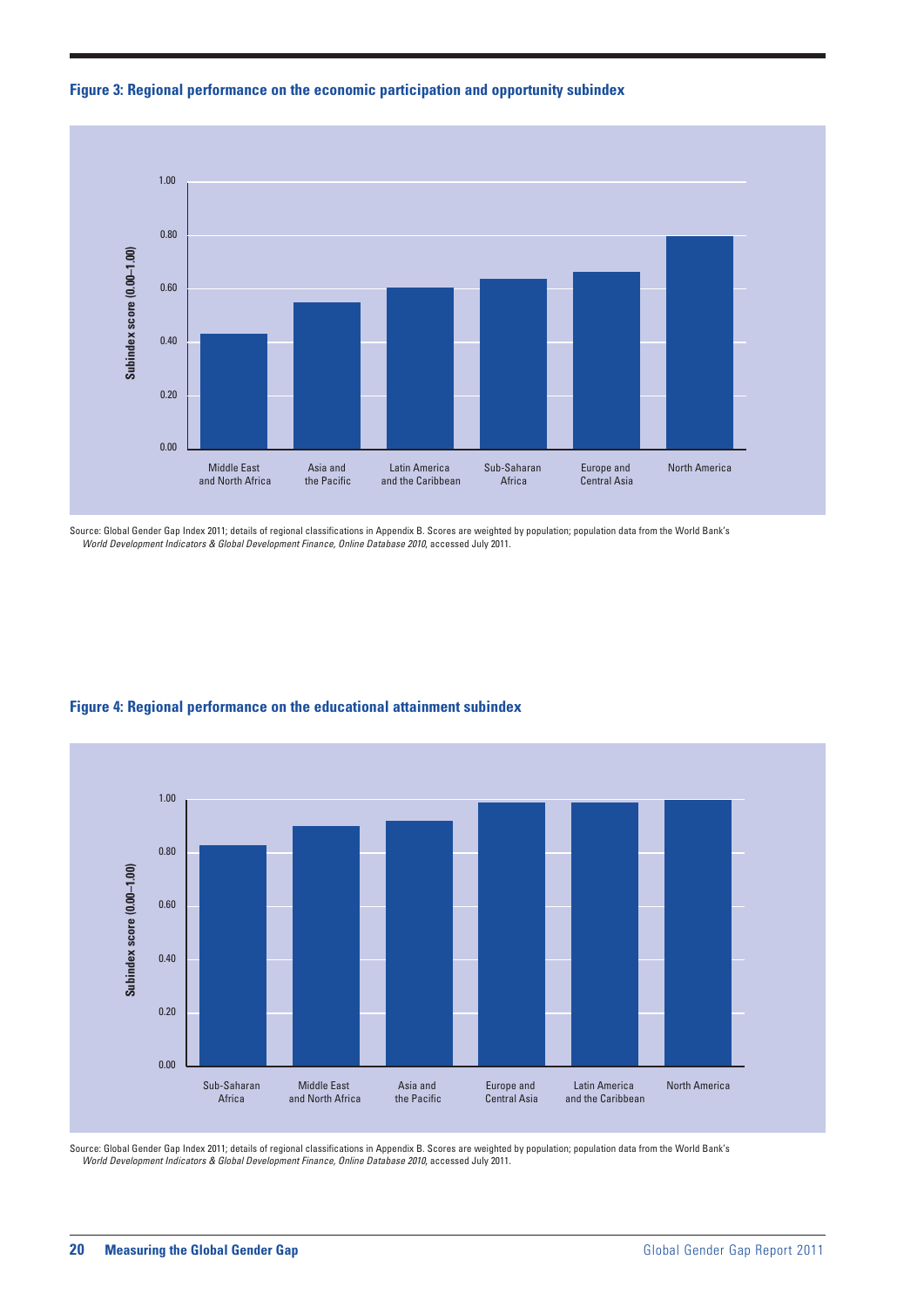## **Figure 5: Regional performance on the health and survival subindex**



Source: Global Gender Gap Index 2011; details of regional classifications in Appendix B. Scores are weighted by population; population data from the World Bank's *World Development Indicators & Global Development Finance, Online Database 2010*, accessed July 2011.



## **Figure 6: Regional performance on the political empowerment subindex**

Source: Global Gender Gap Index 2011; details of regional classifications in Appendix B. Scores are weighted by population; population data from the World Bank's *World Development Indicators & Global Development Finance, Online Database 2010*, accessed July 2011.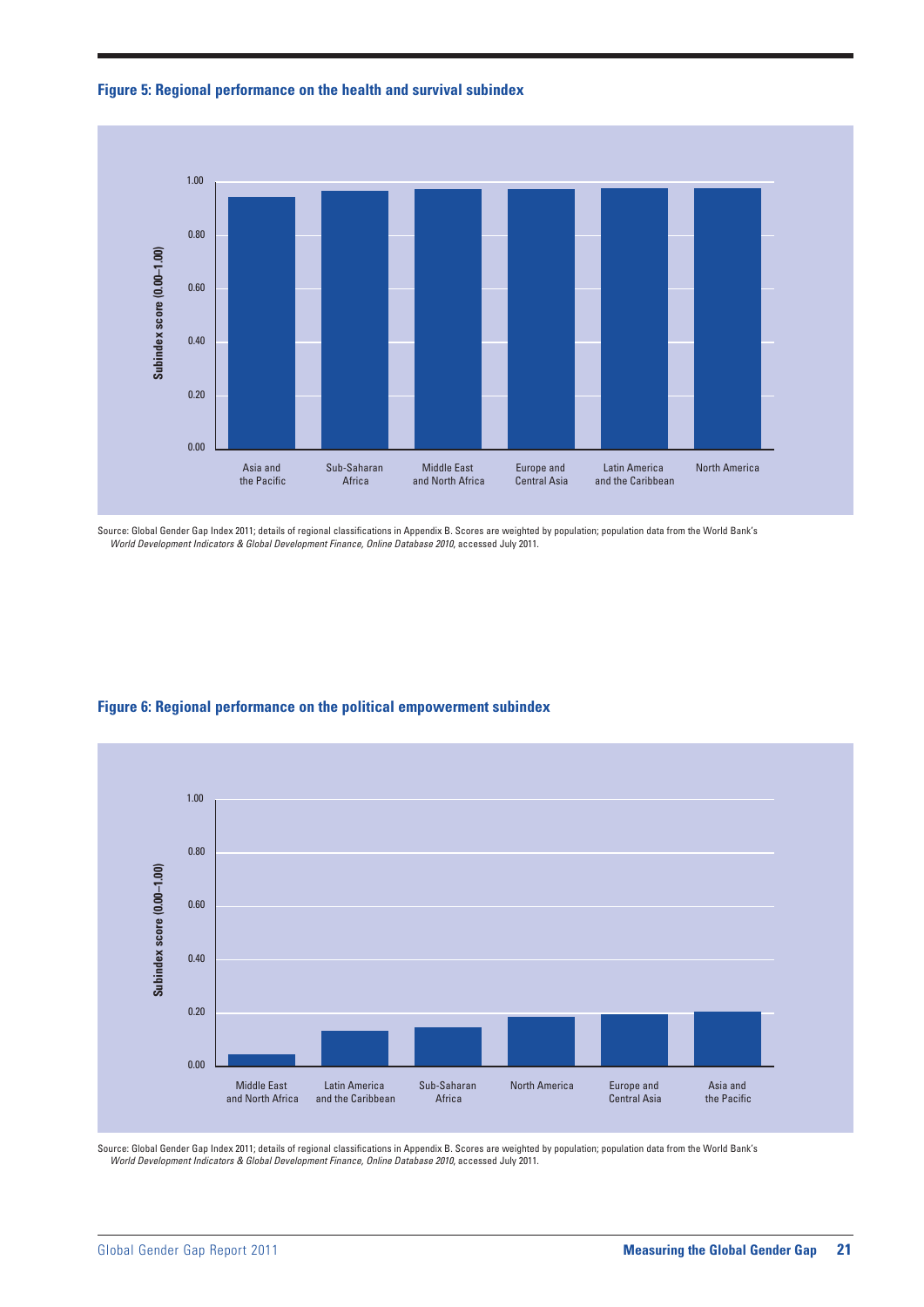and opportunity subindex. This occurs because of a combination of factors: the labour force participation rates for women are among the highest in the world; salary gaps between women and men are among the lowest in the world, although not non-existent; and women have abundant opportunities to rise to positions of leadership. These patterns vary across the Nordic countries, but on the whole these economies have made it possible for parents to combine work and family, resulting in high female participation rates, more shared participation in childcare, more equitable distribution of labour at home, better work-life balance for both women and men and in some cases a boost to declining fertility rates. Policies applied in these countries include mandatory paternal leave in combination with maternity leave, generous federally mandated parental leave benefits provided by a combination of social insurance funds and employers, tax incentives and post-maternity re-entry programmes. Together these policies have also led to relatively higher and rising birth rates occurring simultaneously with high female workforce participation in the Nordic countries, as compared with the situation in other OECD economies such as Germany, Japan, Italy and Spain where both birth rates and participation are lower. The Nordic experience points to fewer problems with ageing in the future, as well as higher labour activity and a more robust economy. Finally there has also been success with a top-down approach to promoting women's leadership—in Norway, publicly listed companies have been required to have 40% of each sex on their boards since 2008 and other countries are adopting similar measures.

The Nordic countries were also early starters in providing women with the right to vote (Sweden in 1919, Norway in 1913, Iceland and Denmark in 1915, Finland in 1906). In Denmark, Sweden and Norway, political parties introduced voluntary gender quotas in the 1970s, resulting in high levels of female political representatives over the years. In Denmark, in fact, this quota has since been abandoned as no further stimulus is required. Today, Sweden has among the highest percentage of women in parliament in the world (45%) while the other Nordic countries are also successful in this respect. These countries have a similarly strong record on the percentage of women in ministerial level positions.

Next in the top 10, Ireland (5) gains one spot in the rankings, replacing **New Zealand** (6) in 5th place. Both countries show improvement in scores relative to their own performance in 2010 but Ireland posts relatively larger gains. The remaining Nordic country—**Denmark** (7)—also holds a place among the top 10 and shows some gains in wage equality in 2011, rounding off the Nordic countries' record as top performers. **The Philippines** (8) remains the highest-ranking country from Asia in the Index. It ranks 1st on both education and health and is also a very strong performer on economic participation (15) and political empowerment (16). The Philippines is

the only country in Asia this year to have closed the gender gap in both education and health and is among only eight countries in the world to have done so. **Lesotho** (9) loses one place in the rankings but remains the only country in sub-Saharan Africa to have no gap in both education and health. It is also the second-highest-ranking country among the 135 countries on the economic participation and opportunity subindex. **Switzerland** (10) remains among the top 10 for the second consecutive year and continues to show gains in educational attainment, economic participation and political empowerment.

## *Europe and Central Asia*

The Europe and Central Asia region has closed 71% of the gender gap and is second only to North America on the overall Global Gender Gap Index 2011 scores. The region has closed the gaps in health (98%) and educational attainment (99%), and is the second-highest-ranked region for the economic participation and opportunity subindex (65%) and the political empowerment subindex (19%). Five of the top 10 countries in the estimated earned income ratio and 7 of the top 10 in the professional and technical workers indicator are from this region. Similar trends can be seen across the political empowerment subindex, where 50% of the highest-ranking countries come from Europe and Central Asia, with the Nordic countries dominating the top four places.

On the overall Index, 7 European countries rank among the top 10; a total of 13 European countries are among the top 20, including **Germany** (11), **Spain** (12), **Belgium** (13), the **Netherlands** (15), the **United Kingdom** (16) and **Latvia** (19).

Germany moves up to two positions, mainly because of improvements in the wage equality between men and women and in women's estimated earned income, as well as to a slight increase in the political empowerment subindex. Spain loses one place, but shows slight improvement in the areas of wage equality and women's estimated earned income. Spain ranks 5th globally in the political empowerment subindex.

Belgium moves up to 13th position mainly as a result of improvements in the subindex on economic participation and opportunity. Despite a slight decrease in women's estimated earned income, the country registers a larger increase in perceived wage equality. The Netherlands is next, gaining two places to reach the 15th position, with a minor decrease in the representation of women in parliament balanced out by improved wage equality and, particularly, women's estimated earned income, ranking 8th on this indicator.

The Netherlands is followed by the United Kingdom, which slips down to 16th place, and by Latvia, which loses one place, mostly because of deterioration in the political empowerment subindex. **Luxembourg** (30) follows next, losing four places relative to last year's ranking, primarily because of a slight decrease in perceived wage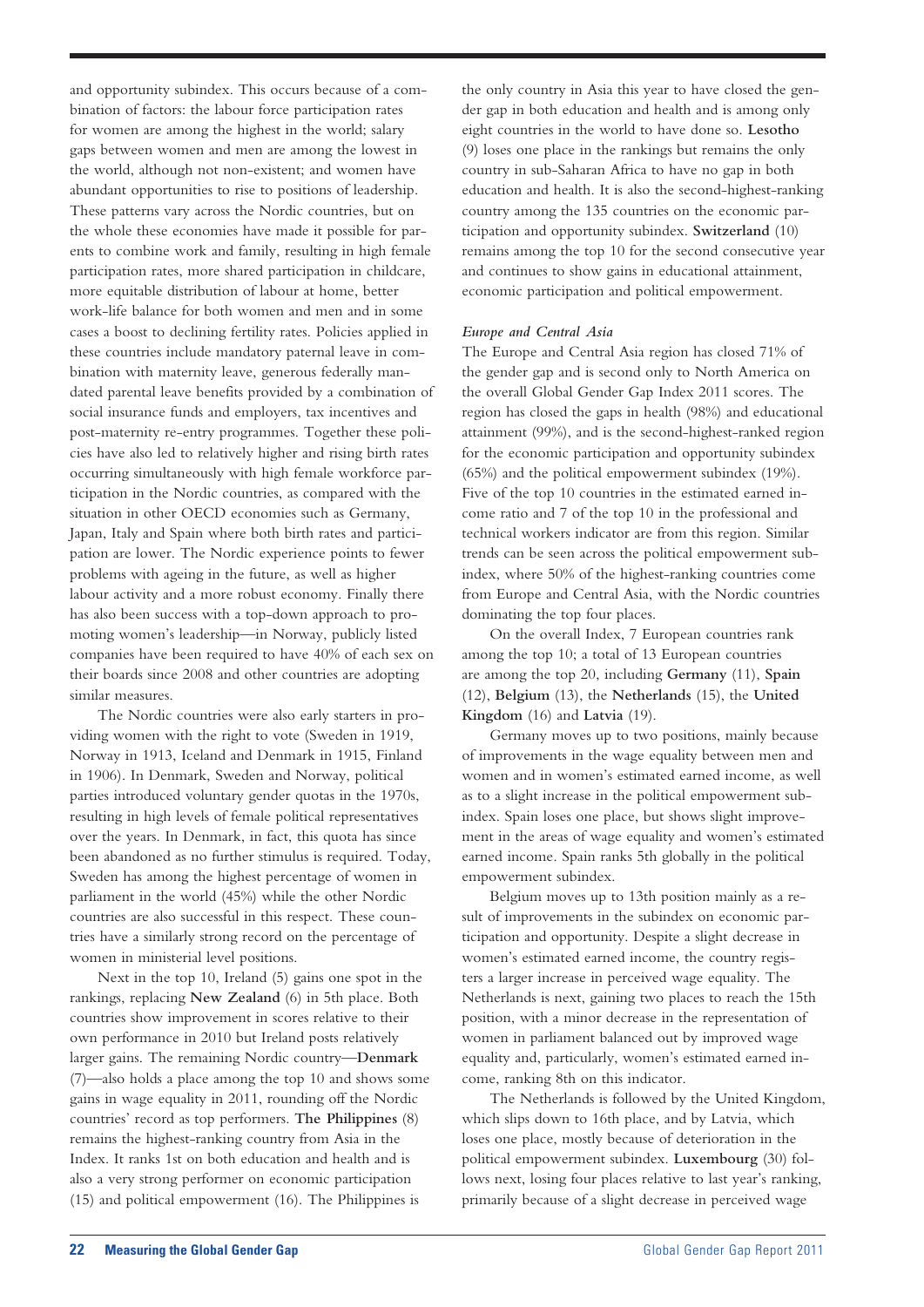equality. **Austria** gains three places, to reach 34th place overall. Its improved ranking is the result of a good performance across the subindex of women's economic participation and opportunity. Next in the region's rankings is **Portugal** (35), which loses three places because of small deteriorations in the category of estimated earned income, wage equality and female representation in parliament.

**Lithuania** (37) follows; despite an improved performance in educational attainment category, Lithuania lags behind other countries in the area of women's economic participation and opportunity. **Moldova** comes next at 39th position (down five places from last year), closely followed by **Slovenia** (41), **Poland** (42), the **Russian Federation** (43) and **Kyrgyz Republic** (44). The Russian Federation gains two positions in the overall Index, building on its strengths in the economic participation and opportunity category.

**France** (48), **Kazakhstan** (49), **Croatia** (50), **Bulgaria** (51), **Estonia** (52) and **Macedonia, FYR** (53) are next in the rankings. **France** falls two places this year to take the 48th position, primarily because of a drop in the wage equality indicator; the country ranks last overall on the perceived wage equality survey indicator. However France also ranks among the top 10 in the world in the educational attainment subindex, showing a competitive advantage in developing an educated female talent pool. While Croatia gains three positions relative to last year, the other countries slip in the rankings. Macedonia, however, shows a strong performance in the perceived wage equality category, ranking 7th overall.

**Greece** (56) and **Ukraine** (64) occupy the next places, followed by **Romania** (68), which—despite gaining positions in the educational attainment subindex—records deterioration in women's economic participation.

**Slovakia** (72), **Italy** (74), **Czech Republic** (75) and **Albania** (78) come next in the region. Italy holds the same position this year as last, despite improvements in the health subindex and in women's economic participation. The country continues to be one of the lowest-ranking countries in the European Union. The Czech Republic slips 10 places this year. The most noticeable drop for the country is in the estimated earned income ratio (female/ male) category, which falls from 0.57 to 0.48 as a result of a combined decrease in female values and an increase in male values. Notwithstanding an improved performance in the wage equality category, Albania keeps the same place as last year's because of a below-average performance in the educational attainment subindex.

**Malta** (83) and **Armenia** (84) come next, holding the same positions as in the 2010 rankings. **Hungary** (85) falls six places this year, the result of a combined drop in female values and an increase in male values, although the country performs relatively well in the areas of educational attainment and health, perceived wage equality and the estimated earned income ratio decrease. Additionally, Hungary is among the 10 lowest-ranking

countries worldwide in terms of political empowerment performance.

**Georgia** (86) follows next, gaining two places. At 91st place, **Azerbaijan** gains nine spots relative to last year. The gross tertiary level enrolment rate for women has increased from 14% to 19%, and the percentage of women in parliament has moved from 11% up to 16%.

**Cyprus** (93) slips down seven spots from the combined effect of lower scores in the tertiary level enrolment ratio and representation of women in parliament. Cyprus is the lowest-ranked EU country in the overall rankings. **Tajikistan** (96) follows next. **Turkey** (122) occupies the last place in the regional rankings. The country performs above average in the political empowerment of women primarily women in parliament—and in the educational attainment category, but lags behind in the other two subindexes. Turkey ranks among the 10 worst performers in the economic participation and opportunity subindex.

## *North America*

The **United States** (17) continues to climb in the rankings, up this year from 19th place in 2010, although its score remains unchanged. The United States shows no gap in educational attainment, with very high levels of literacy for both women and men and very high levels of women's enrolment in primary, secondary and tertiary education, with women outstripping men in tertiary-level education. The United States places 6th in the world in terms of economic participation and opportunity, the result of high rates of women's labour force participation and prominent numbers of women in legislative, senior official and managerial positions as well professional and technical worker positions. However, the perceived wage inequality for similar work remains high, placing the United States 68th in the world on this variable. The country has also posted significant gains in the political empowerment subindex, from 66th place out of 115 countries in 2006 to 39th place out of 135 countries in 2011.

**Canada** (18) gains two places in the rankings. Like the United States, Canada's strength lies in educational attainment and economic participation. Canada has also improved its performance on political empowerment since the first edition of this *Report.* In 2006, Canada had closed 16% of the gender gap in this subindex; in 2011, it has closed 21% of this gap.

## *Latin America and the Caribbean*

The Latin America and the Caribbean region has closed 68% of its overall gender gap according to the Index methodology. The region performs well on the educational attainment and health and survival subindexes, holding 2nd position just after North America but ahead of Europe and Central Asia. Thirteen countries in Latin America and the Caribbean have fully closed their gender gaps in the heath and survival subindex, and five countries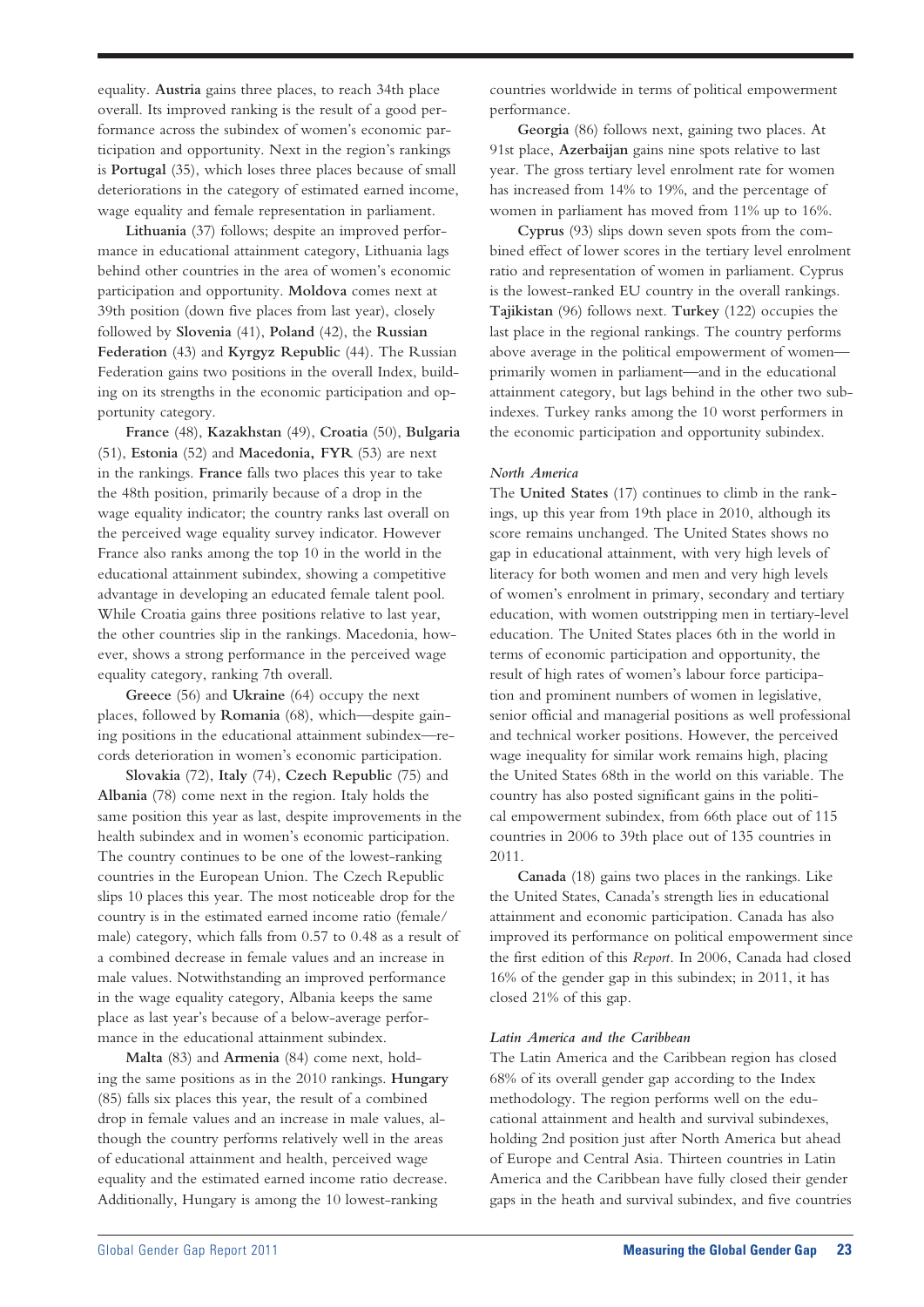have fully closed gaps in educational attainment. The remaining gaps are thus most concentrated in the economic participation and political empowerment subindexes. Out of the seven countries that have no women holding a ministerial position, three are from the region.

**Cuba** (20) is regaining the highest spot in the region after having lost it for the past three years and enters the top 20 countries. Cuba's position is supported in particular by a high proportion of women among professional and technical workers (60%) and in parliament (43%). Cuba also has very high levels of enrolment in primary, secondary and tertiary education for both women and men.

**Trinidad and Tobago** (21) stays in the same position in the rankings as last year, although its overall score improves slightly. It holds the second spot in the region, with 43% women among legislators, senior officials and managers and 34% women among ministerial positions. The next country from the region in the rankings is the **Bahamas** (22) which gains 14 places relative to its rank in 2010. This improvement is driven mainly by significant gains in the proportions of women among legislators, senior officials and managers (46%). The Bahamas also holds the 1st spot globally on the economic participation and opportunity, educational attainment and health and survival subindexes.

**Costa Rica** (25), **Nicaragua** (27) and **Argentina** (28) follow next. Both Costa Rica and Nicaragua gain three places in the rankings. Costa Rica's gain results from new data on primary enrolment as well as an increase in the estimated earned income of women (from US\$ 6,788 to US\$ 7,849). Costa Rica also holds the best score in the region on the political empowerment subindex. Nicaragua's increase is driven mainly by a narrowing wage gap. Nicaragua's performance over the last six years puts it among the top climbers of the 114 countries that have been included in the *Report* since 2006. Argentina moves up one spot in the overall rankings. This is the result of an increase in its economic participation and opportunity subindex score, although this is partially offset by a small increase in the primary enrolment gap.

**Barbados** (33), **Guyana** (38), **Panama** (40), **Ecuador** (45), **Chile** (46) and **Jamaica** (47) occupy the next positions in the rankings. Barbados is one of three countries from the region that have closed the gender gap in both the education attainment and health and survival subindexes. Guyana maintains its position relative to last year although its overall score slightly falls because of small decreases in literacy rate gaps as well as primary and tertiary enrolment gaps. Panama and Ecuador slip down one and five places, respectively, because of widening economic participation gaps. Chile moves up in the rankings, gaining two places. Chile's strength lies in the area of political empowerment.

Jamaica is followed by **Honduras** (54), **Uruguay** (58), **Bolivia** (62), **Venezuela** (63), **Paraguay** (67) and **Peru** (73). Honduras stays in the same position as last year

while Uruguay gains one spot. Bolivia shows a significant improvement in its ranking, gaining 14 places. Bolivia's leap in the rankings is the consequence of a significant decrease in the wage gap; it is now the highest-ranking country from the region on the estimated earned income indicator. Venezuela moves up one spot this year, and has the highest percentage of women professional and technical workers (64%) in the region. Paraguay gains two positions, while Peru experiences a decline in the overall rankings (from 60th to 73rd position). This drop is caused mainly by a decrease in the number of women in parliament, which fell from 28% to 22%.

Next in the rankings are **Colombia** (80), **Dominican Republic** (81) and **Brazil** (82). Colombia displays the biggest drop in the region, falling from 55th to 80th position. While the percentage of women in parliament in the country has increased from 10% to 13%, this gain is offset by a drop in the female estimated earned income (from US\$ 7,138 to US\$ 5,718); female legislators, senior officials and managers and female professional and technical workers. The Dominican Republic slips down eight spots relative to its performance last year because of decreases in perceived wage equality and estimated earned income.

Brazil gains three places in the rankings this year. This is the result of improvements in perceived wage equality for similar work (although Brazil is still ranked very low— 124th—on this variable) and women's estimated earned income (up from US\$ 7,190 to US\$ 7,865). The tenure of President Dilma Rousseff further boosts Brazil's overall score. However, women's labour force participation, at 64%, is still well below that of men (85%) and only 36% legislators, senior officials and managers' positions are held by women. Women's estimated earned income is a little under two-thirds that of men. While enrolment in primary and secondary education for girls is high, it remains below that of boys. Finally, women hold only 9% of parliamentary positions.

Brazil is followed by **Mexico** (89) and **El Salvador** (94). Mexico continues to climb the rankings, gaining two positions this year because of an improvement in the wage gap. **Belize** (100), **Suriname** (104) and **Guatemala** (112) occupy the last positions in the region. Belize shows a decline in the overall rankings, dropping from 93rd in 2010 to 100th place in 2011, as other countries narrow the gap faster. While Belize is notable for being one of the three countries in the region that have closed the gender gap in the educational attainment and health and survival subindexes, it is also the only country in Latin America and the Caribbean with no female parliamentarians. Suriname and Guatemala fall in the rankings by two and three places, respectively. Suriname holds the last rank of its region on the sex ratio at birth variable. Guatemala is the lowestranking country in the Latin America and Caribbean region. It remains disadvantaged in the rankings because of a high gap in education, low political empowerment and low economic participation.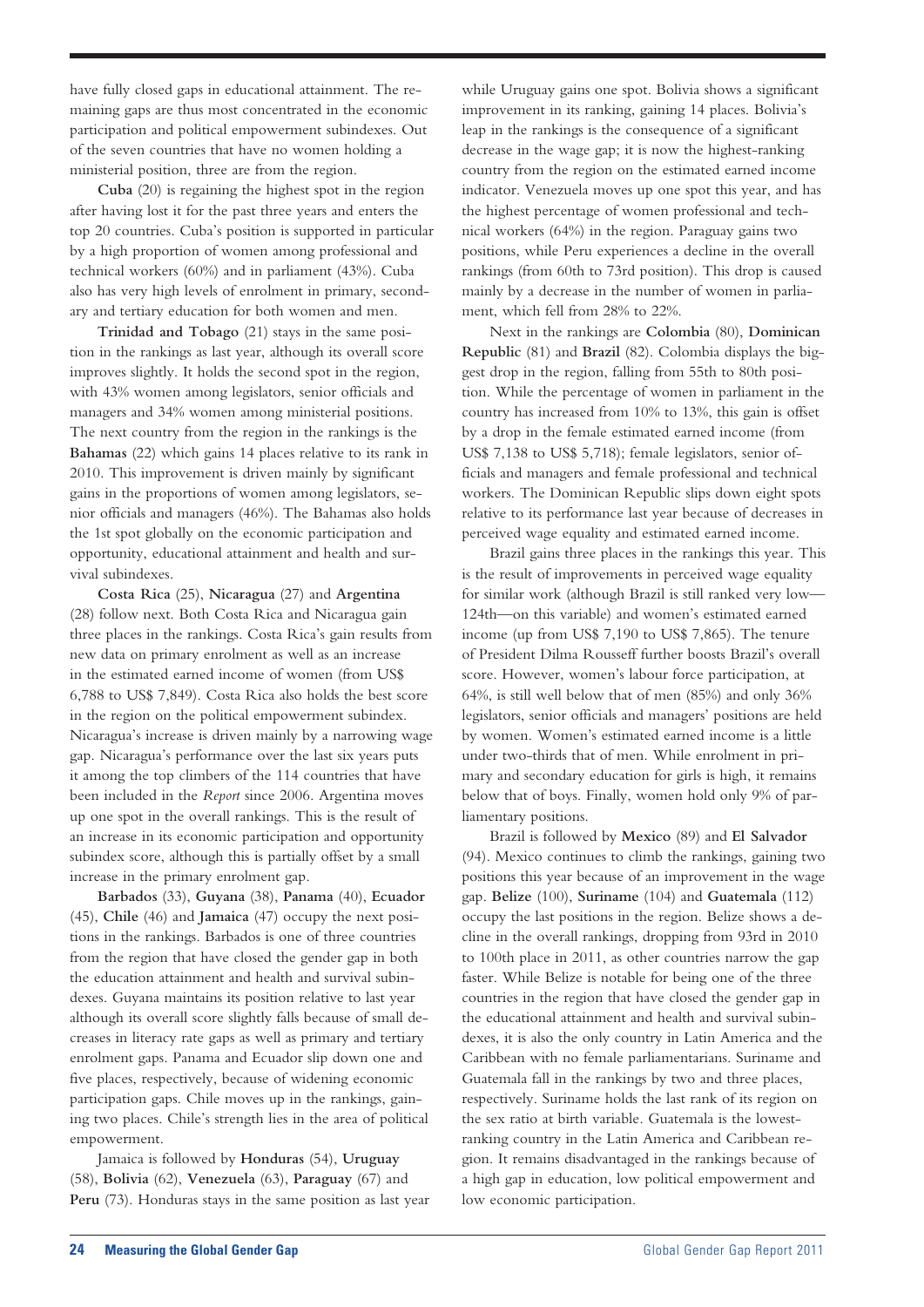## *The Middle East and North Africa*

With 59% of the gender gap closed, the Middle East and North Africa region occupies last place on overall average score compared with the other five regions. The Middle East and North Africa lags behind the other regions on the economic participation and opportunity and the political empowerment subindexes. It is in 5th position on educational attainment (ahead of sub-Saharan Africa) and 4th position on health and survival (ahead of both sub-Saharan Africa and Asia and the Pacific).

The highest-ranking economies of the region have invested many resources in increasing women's education levels—in Qatar, Kuwait, the United Arab Emirates, Tunisia, Algeria, Israel, Saudi Arabia, Lebanon and Jordan, the tertiary education enrolment rates of women are higher than those of men. However, these countries have had varying degrees of success at integrating women into the economy in order to reap the benefits of this investment.

**Israel** (55) continues to hold the top spot in the Middle East and North Africa region, favoured by a higher-than-average performance on the economic participation and opportunity subindex. However, Israel loses three places relative to its position last year. This is mainly the result of a widening perceived wage gap between women and men for similar work.

The **United Arab Emirates (UAE)** (103) continues to hold 1st position among the Arab countries and improves its performance relative to its own score of 2010. **Kuwait** (105), **Tunisia** (108) and **Bahrain** (110) follow in the rankings, supported by higher-than-average performances on education attainment and health and survival. While Kuwait is the second-highest-ranking country in the region, it is one of only 9 countries out of 135 that show a worsening gap in the literacy rate indicator. Tunisia falls one place in the rankings this year. In the absence of new political data, the political empowerment data have been repeated from last year in order to continue to observe other changes in score. Bahrain's ranking does not change despite a small overall gain in the score, as other countries move ahead faster.

**Qatar** (111), **Mauritania** (114), **Jordan** (117) and **Lebanon** (118) follow. Qatar's strength lies in education, especially secondary and tertiary education, although reductions in wage gaps over the last year have boosted Qatar's overall ranking by six places. Jordan gains three places, most notably through an increase the percentage of women in parliamentary positions (from 6% to 11%). Jordan's key strength continues to lie in the area of education where primary, secondary and tertiary enrolment rates of girls are higher than those of boys. Lebanon loses two positions relative to last year, although it is the only country in the region to have achieved parity on the health and survival subindex.

The next places in the region are occupied by **Algeria** (121), **Egypt** (123) and **Syria** (124). Algeria slips two spots relative to its performance last year. This is partly the result of a worsening perception of wage equality between women and men for similar work. Egypt moves up two spots because of an improvement in primary and secondary enrolment gaps and occupies 1st position on perceived wage equality for similar work. In the absence of new political data for Egypt, the political empowerment data have been repeated from last year in order to continue to observe other changes in score. Syria retains its position in the comparative rankings although it shows a small deterioration relative to its own performance last year.

**Oman** (127), **Morocco** (129), **Saudi Arabia** (131) and **Yemen** (135) remain the lowest-ranking Middle East and North African countries in the Index. Oman drops down, losing five places. This is partly the result of a wider gap in tertiary enrolment. Morocco and Saudi Arabia each slip two spots, although Saudi Arabia's performance over the last six years puts it among the highest climbers of the 114 countries that have been included in the *Report* since 2006. Finally, Yemen continues to occupy the last place in the region as well as in the overall rankings of 135 countries. While showing an absolute increase in the score, it remains the only country in the world to have closed less than 50% of its gender gap.

## *Asia and the Pacific*

The Asia and the Pacific region has closed just over 65% of the overall gender gap. The region ranks highest on political empowerment and lowest on health in comparison with the other regional groupings. On education the region is in 4th place (behind North America, Latin America and the Caribbean and Europe and Central Asia) while on economic participation it is in 5th place (behind North America, Europe and Central Asia, Sub-Saharan Africa and Latin America and the Caribbean).

**New Zealand** (6) and the **Philippines** (8) lead the way in Asia and the Pacific and are the only two countries from the region to hold places in the top 10 of the global rankings. The Philippines gains one position since last year as a result of small gains in political empowerment and economic participation. **Australia** (23) follows next, continuing to hold a strong position in the rankings because of high levels of education, economic participation and political empowerment.11 **Sri Lanka** (31) slips several places from its privileged position in the top 20 over the last five years. While it shows a higher-than-average performance in health and political empowerment, the gap between women and men's estimated earned income widens and new data on tertiary education show a large gender gap among those enrolled in tertiary education.

The next places in the rankings are occupied by **Mongolia** (36), **Singapore** (57) and **Thailand** (60). While Singapore holds 16th position globally on the economic participation and opportunity subindex, there are persistent gaps in health, education and government. Thailand,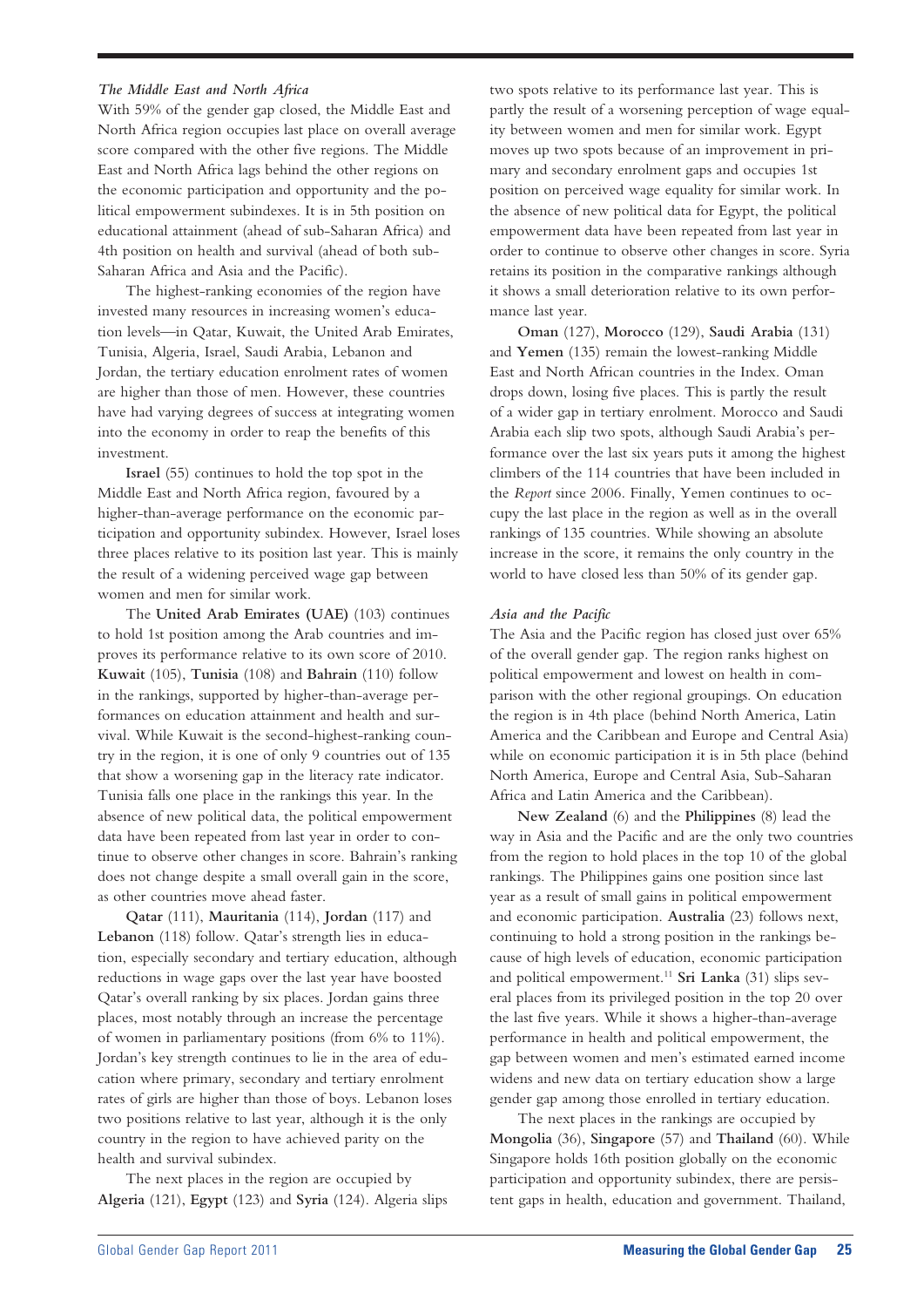which this year elected its first female prime minister, loses some ground because of a stronger perceived wage gap, but the country remains well positioned, with women making up more than half of those enrolled in tertiary education and with a high overall labour force participation rate for women.

**China** (61) maintains the same position as last year. While China remains the second-lowest-ranking country on the health and survival subindex (133)—the result of a disproportionate sex ratio at birth—although there have been minor improvements over the last year.<sup>12</sup> While women's labour force participation, at 74%, is high, men's wages are growing faster than women's wages. China is followed by **Bangladesh** (69), **Brunei Darussalam** (76) and **Vietnam** (79) in the region's rankings.

**Indonesia** (90) takes the next spot. Although women and men in the country are enrolled in tertiary education in almost equal numbers, women still make up a fairly low percentage of the workforce, particularly in senior and highly skilled positions.

**Malaysia** (97) and **Japan** (98), **Maldives** (101), **Cambodia** (102), **Korea, Rep.** (107) and **Fiji** (109) are found in the lower half of the rankings within the region. Japan and Korea continue to be among the lowest-ranking OECD countries. Japan maintains a similar position to last year, although there are small losses in perceived wage gaps and estimated earned income. Women make up almost half of those receiving tertiary education but only about 9% of those occupying senior leadership positions, indicating an inefficient use of the female talent available in the country. Korea also loses some ground because of wage gaps, although this is partially offset by gains in health.

**India** (113), the **Islamic Republic of Iran** (125), **Nepal** (126) and **Pakistan** (133) occupy the last places in the regional rankings. India and Pakistan perform above average on the political empowerment of women, particularly India, but they lag behind in the other three categories. In particular, the persistent health, education and economic participation gaps will be detrimental to India's growth; India is the lowest ranked of the BRIC economies featured in the Index.13

## *Sub-Saharan Africa*

The sub-Saharan Africa region has closed 65% of its gender gap. The region performs well on the economic participation and opportunity subindex, ranking ahead of Latin America and the Caribbean, Asia and the Pacific and the Middle East and North Africa. Out of the top 15 performers on the labour force participation gender gap indicator, nine countries are from the region. However, poor enrolment rates and low levels of life expectancy continue to pose major challenges, with the region ranking towards the bottom on the health and survival and educational attainment subindexes. Out of the bottom five countries on the literacy rate indicator, four are from sub-Saharan

Africa. However, the region ranks ahead of Latin America and the Caribbean and the Middle East and North Africa on the political empowerment subindex.

**Lesotho** (9) continues to hold the top regional spot despite having lost one place, and is once again the only country from the region to have no gap in education or health. Lesotho is the second-best performer on the economic participation and opportunity subindex and among the highest climbers of the 114 countries that have been included in the *Report* since 2006. The next place in the region is occupied by **South Africa** (14), which is the only other sub-Saharan Africa country in the top 20. South Africa maintains the top spot in the region on political empowerment, especially on the percentage of women in parliament (45%). However, South Africa loses two places in the rankings this year as a result of a decrease in the literacy rate ratio and tertiary enrolment.

South Africa is followed in the rankings by **Burundi** (24), which enters the Index for the first time this year. Burundi ranks 1st overall on labour force participation and is the only country among 135 where the female labour force participation rate (92%) is higher than that of men (88%). **Mozambique** (26) falls four places this year, primarily as a result of higher estimated earned income differentials. **Uganda** (29) and **Namibia** (32) follow next. In Uganda, which gains four places this year, women parliamentarians increase from 31% to 35%. Namibia slips in the rankings to 32nd position because of a worsening perception of wage equality between women and men for similar work and a decrease in the number of women parliamentarians. Next in the rankings are **Tanzania** (59), **Malawi** (65), **Botswana** (66), **Ghana** (70), **Madagascar** (71) and **Gambia** (77). Tanzania gains seven places primarily because of an increase of women parliamentarians from 31% to 36%. Malawi gains three places and Botswana slips from the 62nd to the 66th position. However, Botswana is one of two African countries, in addition to Lesotho, that has achieved gender parity on education. Although Ghana's ranking does not change, it shows an increase in its overall score. Madagascar gains nine spots in the rankings, primarily the result of gains in the education attainment subindex.

The next spots in the region are occupied by **Angola** (87), **Zimbabwe** (88), **Senegal** (92), **Mauritius** (95) and **Kenya** (99). Angola moves down in the rankings from 81st to 87th place, mainly because of lower wage equality, but Angola's performance over the last six years puts it among the highest climbers of the region after Lesotho. Zimbabwe's gains are mainly driven by improvements in the wage equality and tertiary enrolment indicators. The country holds last place on the healthy life expectancy indicator. Senegal gains nine places relative to its rank in 2010. This is the result of significant improvement in the economic participation and opportunity and the political empowerment subindexes. Compared with last year,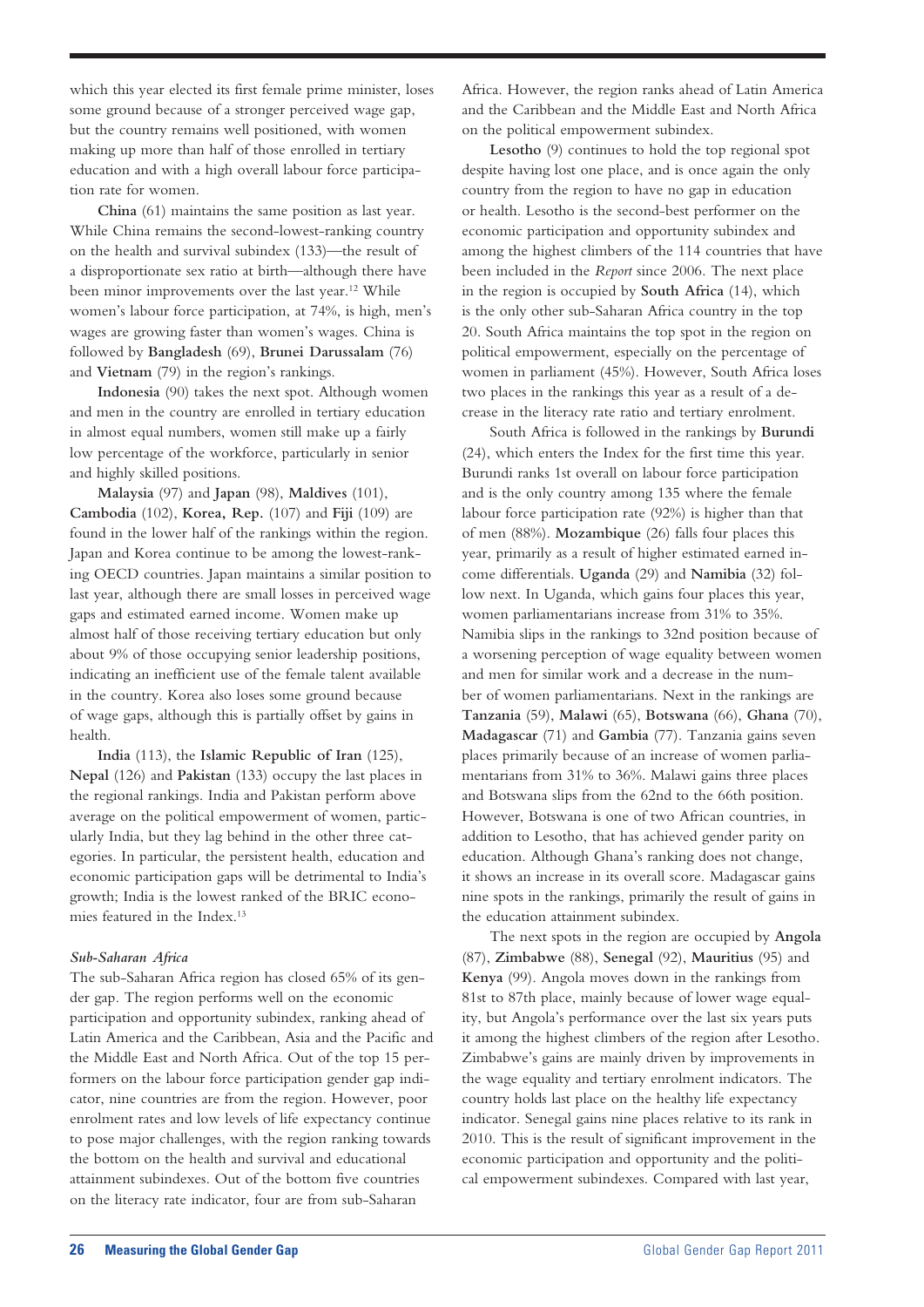Mauritius shows no change in ranking, while Kenya falls three places.

**Zambia** (106), **Burkina Faso** (115), **Ethiopia** (116), **Cameroon** (119) and **Nigeria** (120) are all in the lower half of the rankings in the region. Ethiopia experiences an improvement in the overall rankings, rising from 121st place in 2010 to 116th in 2011. Ethiopia's leap in the rankings is boosted by an increase in the number of women in parliament, which rose from 21% to 28%. However, the country holds the last position on the literacy rate indicator. Cameroon and Nigeria both fall in the rankings—by five and two places, respectively. In the case of Cameroon, this is the result of a perceived decline in the wage equality for similar work and higher estimated earned income gaps. Nigeria's drop can be attributed to a perceived decline in the wage equality as well as a decrease in the percentage of women in parliament.

Nigeria is followed by **Benin** (128), **Côte d'Ivoire** (130), **Mali** (132) and **Chad** (134). Benin and Côte d'Ivoire remain in the same relative positions, although their overall scores improve marginally. Mali slips down one place compared with last year, although various indicators show improvement. Finally, Chad is the lowestranking country in the sub-Saharan Africa region, holding the last position on primary, secondary and tertiary enrolment indicators.

## **Gender gaps, economic performance and policy implications**

The most important determinant of a country's competitiveness is its human talent—the skills, education and productivity of its workforce—and women account for one-half of the potential talent base throughout the world. Closing gender gaps is thus a matter of human rights and equity; it is also one of efficiency. Figure 7 shows a plot of the Global Gender Gap Index 2011 scores against the Global Competitiveness Index 2011–2012 scores. Figure 8 plots the Global Gender Gap Index 2011 scores against GDP per capita. Figure 9 shows the relationship between the Global Gender Gap Index and the Human Development Index. The graphs confirm a correlation between gender equality and the level of competitiveness, GDP per capita and human development.

The correlation among competitiveness, income and development and gender gaps is evident despite the fact that the Global Gender Gap Index (unlike other gender indexes) explicitly eliminates any direct impact of the absolute levels of any of the variables (e.g., life expectancy, educational attainment, labour force participation) used in the Index. While correlation does not prove causality, it is consistent with the theory and mounting evidence that empowering women means a more efficient use of a nation's human talent endowment and that reducing gender inequality enhances productivity and economic growth.

Over time, therefore, a nation's competitiveness depends, among other things, on whether and how it educates and utilizes its female talent. The data in the Global Gender Gap Index reveals four broad groups of countries: (1) countries that are generally closing health and education gaps and show high levels of women's economic and political participation, (2) countries that are generally closing health and education gaps but show low levels of women's economic and political participation, (3) countries that have large health and education gaps as well as large gaps in women's economic and political participation and (4) countries that have large health and education gaps but display small gaps in women's economic and political participation. A basic illustration of these groupings is shown in Figure 10, which plots the educational attainment subindex against the economic participation and opportunity subindex.

In the first broad group are countries that have made the investments in women's health and education and generally see the returns on this investment in terms of women's economic and political participation, such as the Nordics, the United States and the Philippines. These countries have not, however, fully closed economic and participation gaps—in particular, the gaps in senior positions, wages and leadership levels still persist. According to recent research, the reduction in the male-female employment gap has been an important driver of European economic growth in the last decade and closing this gap would have massive economic implications for developed economies, boosting US GDP by as much as 9% and euro zone GDP by as much as 13%.14 Innovation requires new, unique ideas—and the best ideas flourish in a diverse environment. There is evidence to show that companies benefit by successfully integrating the female half of the available talent pool across their internal leadership structures,<sup>15</sup> that women may have a propensity for making more inclusive, informed decisions and for engaging in less risky behaviour, and that gender-equal teams may be more successful. Additionally, in many countries women now account for more than half of the college and university graduates. As they begin to take up half of entrylevel positions in several industries, as evident in the data from several OECD countries, it is a loss for companies if these highly skilled women are forced to choose between work and family at later stages of their career.16 Business leaders and policy-makers must therefore ensure that, in addition to removing barriers to women's entry to the workforce, they put in place practices and policies that will provide equal opportunities for rising to positions of leadership within companies.

In the second broad group are countries that have made the key investments in women's education and health but have generally not removed barriers to women's participation in the workforce and in decision-making, and are thus not seeing returns on their investments in the development of one half of their human capital.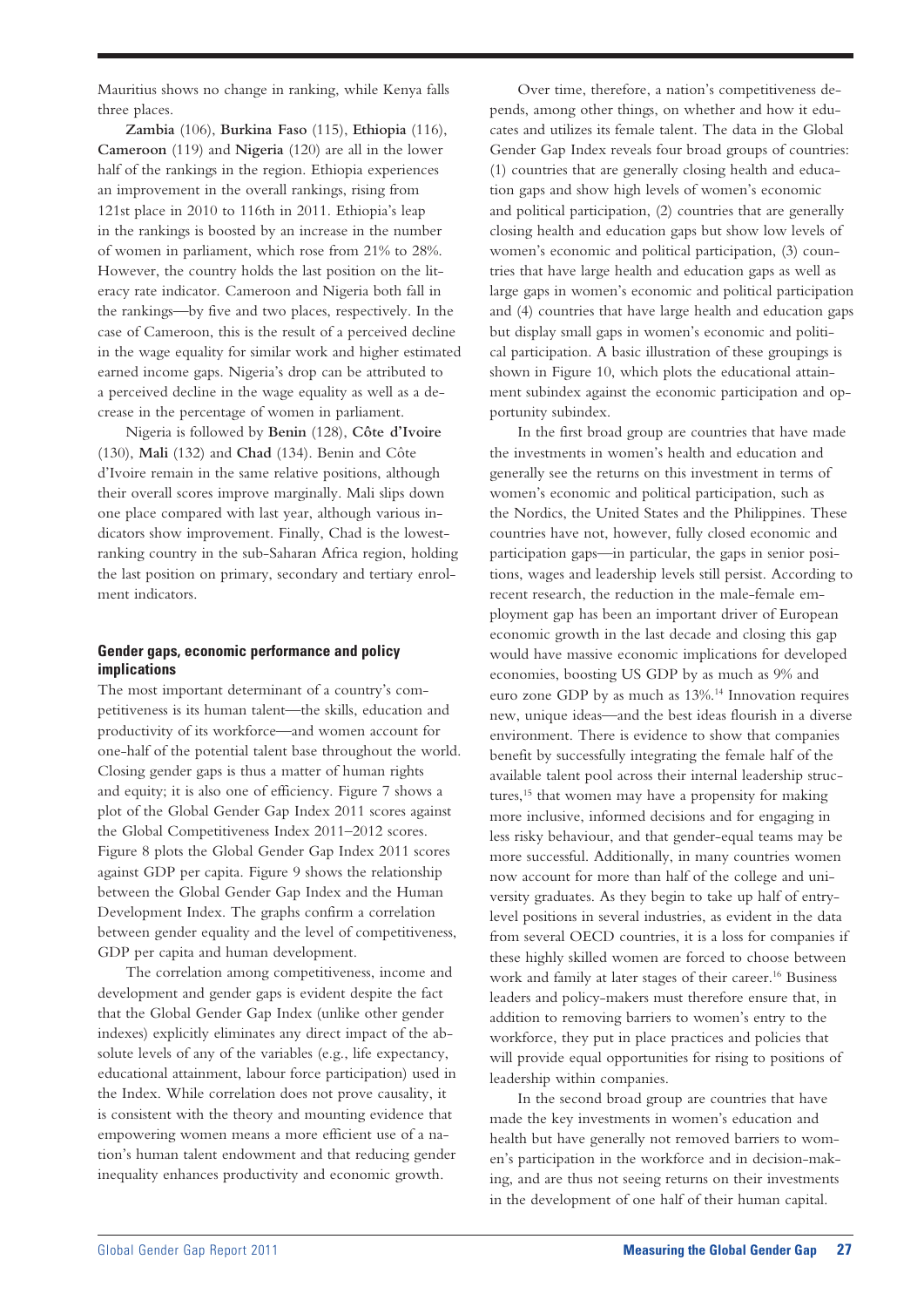

## **Figure 7: Relationship between the Global Competitiveness Index 2011–2012 and the Global Gender Gap Index 2011**

Source: Global Gender Gap Index 2011 and Global Competitiveness Index 2011–2012.

Note: The Global Gender Gap Index and Global Competitiveness Index scales have been truncated to enhance readability.



## **Figure 8: Relationship between GDP per capita and the Global Gender Gap Index 2011 scores**

Source: Global Gender Gap Index 2011 and the World Bank's *World dataBank: World Development Indicators & Global Development Finance,* Online Database 2010, accessed June 2011. Note: The Global Gender Gap Index has been truncated to enhance readability.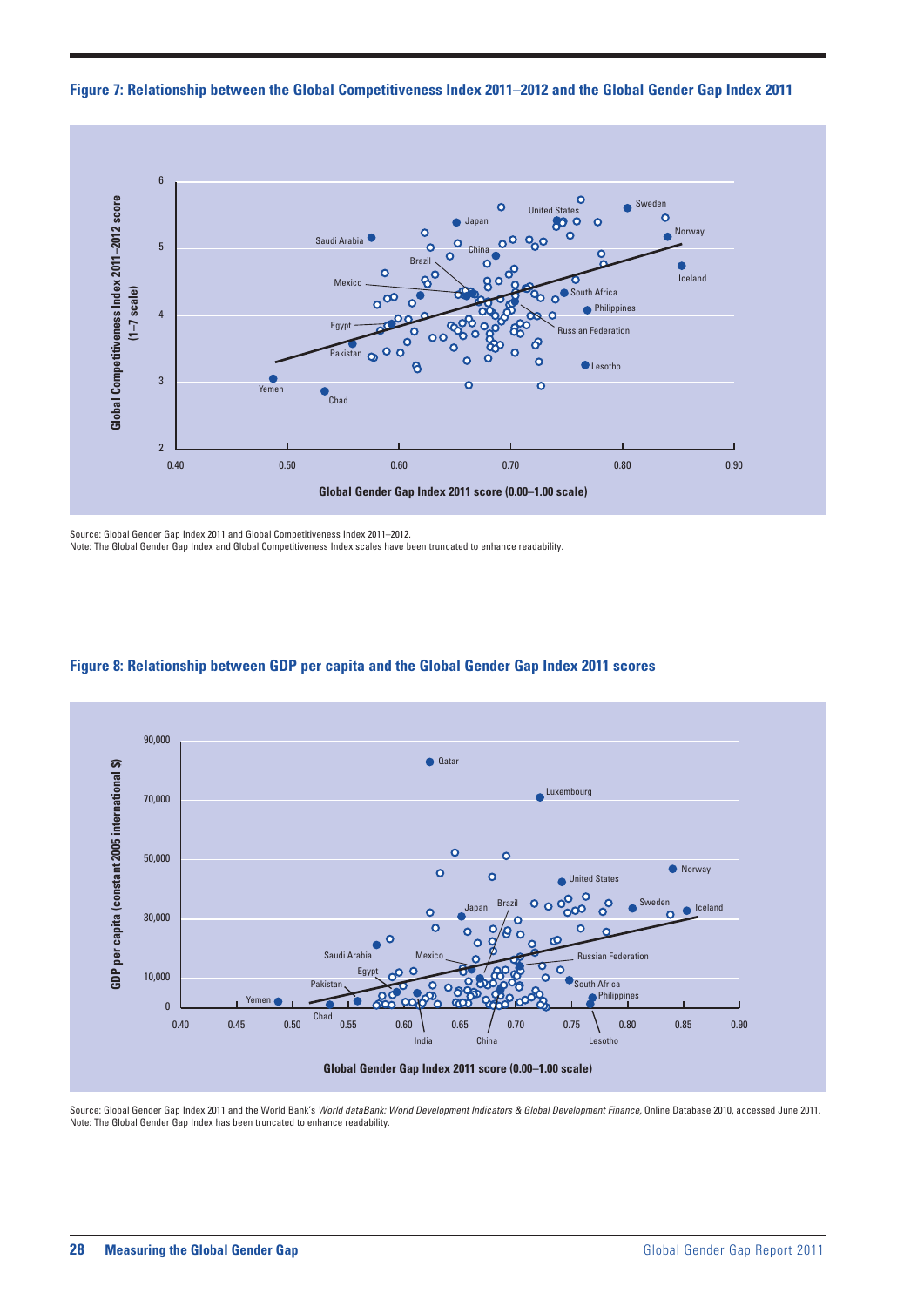

**Figure 9: Relationship between the Human Development Index 2010 and the Global Gender Gap Index 2011**

Source: Global Gender Gap Index 2011 and UNDP, *International Human Development Indicators*, Online Database 2010 (accessed October 2011). Note: Global Gender Gap Index and Human Development Index scales have been truncated to enhance readability.



## **Figure 10: Relationship between education and economic subindex scores**

Source: Global Gender Gap Index 2011.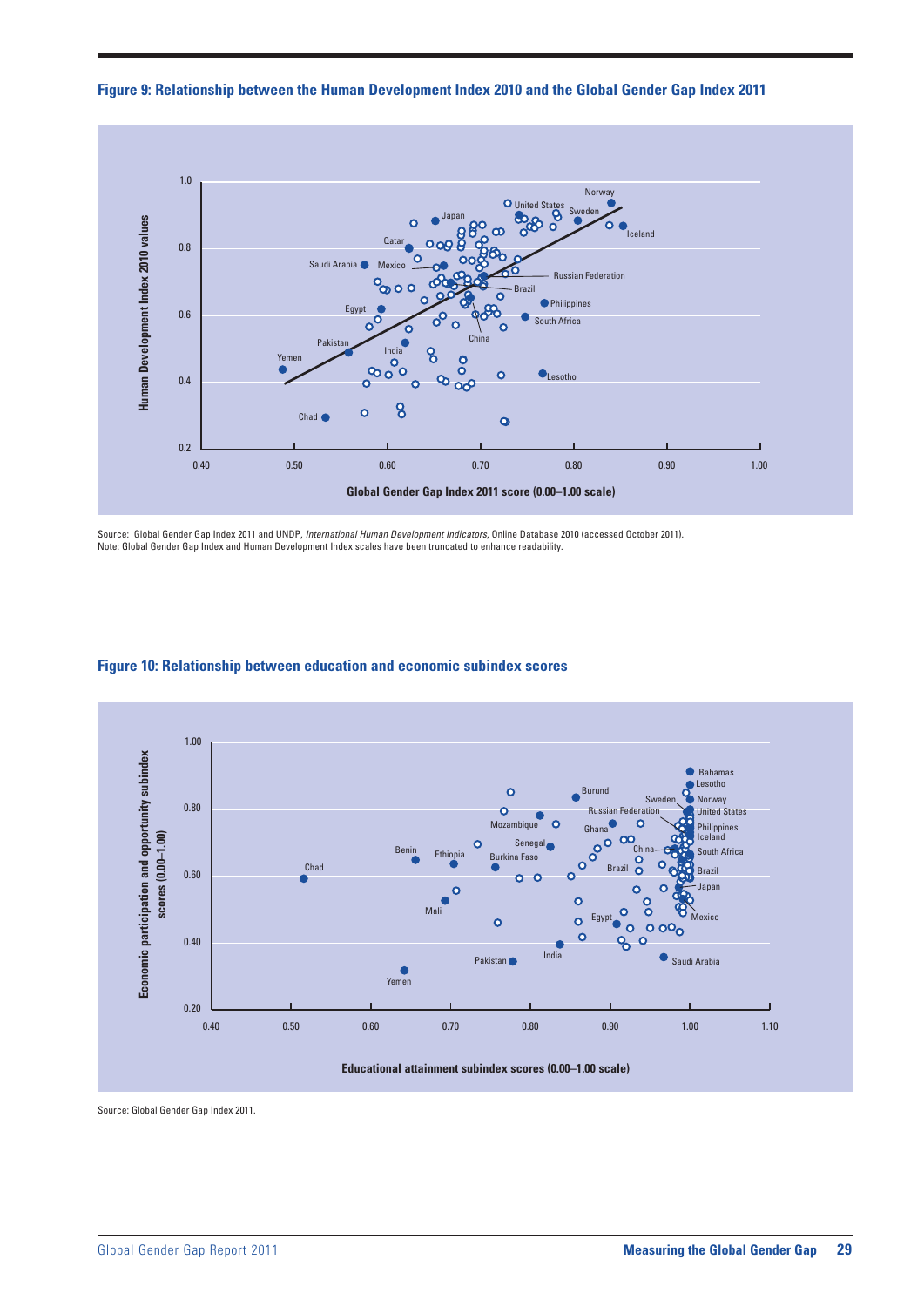## **Figure 11: Relationship between old-age dependency ratio projections for 2030 and the economic participation and opportunity subindex 2011**



Source: Global Gender Gap Index 2011 and United Nations, Department of Economic and Social Affairs, Population Division, Population Estimates and Projections Section, accessed 20 October 2011.

Note: Old-age dependency ratio is population aged 65+ per 100 population aged 15–64.

These countries have an untapped but educated talent pool and would have much to gain through women's greater participation in the workforce. A study has shown that closing the gap between male and female employment would boost Japanese GDP by as much as 16%. A report by the United Nations Economic and Social Commission for Asia and the Pacific Countries found that restricting job opportunities for women is costing the region between US\$ 42 and US\$ 46 billion a year.<sup>17</sup> Research by the World Bank demonstrates that similar restrictions have also imposed massive costs throughout the Middle East, where decades of substantial investment have dramatically reduced the gender gap in education but the gender gap in economic opportunity remains the widest in the world.18 Furthermore, there is new research showing that the combined impact of growing gender equality, the emerging middle class and women's spending priorities will lead to rising household savings rates and shifting spending patterns; industry in these countries—particularly in sectors such as food, healthcare, education, childcare, apparel, consumer durables and financial services—will need to be prepared for these changes.19

In the third and fourth groups, the most basic investments in girls' and women's health and education still need to be made, and fundamental rights—including legal frameworks around inheritance, reproductive rights and violence—are often inadequate. Research demonstrates that investment in girls' education has significant multiplier effects: it reduces high fertility rates, lowers infant and child mortality rates, lowers maternal mortality rates,

increases women's labour force participation rates and earnings and fosters educational investment in children.<sup>20</sup> These outcomes not only improve the quality of life, they also foster faster economic growth and development. A substantial body of literature has shown that investing in girls' education is one of the highest-return investments a developing economy can make. While some of the countries in the fourth group display high levels of economic participation by women (primarily in low-skilled work) and female political participation, closing health and education gaps will remain important factors over time. Compared with the third group, however, these countries have an advantage as women already have greater access to income and decision-making. Research has shown that women are more likely to invest a larger proportion of their household income than men would in the education and health of their children. There is also some evidence from India to suggest that women in local government roles make decisions with better outcomes for communities than men when charged ith budget decisions;<sup>21</sup> they also appear to be more competent representatives than men, obtaining more resources for their constituencies despite having significantly lower education and relevant labor market experience.<sup>22</sup>

Many of the 135 economies covered by the Index are faced with rapidly ageing populations. In countries where it is relatively easy for women to combine work with having children, female employment and female fertility both tend to be higher. An emphasis on policies that allow women to combine work and family may thus play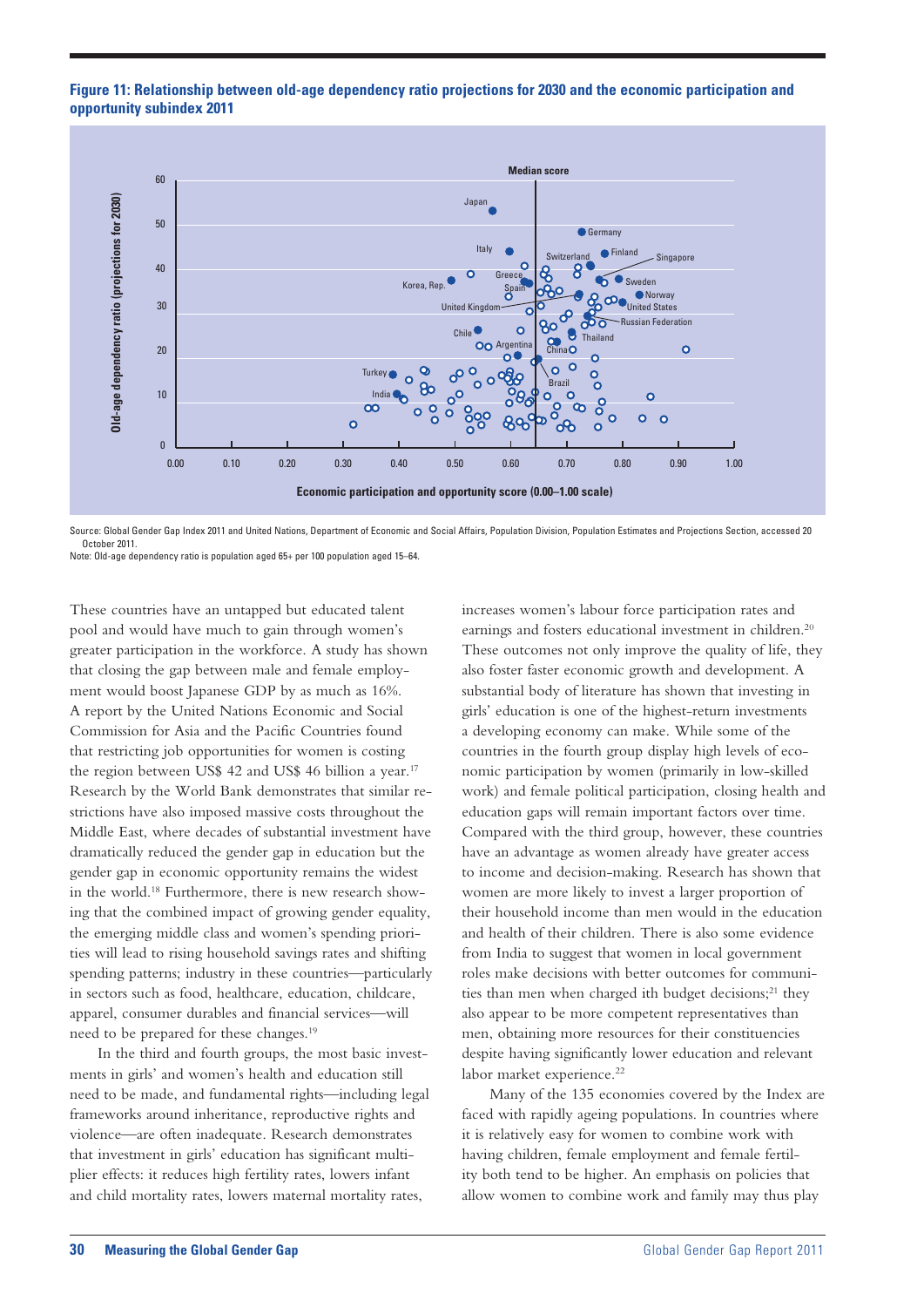a role beyond individual livelihoods and current prosperity by addressing the future problems posed by ageing populations.23 Figure 11 plots the old-age dependency ratio projections for 2030 against the economic participation and opportunity subindex scores of 2011, revealing those countries among the set with high old-age dependency ratios that have low economic participation gaps and those that have high economic participation gaps.

The magnitude and particulars of gender gaps in countries around the world are the combined result of various socioeconomic and cultural variables, and the closing or continuation of these gaps is intrinsically connected to the framework of national policies in place. New research is required to understand which policies are most effective in closing gender gaps and whether these are replicable and scalable. This year, we have provided supplementary information on policy variables in the Country Profiles. In addition, we have conducted a policies survey with ministries responsible for women in the 135 countries covered in this *Report.* The preliminary results from almost 60 countries are presented in Appendix E.

## **Tracking the gender gap over time**

The Global Gender Gap Index was first published in 2006 with a view to creating a comprehensive gender parity index that is able to track gaps over time relative to an equality benchmark, thus providing information on a country's progress relative to itself as well as to other countries.

Based on the six years of data available for the 114 countries that have been part of the *Report* since its inception, we find that the majority of countries covered have made progress on closing gender gaps. Figure A1 in Appendix A displays changes over time within the four subindexes. In 2006, 14% of the global political empowerment gap had been closed; in 2011, over 18% of this gap has been closed. In 2006, 56% of the economic participation gap had been closed; in 2011, almost 59% of this gap has been closed. In 2006, almost 92% of the educational attainment gap had been closed; in 2011, almost 93% of this gap has been closed. On health and survival, however, there has been a small deterioration between 2006 and 2011, from 97% to 96%. Figure A2 displays changes over time on the Index score across different regions. All regions have shown improvements over the last six years except Europe and Central Asia.

Table A1 in Appendix A displays the full list of 114 countries covered between 2006 and 2011 ordered according to the percentage change in their score, relative to their score in 2006. Figure A3 displays these countries in a scatter plot divided into four quadrants: countries that were performing above the median score in 2006 and have shown progress between 2006 and 2011, countries that were performing above the median score in 2006 and have regressed between 2006 and 2011, those that were

performing below the median score in 2006 and have shown progress between 2006 and 2011 and those that were performing below the median score in 2006 and have regressed between 2006 and 2011. Overall, 85% of countries make progress between 2006 and 2011 while 15% either deteriorate or remain unchanged.

We were able to calculate the Global Gender Gap Index backwards to the year 2000 for a limited set of countries in order to take a longer-term look at trends. Table A2 in Appendix A displays the Global Gender Gap Index 2000–2011 for 39 countries where the relevant data were available. In all countries there was a net improvement in scores across the 10 years, with the exception of the Slovak Republic and Hungary. Switzerland, Finland, Belgium, Spain, Ireland and Costa Rica show the largest absolute increases in score, amounting to relative changes of more than 15% when compared with their performance in the year 2000.

In the Country Profiles readers can explore trends over the last six years on both the overall Index scores and ranks and the four subindex scores and ranks. It is important to note that there are gaps in international databases and not all countries have information available for all variables across all six years, nor are all data updated on an annual basis for each country by the international organizations that serve as our primary source of data.

## **Conclusion**

*The Global Gender Gap Report 2011* provides a comprehensive overview of current performance and progress over the last six years. On average, over 96% of the gap in health outcomes, 93% of the gap in educational attainment, 59% of the gap in economic participation and 18% of the gap in political empowerment has been closed. No country in the world has achieved gender equality. The four highest-ranking countries—Iceland, Norway, Finland and Swede—have closed between 80 and 85% of their gender gaps, while the lowest ranking country—Yemen has closed less than half of its gender gap.

The Global Gender Gap Index was developed in 2006 partially to address the need for a consistent and comprehensive measure for gender equality that can track a country's progress over time. This edition of *The Global Gender Gap Report* reveals the trends observed in the data over the past six years and seeks to call attention to the need for more rapid progress in closing gender gaps. Out of the 114 countries covered in 2006–2011, 85% have improved their performance, while 15% have widening gaps. In some countries, progress is occurring in a relatively short time, regardless of whether they are starting out near the top or the bottom of the rankings and independent of their income. Countries such as Iceland, Switzerland, Lesotho, Saudi Arabia, Lesotho, United Arab Emirates and others have made much progress relative to their own situation in 2006. The same is true of those countries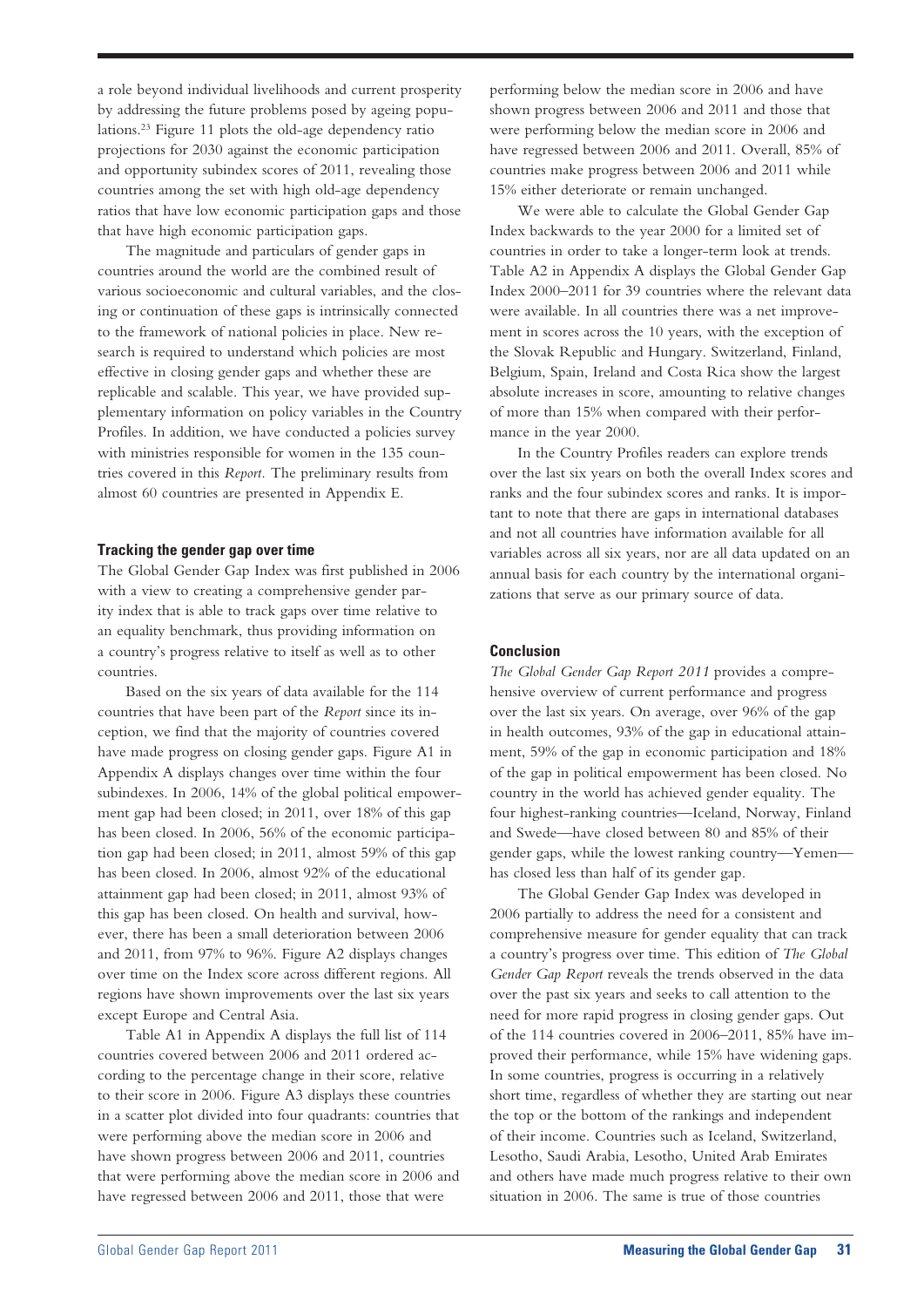that have lost ground over the last six years. While there have been minor losses in high-ranking countries such as Sweden, there have also been significant regressions in countries such as Mali, Nigeria and Morocco that were already at the lower end of the rankings.

The Index points to potential role models by revealing those countries that—within their region or their income group—are leaders in having divided resources more equitably between women and men than other countries have, regardless of the overall level of resources available. In Europe, the Nordic countries are the best performers; in North America, the United States is now the leader. Cuba, Trinidad and Tobago, the Bahamas and Costa Rica are the top-ranking countries in Latin America and the Caribbean; Israel ranks the highest in the Middle East and North Africa; and in the Arab World, the United Arab Emirates is followed by Kuwait, Tunisia and Bahrain. In Asia and the Pacific, New Zealand, the Philippines, Australia and Sri Lanka are ranked highest. Lesotho, South Africa and Burundi are the leaders in sub-Saharan Africa. Among income groups, the Nordic countries lead the way in the high-income group. In the upper-middle-income group, the leaders are South Africa and Latvia. The Philippines and Lesotho are the highestranking countries of the lower-middle-income group. Burundi and Mozambique are the strongest performers in the lower-income group. The detailed Country Profiles allow users to understand not only how close each country lies relative to the equality benchmark in each of the four critical areas, but also provides a snapshot of the legal and social framework within which these outcomes are produced.

The Index continues to track the strong correlation between a country's gender gap and its national competitiveness, income and development. A country's competitiveness depends on its human talent—the skills, education and productivity of its workforce. Because women account for one-half of a country's potential talent base, a nation's competitiveness in the long term depends significantly on whether and how it educates and utilizes its women. Four broad groups of countries are evident in the Index: (1) countries that are generally closing health and education gaps and show high levels of women's economic and political participation, (2) countries that are generally closing health and education gaps but show low levels of women's economic and political participation, (3) countries that have large health and education gaps as well as large gaps in women's economic and political participation and (4) countries that have large health and education gaps but display small gaps in women's economic and political participation.

This *Report* highlights the message to policy-makers that, in order to maximize competitiveness and development potential, each country should strive for gender equality—that is, should give women the same rights, responsibilities and opportunities as men. The Index does not seek to set priorities for countries but rather to provide a comprehensive set of data and a clear method for tracking gaps on critical indicators so that countries may set priorities within their own economic, political and cultural contexts. We are hopeful that the information contained in the *Global Gender Gap Report* series will also serve as a basis for further research that will facilitate a clearer understanding of the policies that are successful and those that are not, particularly as increasing numbers of policy-makers, employers and civil society seek out best practices and role models to incorporate gender equality into their practices and policies.

### **Notes**

- 1 See Greig et al. "The Gender Gap Index 2006".
- 2 This ratio is based on what is considered to be a "normal" sex ratio at birth: 1.06 males for every female born. See Klasen and Wink, "Missing Women: Revisiting the Debate".
- 3 This ratio is based on the standards used in the UN's Gender-Related Development Index, which uses 87.5 years as the maximum age for women and 82.5 years as the maximum age for men.
- 4 A first attempt to calculate the gender gap was made by the World Economic Forum in 2005; see Lopez-Claros and Zahidi, Women's Empowerment: Measuring the Global Gender Gap. The 2005 Index, which was attempting to capture women's empowerment, used a "feminist" scale that rewarded women's supremacy over men (highest score is assigned to the country with the biggest gap in favour of women).
- 5 The weights derived for the 2006 Index were used again this year and will be used in future years to allow for comparisons over time.
- 6 This is not strictly accurate in the case of the health variable, where the highest possible value a country can achieve is 0.9796. However, for purposes of simplicity we will refer to this value as 1 throughout the chapter and in all tables, figures and Country Profiles.
- 7 Because of the special equality benchmark value of 0.9796 for the health and survival subindex, it is not strictly accurate that the equality benchmark for the overall index score is 1. This value is in fact (1  $+ 1 + 1 + 0.9796$  / 4 = 0.9949. However, for purposes of simplicity, we will refer to the overall equality benchmark as 1 throughout this chapter.
- 8 Since the variables in the subindexes are weighted by the standard deviations, the final scores for the subindexes and the overall Index are not a pure measure of the gap vis-à-vis the equality benchmark and therefore cannot be strictly interpreted as percentage values measuring the closure of the gender gap. However, for ease of interpretation and intuitive appeal, we will be using the percentage concept as a rough interpretation of the final scores.
- 9 A population-weighted average of all scores within each region was taken to produce these charts.
- 10 Please note that we have modified our regional classifications from those used in previous editions of the Report.
- 11 Please note that these data do not take into account the recent election of Australia's first female prime minister.
- 12 Sen, "Missing Women", British Medical Journal and Klasen and Wink, "Missing Women: Revisiting the Debate".
- 13 The BRIC countries are Brazil, the Russian Federation, India and China.
- 14 See Daly, "Gender Inequality, Growth and Global Ageing".
- 15 Catalyst, "The Bottom Line".
- 16 See Ibarra and Zahidi, The Corporate Gender Gap Report 2010.
- 17 ESCAP, Economic and Social Survey of Asia and the Pacific.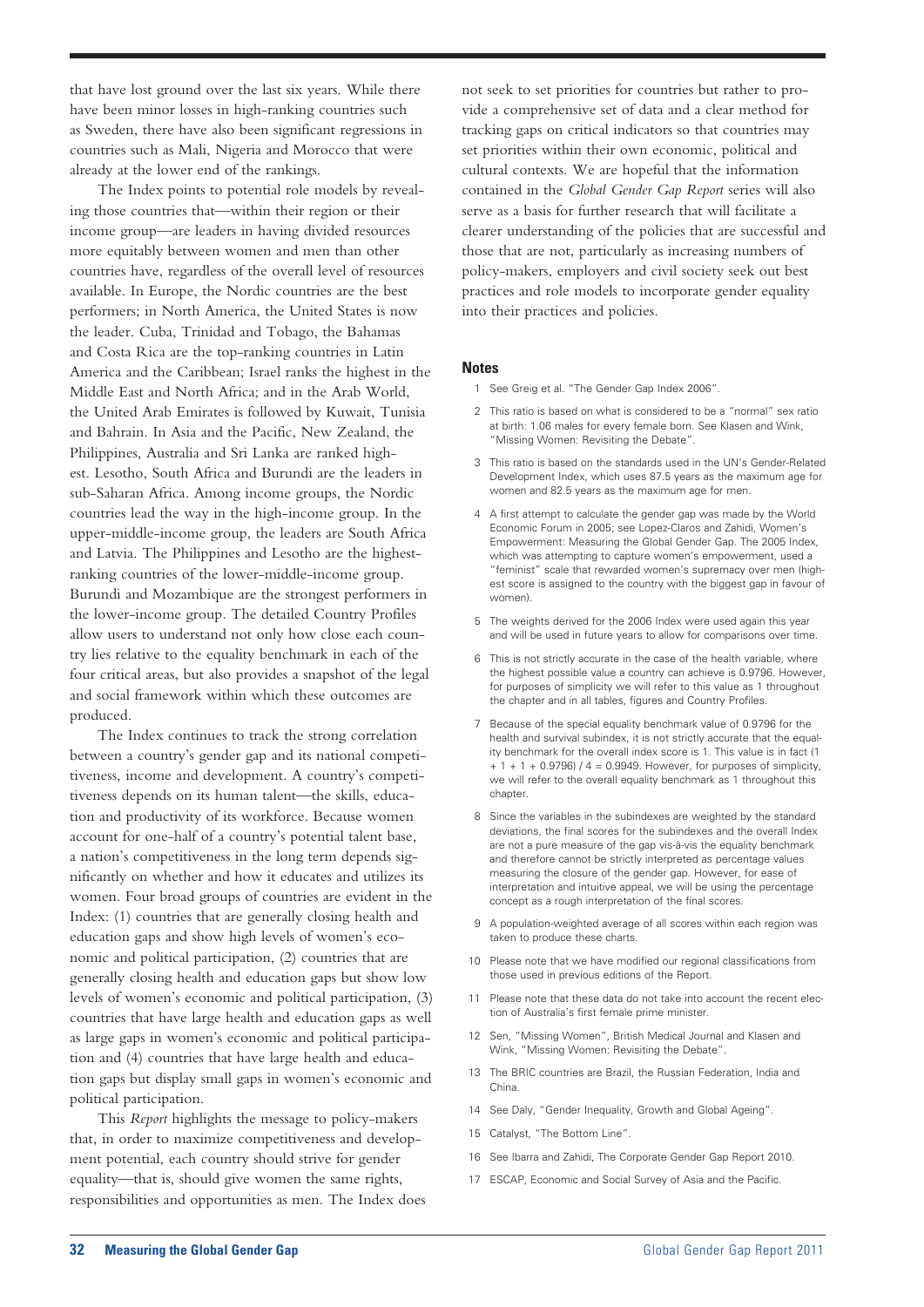- 18 See World Bank, "Gender and Development in the Middle East and North Africa.
- 19 Goldman Sachs Global Markets Institute, "The Power of the Purse".
- 20 On the impact of female education on labour force participation and the educational attainment of the next generation, see Hausmann and Székely, "Inequality and the Family in Latin America". On educational investment in children, see Summers, "The Most Influential Investment", 132.
- 21 See Beaman et al., "Powerful Women".
- 22 Munshi and Rosensweig, "The Efficacy of Parochial Politics".
- 23 Daly, "Gender Inequality, Growth and Global Ageing".

### **References**

- Bartlett, L A, Mawji, S, Whitehead, S, Crouse, C, Dalil, S, Ionete, D, Salama, P and the Afghan Mortality Study Team. Where Giving Birth is a Forecast of Death: Maternal Mortality in Four Districts of Afghanistan, 1999–2002. In *The Lancet,* 2005, 365 (9462): 864–870.
- Beaman, L, Chattopadhyay, R, Duflo, E, Pande, R, and Topaloya, P. Powerful Women: Does Exposure Reduce Bias? http://econ-www. mit.edu/files/3122.
- Catalyst. The Bottom Line: Connecting Corporate Performance and Gender Diversity. 2004. http://www.catalyst.org/publication/82/the-bottomline-connecting-corporate-performance-and-gender-diversity.
- Centre for Work Life Policy. http://www.worklifepolicy.org/.

CIA (Central Intelligence Agency). *The CIA World Factbook,* 2011.

- Coale, A J. Excess Female Mortality and the Balance of the Sexes in the Population: An Estimate of the Number of Missing Females. In *Population and Development Review,* 1991, 17 (3): 517–523.
- Daly, K. Gender Inequality, Growth and Global Ageing. Goldman Sachs Global Economics Paper No. 154, April 2007.
- Dervarics, C. Closing the Gap in Male-Female Schooling. Population Reference Bureau, 2004. http://www.prb.org/Articles/2004/ ClosingtheGapinMaleFemaleSchooling.aspx [accessed October 2009].
- Duflo, E. Gender Equality in Development. BREAD Policy Paper No. 001, December 2005. http://econ-www.mit.edu/files/799.
- ESCAP (Economic and Social Commission for Asia and the Pacific). *Economic and Social Survey of Asia and the Pacific 2007: Surging Ahead in Uncertain Times.* New York: United Nations, 2007.
- Falkingham, J. The Impact of Maternal Health on Poverty. In *id21 Health, id21 Research Highlight,* 2 August 2007. http://www.id21.org/zinter/ id21zinter.exe?a=0&i=InsightsHealth11art3&u=4ae36338.
- Gertler, P, Martinez, S, Levine, D and Bretozzi, S. "Lost Presence and Presents: How Parental Death Affects Children". Princeton University, 2004.
- Goldman Sachs Global Markets Institute. The Power of the Purse: Gender Equality and Middle-Class Spending. 5 August 2009.
- Greig, F, Hausmann, R, Tyson, L D and Zahidi, S. The Gender Gap Index 2006: A New Framework for Measuring Equality. In *The Global Gender Gap Report 2006.* Geneva: World Economic Forum, 2006.
- Hausmann, R and Székely, M. Inequality and the Family in Latin America. In *Population Matters: Demographic Change, Economic Growth, and Poverty in the Developing World,* edited by N. Birdsall, A C Kelley, and S Sinding. New York: Oxford University Press, 2001.
- Ibarra, H and Zahidi, S. *The Corporate Gender Gap Report 2010.* Geneva: World Economic Forum, 2010.
- ILO (International Labour Organization), International programme on the elimination of child labour, World Day 2009. *Give Girls a Chance: End Child Labour,* 2009. Available at http://www.ilo.org/ipec/ Campaignandadvocacy/WDACL/WorldDay2009/lang--en/index.htm [accessed October 2009].

———. *LABORSTA Internet,* online database, 2011.

Inter-Parliamentary Union. *National Women in Parliaments,* July 2011.

- Jütting, J P, Morrisson, C Dayton-Johnson, J and Drechsler, D. Measuring Gender (In)equality: Introducing the Gender, Institutions and Development Data Base (GID). Working Paper No. 247. OECD Development Centre, March, 2006. http://www.oecd.org/dataoecd/17/49/36228820.pdf.
- Kilpatrick, S J, Crabtree, K E, Kemp, A and Geller, S. Preventability of Maternal Deaths: Comparison between Zambian and American Referral Hospitals. In *Obstetrics & Gynecology,* 2002, 100: 321–326.
- Klasen, S and Wink, C. Missing Women: Revisiting the Debate. In *Feminist Economics,* 2003, 9 (2–3): 263–299.
- Lopez-Claros, A and Zahidi, S. *Women's Empowerment: Measuring the Global Gender Gap.* Geneva: World Economic Forum, 2005.
- Mathers, C D, Iburg, K M Salomon, J A Tandon, A Chatterji, S Ustün, B and Murray, C J L. Global Patterns of Healthy Life Expectancy in the Year 2002. In *BioMed Central Public Health,* 2004, 4: 66. http:// www.biomedcentral.com/1471-2458/4/66.
- Matthews, Z. Improving the Health of Mothers and Babies. In *id21 insights, health # 11,* University of Sussex. http://www.id21.org/ insights/insights-h11/art00.html/.
- Munshi, K and Rosensweig, R. The Efficacy of Parochial Politics: Caste, Commitment, and Competence in Indian Local Governments. *Center Discussion Paper* No. 964. Economic Growth Center, Yale University, September 2008. http://www.econ.yale.edu/growth\_pdf/cdp964.pdf.
- Nardo, M, Saisana, M, Saltelli, A, Tarantola, and Hoffmann, A and Giovannini, E. *Handbook on Constructing Composite Indicators: Methodology and User Guide,* OECD Statistics Working Papers, 2005/3, OECD Publishing. doi:10.1787/533411815016.
- Nike Foundation. *The Girl Effect: Not Just about Girls: Engaging Men and Boys Is Key to Girls' Ability to Achieve their Full Potential,* 2009. http://www.nikefoundation.com/media\_room.html [accessed October 2009].
- PLAN. *Girls in the Global Economy: Adding It All Up,* 2009.
- Sen, A. *Development as Freedom.* Oxford: Oxford University Press, 1999.
- ———. Missing Women. In *British Medical Journal,* 1992, 7 March, 304 (6827): 587–588.
- Sen, G, George, A, and Ostlin, P (eds). *Engendering International Health: The Challenge of Equity.* Boston: MIT Press, 2002.
- Summers, L. The Most Influential Investment. In *Scientific American,* 1992, August: 132.
- Switlick, N, Geeta, K and Lule E. *Acceleration Progress Towards Achieving the MDG to Improve Maternal Health: A Collection of Promising Approaches.* April, 2005. Washington, DC: World Bank.
- UNAIDS and WHO. *AIDS Epidemic Update 2005.* Joint Annual Report. December, 2005. Geneva: Joint United Nations Programme on HIV/ AIDS (UNAIDS) and WHO. http://www.unaids.org/epi/2005/doc/ report\_pdf.asp.
- UNDP (United Nations Development Programme). *Human Development Report 2010.*
- ———. *Human Development Report 2006.* Oxford: Oxford University Press, 2006.
- ———. Technical Note: Computing the Indices. In *Human Development Report 2000.* Oxford: Oxford University Press, 2000. http://hdr.undp. org/reports/global/2000/en/.
- UNESCO (United Nations Educational, Scientific and Cultural Organization). *Gender and Education for All: The Leap to Equality.* Summary Report, 2003. Paris: UNESCO.
- UNFPA (United Nations Population Fund). *Safe Motherhood: Facts about Safe Motherhood,* 2008. http://www.unfpa.org/mothers/facts.htm [accessed October 2009].
- ———. *State of World Population 2004: Maternal Health.* http://www. unfpa.org/swp/2004/english/ch7/page2.htm.